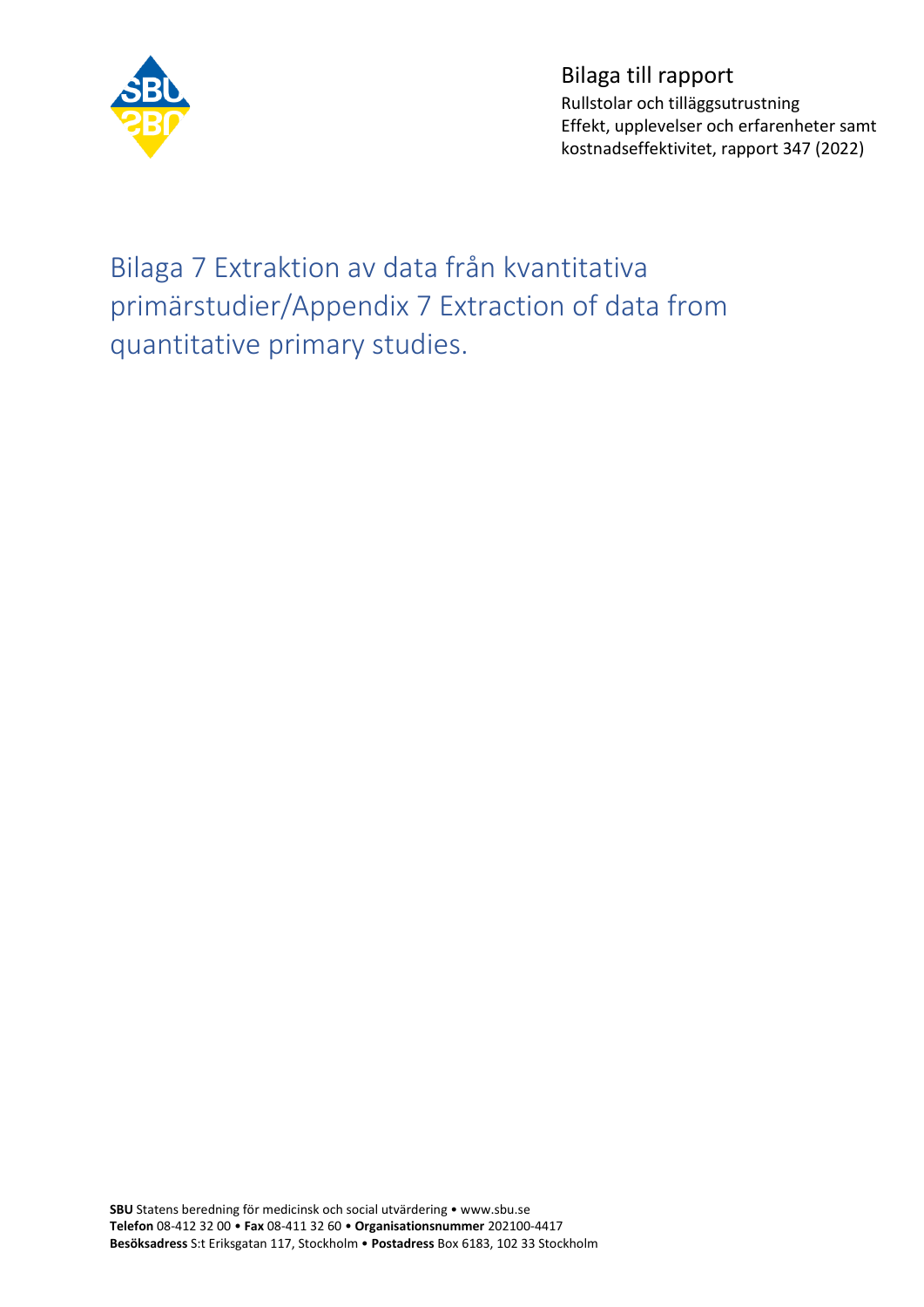| Table 1 Extraction of data from quantitative primary studies. |                                                                                                                                                                                                                                                                                                                                                                                                                                                                                                                                                                                                                                                                                                                                                                                                                                                                                             |                                                                                                                                                                                                                                                                                                                                                                                                                                                                                                                                                                                                                                                                                                                                                                                                                                                                                                                                                                                               |                                                                                                                                                                                                                                                                                                                                                                                                                                                                                                                                                                                                                                                                         |                                                                                                                                                                                                                                                                                                                                                                                                                                        |
|---------------------------------------------------------------|---------------------------------------------------------------------------------------------------------------------------------------------------------------------------------------------------------------------------------------------------------------------------------------------------------------------------------------------------------------------------------------------------------------------------------------------------------------------------------------------------------------------------------------------------------------------------------------------------------------------------------------------------------------------------------------------------------------------------------------------------------------------------------------------------------------------------------------------------------------------------------------------|-----------------------------------------------------------------------------------------------------------------------------------------------------------------------------------------------------------------------------------------------------------------------------------------------------------------------------------------------------------------------------------------------------------------------------------------------------------------------------------------------------------------------------------------------------------------------------------------------------------------------------------------------------------------------------------------------------------------------------------------------------------------------------------------------------------------------------------------------------------------------------------------------------------------------------------------------------------------------------------------------|-------------------------------------------------------------------------------------------------------------------------------------------------------------------------------------------------------------------------------------------------------------------------------------------------------------------------------------------------------------------------------------------------------------------------------------------------------------------------------------------------------------------------------------------------------------------------------------------------------------------------------------------------------------------------|----------------------------------------------------------------------------------------------------------------------------------------------------------------------------------------------------------------------------------------------------------------------------------------------------------------------------------------------------------------------------------------------------------------------------------------|
| <b>Author</b><br>Year<br>Country<br>Reference                 | Aim<br><b>Design</b><br><b>Setting</b><br><b>Study period/Time to follow-up</b>                                                                                                                                                                                                                                                                                                                                                                                                                                                                                                                                                                                                                                                                                                                                                                                                             | Population<br>Drop-out rate<br><b>Intervention Group (IG)</b><br><b>Control Group (CG)</b>                                                                                                                                                                                                                                                                                                                                                                                                                                                                                                                                                                                                                                                                                                                                                                                                                                                                                                    | <b>Data collection</b>                                                                                                                                                                                                                                                                                                                                                                                                                                                                                                                                                                                                                                                  | <b>Intervention</b><br>Comparison<br>Outcome                                                                                                                                                                                                                                                                                                                                                                                           |
| Best et al.<br>2005<br>Canada<br>$[1]$                        | Aim:<br>To test the hypotheses that<br>wheelchair skills training of<br>community-based manual<br>wheelchair users is efficacious,<br>safe, and practical.<br>Design:<br>RCT, Randomisation method:<br>Participants were randomly<br>allocated to the Wheelchair Skills<br>Training Program (WSTP) or<br>control groups by using a 2*2 table<br>of random numbers.<br><b>Stratification:</b><br>Diagnostic group (either<br>musculoskeletal or neurologic) was<br>used to stratify the participants for<br>the purpose of having<br>approximately equal representation<br>in both groups.<br>Setting:<br>Rehabilitation center and<br>community.<br>Recruitment<br>Posters, word of mouth, and by<br>clinicians on the outpatient and<br>inpatient services.<br>Study period/Time to follow up<br>The sessions were scheduled at<br>least 5 days apart + 3 to 5<br>sessions = $15-25$ days. | <b>Population:</b><br>Wheelchair use. Used a manual<br>wheelchair for at least 6 weeks, used a<br>wheelchair for at least 2 hours a day on<br>average, self-propelled their<br>wheelchairs who lived in the<br>community.<br>Diagnosis:<br>Half group with musculoskeletal and<br>half with neurologic disorders.<br>Sample size:<br>$N = 22$ (randomised), n-IG = 12,<br>$n-CG = 10(12)$<br>Age and Sex:<br>Age range: 21-77 years<br>$N = 5$ women (25 %), $N = 15$ men<br>$(75\%)$<br>Other criteria:<br>Participants were at least 17 years, alert<br>and cooperative, coherent and<br>competent to give informed consent,<br>able to answer questions related to<br>wheelchair use (or had a proxy to do<br>so), willing to participate, living in the<br>community. Potential participants were<br>excluded if they had any unstable<br>medical conditions or emotional<br>problems that may have made testing or<br>training unsafe or unpleasant.<br>Drop-out rate<br>n-IG=0, n-CG=2. | <b>Data</b> collection<br>Outcome (Baseline-Intervention):<br>Wheelchair Skills Test (WST) (test of 57<br>wheelchair skills), rating $1-10$ ,<br>Trainer/educator scores.<br>WST-Q Subjective assessment by the<br>wheelchair user.<br>Baseline:<br>Psychosocial Impact of Assistive<br>Technology Devices Scale and the<br>Quebec User Evaluation of Satisfaction<br>with Assistive Technology, version 2.0.<br>Wheelchair-related quality of life (QOL)<br>measures were assessed at intake as a<br>means of characterizing the participants<br>with respect to their perceptions about<br>wheelchairs and how these assistive<br>devices affected their daily lives. | <b>Intervention:</b><br>WST Program (version $3.1,12$ ). 3 to 5 one-<br>hour training sessions from a single trainer<br>who had been trained in WSTP training.<br>Comparison:<br>Contact by telephone 3 times in the period<br>between WST 1 and 2. Training was<br>offered to the control group on completion<br>of the study procedures.<br><b>Outcome:</b><br>Primary:<br>Manual wheelchair skills and safety.<br>Secondary:<br>No. |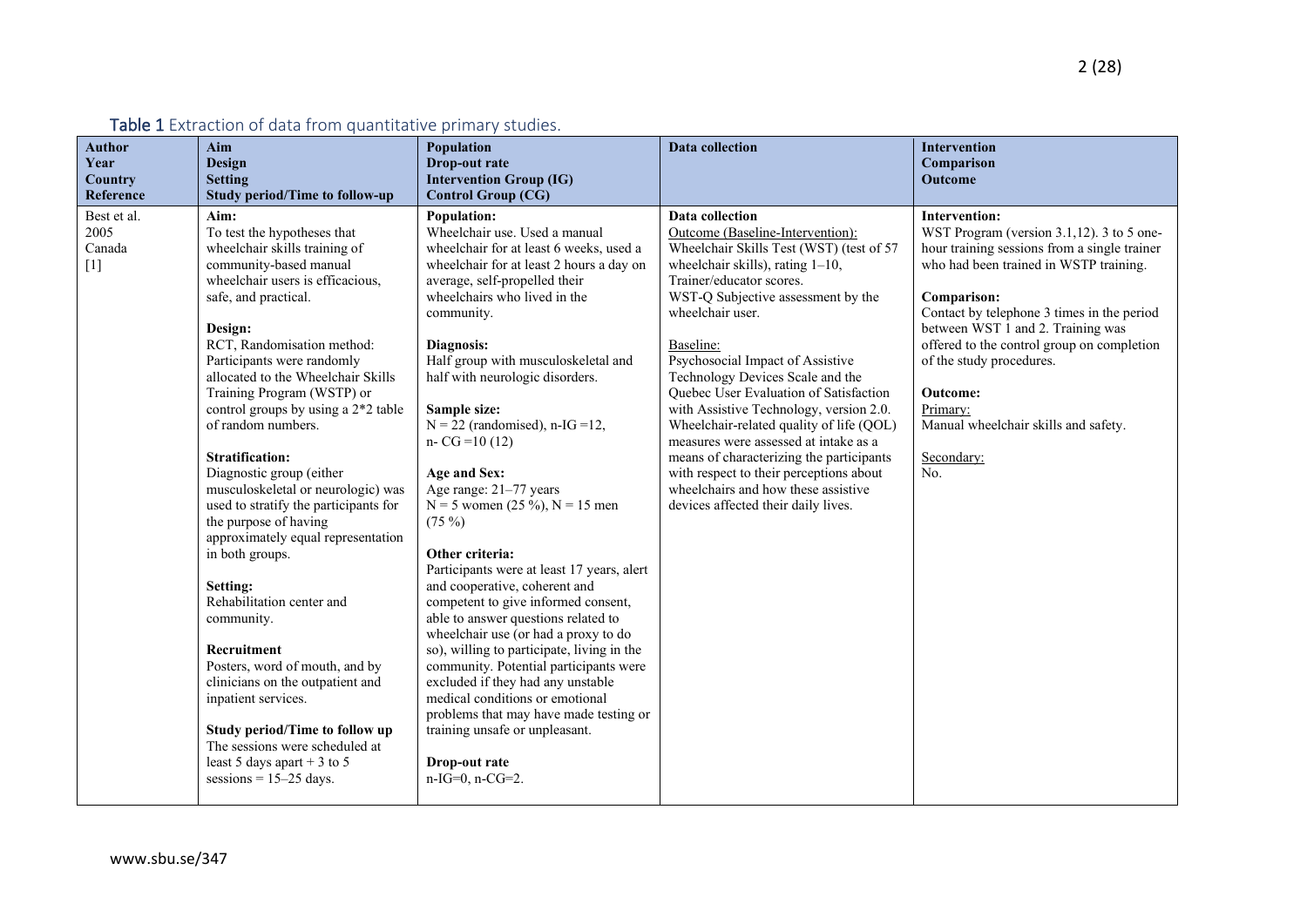| <b>Author</b> | Aim                                   | Population                                                     | <b>Data collection</b>                      | Intervention                                          |
|---------------|---------------------------------------|----------------------------------------------------------------|---------------------------------------------|-------------------------------------------------------|
| Year          | <b>Design</b>                         | Drop-out rate                                                  |                                             | Comparison                                            |
| Country       | <b>Setting</b>                        | <b>Intervention Group (IG)</b>                                 |                                             | <b>Outcome</b>                                        |
| Reference     | <b>Study period/Time to follow-up</b> | <b>Control Group (CG)</b>                                      |                                             |                                                       |
| Best et al.   | Aim:                                  | <b>Population:</b>                                             | Data collection:                            | <b>Intervention:</b>                                  |
| 2016          | Evaluate the effect of a peer-led     | Wheelchair use:                                                | Outcome (Baseline-Intervention):            | Six 1.5-hour sessions of a peer-led self-             |
| Canada        | wheelchair training program on        | Participants used their own MWCs.                              | WheelCon version 3.0. 65-item self-         | efficacy enhanced wheelchair training                 |
| $[2]$         | self-efficacy of manual wheelchair    | Mean previous MWC use was 13.1+-                               | report scale. Items are rated on a scale    | program (WheelSee) at a frequency of 1 to             |
|               | (MWC) use and to explore              | 12.6 years. Manual wheelchair (MWC),                           | from 0 to 100, and a mean percentage        | 2 sessions/wk. On the basis of                        |
|               | influences of the intervention on     | at least 2h/d, could independently                             | score is calculated. Higher scores indicate | individualized goals, peer trainers                   |
|               | MWC skills, life-space mobility,      | propel at least 10 meters.                                     | higher self-efficacy.                       | administered WheelSee to pairs of MWC                 |
|               | and satisfaction with participation.  |                                                                | WST-Q version 4.1                           | users. Sessions were held in community                |
|               |                                       | Diagnosis:                                                     | Life Space Assessment (LSA):                | locations (i.e., research centers, public             |
|               | Design:                               | Spinal cord injury (68%).                                      | information on the frequency of             | gardens, and shopping malls). Each                    |
|               | Pilot randomised controlled trial.    |                                                                | independent movement in the community       | participant received a manual, including              |
|               | RCT.                                  | Sample size:                                                   | Wheelchair Outcome Measure (WhOM):          | details about each session and goal setting           |
|               |                                       | $N = 28$ (randomised)                                          | Satisfaction with participation in          | and monitoring worksheets.                            |
|               | <b>Randomisation method:</b>          | $n-IG=16$                                                      | meaningful activities.                      |                                                       |
|               | A parallel-group RCT was done         | $n-G=12$                                                       | Post-WheelSee survey immediately upon       | Comparison:                                           |
|               | using a 1:1 allocation ratio. A       |                                                                | completion of the last WheelSee session,    | No intervention/training. No-contact                  |
|               | central computerized randomisation    | Age and Sex:                                                   | the peer trainer administered a self-report | control was used for comparison.                      |
|               | process was designed with a           | Mean age (SD):                                                 | that asked 9 open-ended questions about     |                                                       |
|               | randomly selected and variable        | 48.8 years (17.0).                                             | perceptions of WheelSee.                    | Outcome:                                              |
|               | block size. The primary author        | N = women 6 (21 %), N = men 22                                 |                                             | Primary:                                              |
|               | obtained the randomisation            | $(79\%)$                                                       | Baseline:                                   | Wheelchair use self-efficacy was assessed             |
|               | sequence from the research assistant  |                                                                | Hospital Anxiety and Depression Scale       | using the Wheelchair Use Confidence Scale             |
|               | and instructed participants not to    | Other criteria:                                                | Interpersonal Support Evaluation List       | (WheelCon) version 3.0.                               |
|               | discuss their training period with    | Participants were included if they were                        |                                             |                                                       |
|               | the data collector, who was blinded   | at least 19 years of age, lived in the                         |                                             | Secondary:                                            |
|               | to group allocation.                  | community; had manual wheelchair                               |                                             | Wheelchair skills capacity and performance            |
|               |                                       | (MWC) mobility goals, and were                                 |                                             | (Wheelchair Skills Test Questionnaire<br>WSTQ version |
|               | <b>Stratification:</b><br>No.         | cognitively able (Mini-Mental State<br>Examination score, 24). |                                             | 4.1), life-space mobility (Life Space                 |
|               |                                       | Individuals were excluded from the                             |                                             | Assessment), and satisfaction with                    |
|               | Setting:                              | study if they could not communicate in                         |                                             | participation (Wheelchair Outcome                     |
|               | Rehabilitation center and             | English, had a degenerative health                             |                                             | Measure).                                             |
|               | community.                            | condition, or had previously received                          |                                             |                                                       |
|               |                                       | standardized MWC training.                                     |                                             |                                                       |
|               | <b>Recruitment:</b>                   |                                                                |                                             |                                                       |
|               | Recruited on a volunteer basis upon   | Drop-out rate:                                                 |                                             |                                                       |
|               | discharge from rehabilitation and     | n-IG=Received allocated intervention                           |                                             |                                                       |
|               | from the community through            | $(n = 12)$ . Did not receive allocated                         |                                             |                                                       |
|               |                                       |                                                                |                                             |                                                       |

clinicians, wheelchair vendors,

intervention  $(n = 4)$ 

**Author Year Country**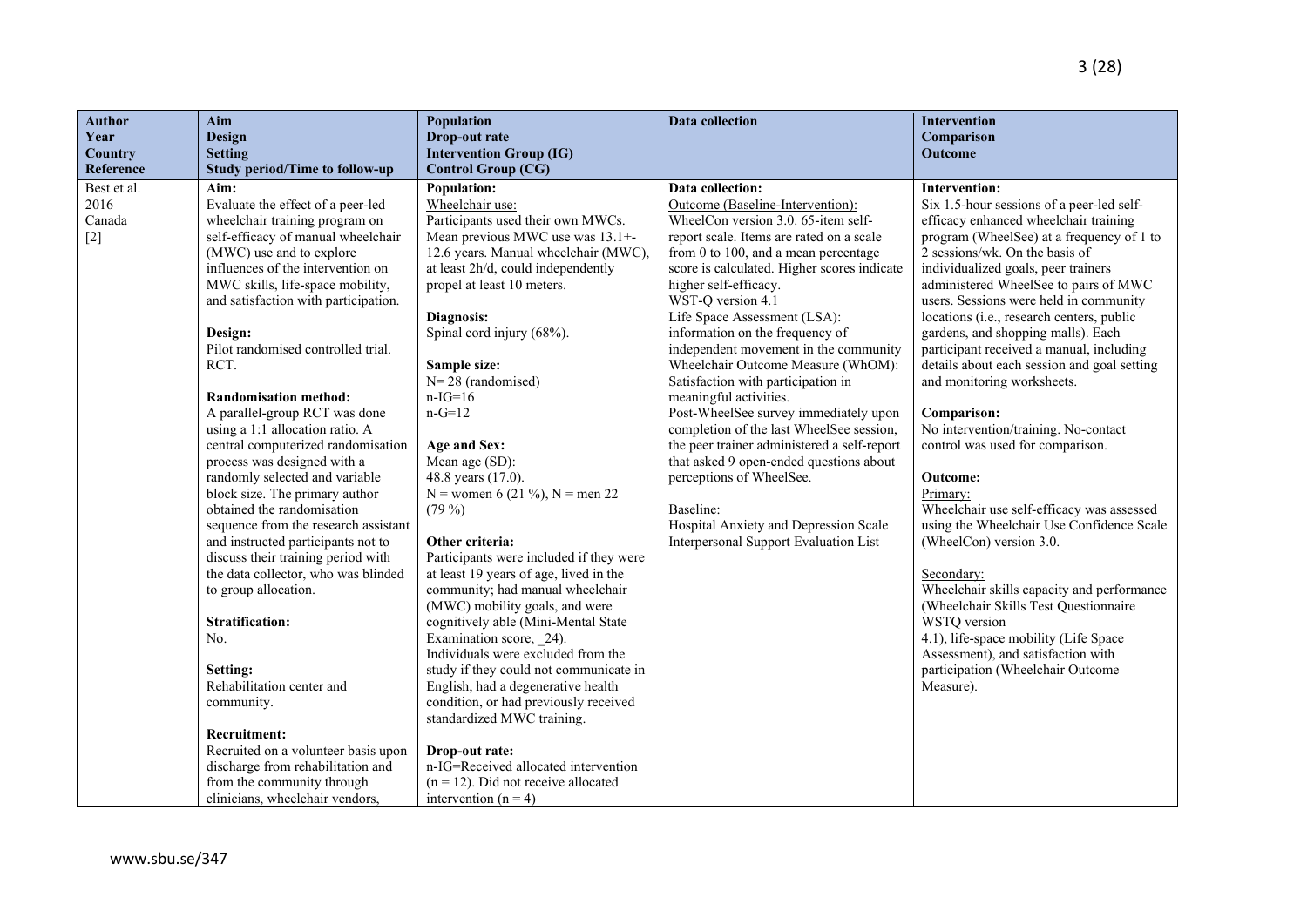| <b>Author</b><br>Year<br><b>Country</b> | <b>Aim</b><br><b>Design</b><br><b>Setting</b>                                                                                                                                                                                                                                                                                                                                                                         | Population<br>Drop-out rate<br><b>Intervention Group (IG)</b>                                                                                                                                                                                                                                | <b>Data collection</b>                                                                                                                                                                                                                                                                                                                                                                                                                                                                         | Intervention<br>Comparison<br>Outcome                                                                                                                                                                                                                                                                                                                                                                                                                     |
|-----------------------------------------|-----------------------------------------------------------------------------------------------------------------------------------------------------------------------------------------------------------------------------------------------------------------------------------------------------------------------------------------------------------------------------------------------------------------------|----------------------------------------------------------------------------------------------------------------------------------------------------------------------------------------------------------------------------------------------------------------------------------------------|------------------------------------------------------------------------------------------------------------------------------------------------------------------------------------------------------------------------------------------------------------------------------------------------------------------------------------------------------------------------------------------------------------------------------------------------------------------------------------------------|-----------------------------------------------------------------------------------------------------------------------------------------------------------------------------------------------------------------------------------------------------------------------------------------------------------------------------------------------------------------------------------------------------------------------------------------------------------|
| Reference                               | <b>Study period/Time to follow-up</b>                                                                                                                                                                                                                                                                                                                                                                                 | <b>Control Group (CG)</b>                                                                                                                                                                                                                                                                    |                                                                                                                                                                                                                                                                                                                                                                                                                                                                                                |                                                                                                                                                                                                                                                                                                                                                                                                                                                           |
|                                         | word of mouth, and posters. Some<br>snowball sampling occurred.<br>Recruitment occurred between June<br>2012 and November 2013.                                                                                                                                                                                                                                                                                       | $(n = 2$ intervention was modified, $n = 2$<br>non-adherence to intervention). Lost to<br>follow-up ( $n=1$ )- Health complications.<br>Excluded from analysis $(n=0)$<br>$n-CG=0$                                                                                                           |                                                                                                                                                                                                                                                                                                                                                                                                                                                                                                |                                                                                                                                                                                                                                                                                                                                                                                                                                                           |
|                                         | Study period/ Time to follow-up:<br>For the 27 participants who<br>completed assessments at both time<br>points, the mean time between<br>baseline and postintervention<br>assessments was 44.7+-9.5 days.                                                                                                                                                                                                            |                                                                                                                                                                                                                                                                                              |                                                                                                                                                                                                                                                                                                                                                                                                                                                                                                |                                                                                                                                                                                                                                                                                                                                                                                                                                                           |
| Brienza et al.                          | Aim:                                                                                                                                                                                                                                                                                                                                                                                                                  | <b>Population:</b>                                                                                                                                                                                                                                                                           | Data collection:                                                                                                                                                                                                                                                                                                                                                                                                                                                                               | <b>Intervention:</b>                                                                                                                                                                                                                                                                                                                                                                                                                                      |
| 2018<br><b>USA</b><br>$[3]$             | To assess whether individually<br>configured, lightweight manual<br>wheelchairs used with skin<br>protection cushions would result in<br>less pressure injury risk than<br>facility-provided wheelchairs with<br>skin protection cushions.<br>Secondary, to determine the effect<br>of individually configured<br>wheelchairs on functional                                                                           | Wheelchair use<br>Used manual wheelchairs as their<br>primary means of mobility, using the<br>chair at an average 6 hours/ day. 55%<br>could not walk any distance.<br>Diagnosis:<br>Older adults (>60yrs) at nursing home.<br>Participants were at risk of developing<br>pressure injuries. | Outcome (Baseline-Intervention):<br>Pressure injuries on the seated surface,<br>including ischial tuberosities, sacrum, and<br>coccyx, were the primary out- come<br>measure. A masked assessor performed<br>weekly skin assessments. Pressure<br>injuries were staged and characterized.<br>The SEAT team measured secondary<br>outcomes for wheelchair function and                                                                                                                          | The intervention included a skin protection<br>cushion and optimization of positioning and<br>functional mobility in the study-issued<br>configurable, lightweight wheelchair.<br>Seating interventions included adjusting<br>seat depth and height; adding an adjustable-<br>tension back to accommodate kyphosis or<br>other musculo-skeletal problems; and<br>providing appropriate armrests, backrests,<br>footrests, pelvic belts, brake extensions, |
|                                         | outcomes. It was hypothesized that<br>at-risk nursing home residents<br>provided with an individually<br>configured, lightweight manual<br>wheelchair and skin protection<br>cushion would have a lower<br>incidence of pressure injury, and<br>function better in the wheelchair<br>than those using a facility-provided<br>manual wheelchair modified with a<br>skin protection cushion and related<br>adjustments. | Sample size:<br>$N = (randomised) 258$<br>$n-IG=127$<br>$n-CG = 131.$<br>Age and Sex:<br>Mean age (SD): 89.0 yeas (8.9).<br>N = women 202 (78.3 %), N = men 56<br>$(21.7\%)$ .<br>Other criteria:                                                                                            | mobility (Functioning Everyday with a<br>Wheelchair-Capacity (FEW-C), Nursing<br>Home Life Space Diameter (NHLSD),<br>and Wheelchair Skills Test (WST); the<br>team was not masked to the intervention.<br>The FEW is a self-reported tool for users<br>of wheeled mobility technology. The<br>FEW-C was developed with the same<br>content of the FEW self-report but was<br>designed for a controlled clinical or<br>laboratory setting. It is a criterion-<br>referenced, performance-based | anti-tippers, and solid sear inserts, as<br>needed. If the wheelchair needed to be<br>higher or lower than the standard-height<br>A new manual individually adjuster<br>wheelchair (Breezy Ultra), including a skin<br>protection cushion was compared to<br>standard wheelchair from the nursing home.<br>Comparison:<br>The intervention for the control group<br>included a skin protection cushion. Minimal<br>adjustments were made to nursing home  |
|                                         | Design:<br>RCT.                                                                                                                                                                                                                                                                                                                                                                                                       | Inclusion criteria were aged 60 and<br>older, Braden Scale score of 18 or less,<br>combined Braden activity and mobility<br>subscale score of 5 or less, and clinical<br>needs that could be accommodated by                                                                                 | observation system to measure functional<br>abilities (independence and safety) of<br>individuals with regards to wheeled<br>mobility interventions. The FEW-C was<br>administered before intervention                                                                                                                                                                                                                                                                                         | wheelchairs to accommodate cushions and<br>achieve ethical treatment with respect to<br>posture, comfort, and safety. Adjustments<br>included addition of drop seats to maintain<br>seat-to-floor height, adjustment of leg rest                                                                                                                                                                                                                          |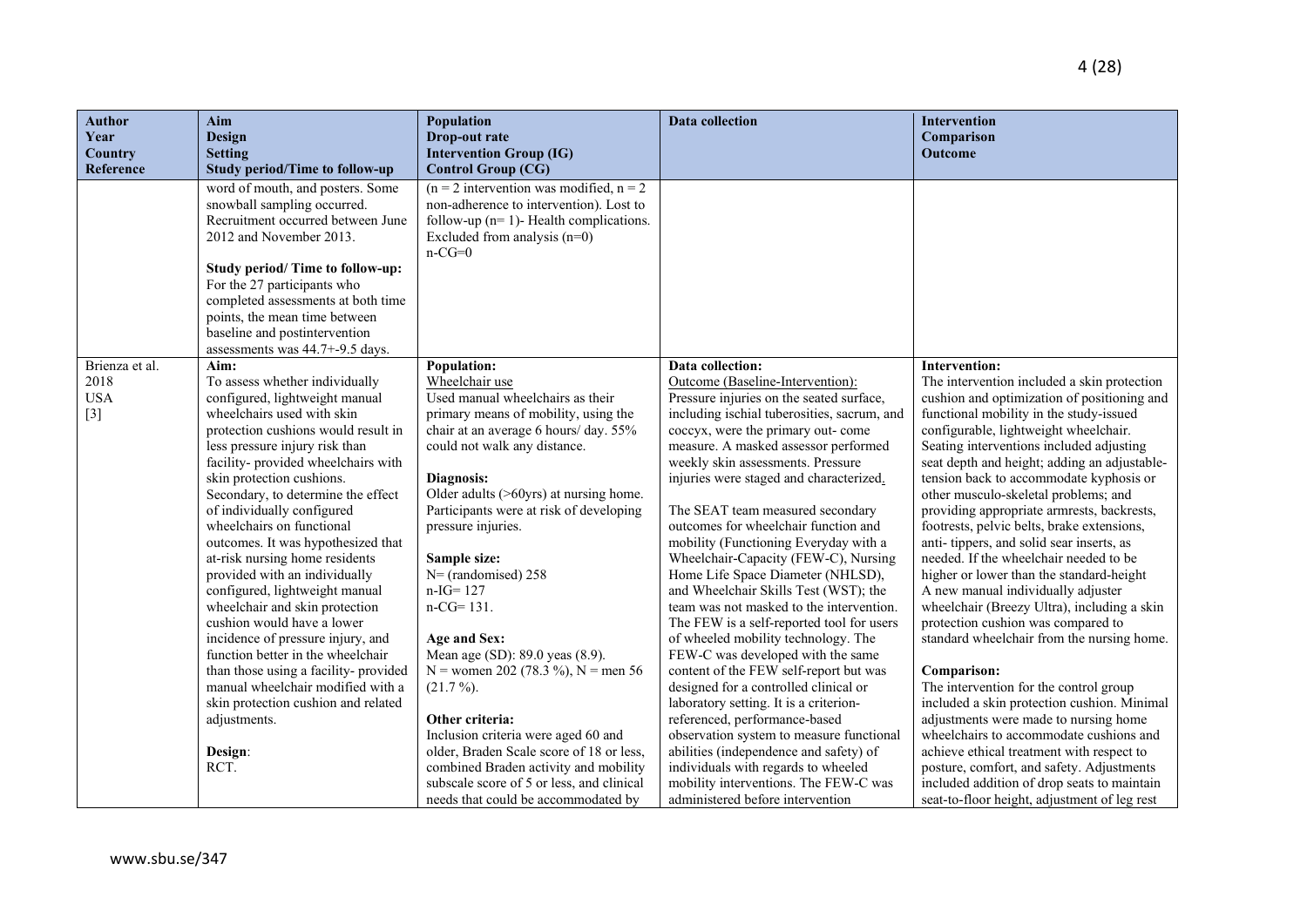| <b>Author</b><br>Year<br><b>Country</b><br>Reference | Aim<br><b>Design</b><br><b>Setting</b><br><b>Study period/Time to follow-up</b>                                                                                                                                                                                                                                                                                                                                                                                                                                                                                                                                                                                                       | Population<br>Drop-out rate<br><b>Intervention Group (IG)</b><br><b>Control Group (CG)</b>                                                                                                                                                                                                                                                                                                                                                                                      | <b>Data</b> collection                                                                                                                                                                                                                                                                                                                                                                                                                                                                                                                                                                                                                              | Intervention<br>Comparison<br><b>Outcome</b>                                                                                                                                                                                                                                                                                                                                                                                                                                                                                                                                                                                                                                                                           |
|------------------------------------------------------|---------------------------------------------------------------------------------------------------------------------------------------------------------------------------------------------------------------------------------------------------------------------------------------------------------------------------------------------------------------------------------------------------------------------------------------------------------------------------------------------------------------------------------------------------------------------------------------------------------------------------------------------------------------------------------------|---------------------------------------------------------------------------------------------------------------------------------------------------------------------------------------------------------------------------------------------------------------------------------------------------------------------------------------------------------------------------------------------------------------------------------------------------------------------------------|-----------------------------------------------------------------------------------------------------------------------------------------------------------------------------------------------------------------------------------------------------------------------------------------------------------------------------------------------------------------------------------------------------------------------------------------------------------------------------------------------------------------------------------------------------------------------------------------------------------------------------------------------------|------------------------------------------------------------------------------------------------------------------------------------------------------------------------------------------------------------------------------------------------------------------------------------------------------------------------------------------------------------------------------------------------------------------------------------------------------------------------------------------------------------------------------------------------------------------------------------------------------------------------------------------------------------------------------------------------------------------------|
|                                                      | <b>Randomisation method:</b><br>A parallel design, participants were<br>randomised with a 1:1 allocation<br>using variably sized blocks and site<br>stratification.<br>Setting:<br>17 nursing homes.<br><b>Recruitment:</b><br>All participants received a seating<br>and mobility assessment from a<br>research team (SEAT Team) led by<br>an occupational therapist with<br>specialization in wheeled mobility<br>and skin protection cushion<br>assessment. Thereafter<br>randomisation. No further<br>information about recruitment.<br>Study period/Time to follow-up:<br>Followed weekly for 26 weeks or<br>until they experienced a seated<br>surface pressure injury or died. | using the study wheelchair. Residents<br>were excluded if their weight and body<br>measurements exceeded the wheelchair<br>capacity (weight 113 kg, hip width 508<br>mm), they used a manual wheel-chair<br>that was better than the study<br>wheelchair (Healthcare Common<br>Procedural Coding System (HCPCS)<br>K0005 or better), or they had a current<br>seated surface pressure injury.<br>Drop-out rate:<br>$IG = (102-127)/127 = 20\%$<br>$CG = (131-89)/131 = 32 \%$ . | initiation, 14 days after the intervention,<br>and at the endpoint.<br>The NHLSD is a tool used to calculate a<br>nursing home resident's life space, a<br>measure of the extent and frequency of<br>mobility, in the previous 2 weeks The<br>NHLSD was used just before intervention<br>initiation and at the endpoint.<br>The WST is a tool to evaluate wheelchair<br>skills objectively.<br>Function and mobility were evaluated<br>using changes in FEW-C, NHLSD, and<br>WST scores between time points (before<br>randomisation, 14 days, endpoint).<br>Baseline:<br>All participants were coached and<br>assessed in basic wheelchair skills. | heights to accommodate study cushion<br>height, and adjustment of seat angle to<br>prevent sliding out of the wheelchair, as<br>needed.<br>Outcome:<br>Primary:<br>Pressure injuries on the seated surface,<br>including ischial tuberosities, sacrum, and<br>coccyx, were the primary out- come. A<br>masked assessor performed weekly skin<br>assessments. Pressure injuries were staged<br>and characterized.<br>Secondary:<br>The SEAT team measured secondary<br>outcomes for wheelchair function and<br>mobility (Functioning Everyday with a<br>Wheelchair-Capacity (FEW-C), Nursing<br>Home Life Space Diameter (NHLSD), and<br>Wheelchair Skills Test (WST)); the team<br>was not masked to the intervention. |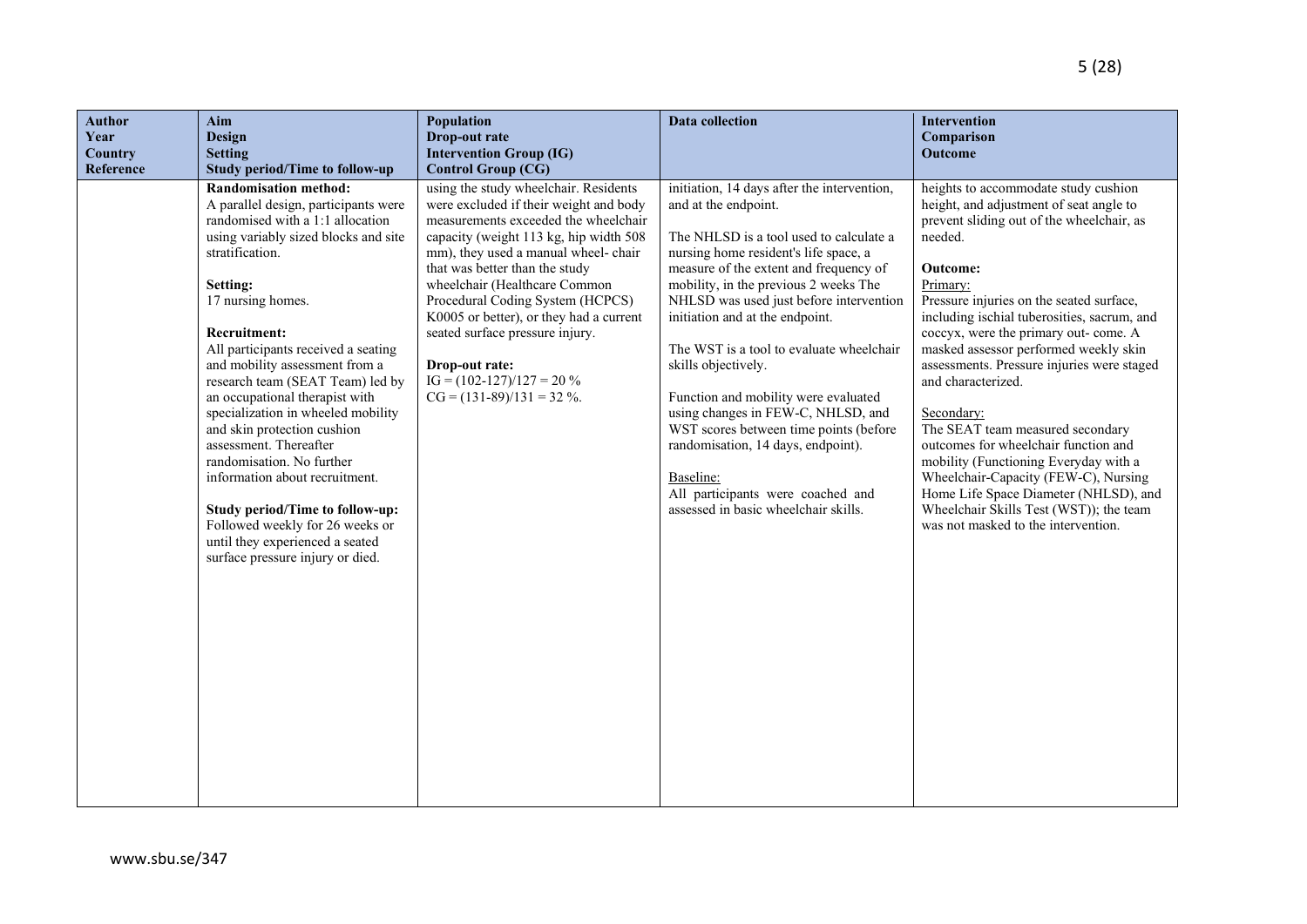| <b>Author</b><br>Year<br>Country<br>Reference | Aim<br><b>Design</b><br><b>Setting</b><br><b>Study period/Time to follow-up</b>                                                                                                                                                                                                                                                                                                                                                                                                                                                                                                                                                                                                                    | Population<br>Drop-out rate<br><b>Intervention Group (IG)</b><br><b>Control Group (CG)</b>                                                                                                                                                                                                                                                                                            | Data collection                                                                                                                                | Intervention<br>Comparison<br>Outcome                                                                                                                                                                                                                                                                                                                                                                                                                  |
|-----------------------------------------------|----------------------------------------------------------------------------------------------------------------------------------------------------------------------------------------------------------------------------------------------------------------------------------------------------------------------------------------------------------------------------------------------------------------------------------------------------------------------------------------------------------------------------------------------------------------------------------------------------------------------------------------------------------------------------------------------------|---------------------------------------------------------------------------------------------------------------------------------------------------------------------------------------------------------------------------------------------------------------------------------------------------------------------------------------------------------------------------------------|------------------------------------------------------------------------------------------------------------------------------------------------|--------------------------------------------------------------------------------------------------------------------------------------------------------------------------------------------------------------------------------------------------------------------------------------------------------------------------------------------------------------------------------------------------------------------------------------------------------|
| Chen et al.<br>2005<br>Taiwan<br>$[17]$       | Aim:<br>To establish an electronic<br>wheelchair system in Taiwan that<br>conforms to M3S standards (a new<br>European standard system). This<br>system includes the head input<br>device, motor control output device<br>and a security device and will be<br>installed in an electric wheelchair.<br>Design:<br>Cross over design with randomised<br>order of tests.<br><b>Randomisation method:</b><br>Information missing.<br><b>Stratification:</b><br>Information missing.<br>Setting:<br>The rehabilitation room of the<br>Center for Spinal Cord Injuries,<br>Taoyuan County, Taiwan.<br>Recruitment<br>No information.<br>Study period/Time to follow-up<br>Not applicable, one occasion. | <b>Population:</b><br>Wheelchair use:<br>Information missing but probably<br>fulltime wheelchair users.<br>Diagnosis:<br>Spinal cord injuries, C4 - C5<br>incomplete.<br>Sample size:<br>$N=10$<br>Age and Sex:<br>Between 37 and 45 years, no more<br>information.<br>$N = 0$ women $(0\%)$ , $N = 10$ men<br>$(100\%)$<br>Other criteria:<br>Not reported.<br>Drop-out rate<br>2/10 | Data collection:<br>Outcome (Baseline-Intervention):<br>Time during wheelchair coarse on one<br>occasion.<br>Baseline:<br>Information missing. | Intervention:<br>Try out the M3S-based head-controlled<br>electric wheel- chair system, i.e., to operate<br>the electrical wheelchair with the M3S<br>standard system.<br>Comparison:<br>Operating the electric wheelchair without<br>the M3S standard.<br>Outcome<br>Time while performing 3 wheelchair tests<br>- drive straight line for 10 meters, avoid<br>obstacles and turning<br>Primary:<br>Wheelchair skills.<br>Secondary:<br>Not reported. |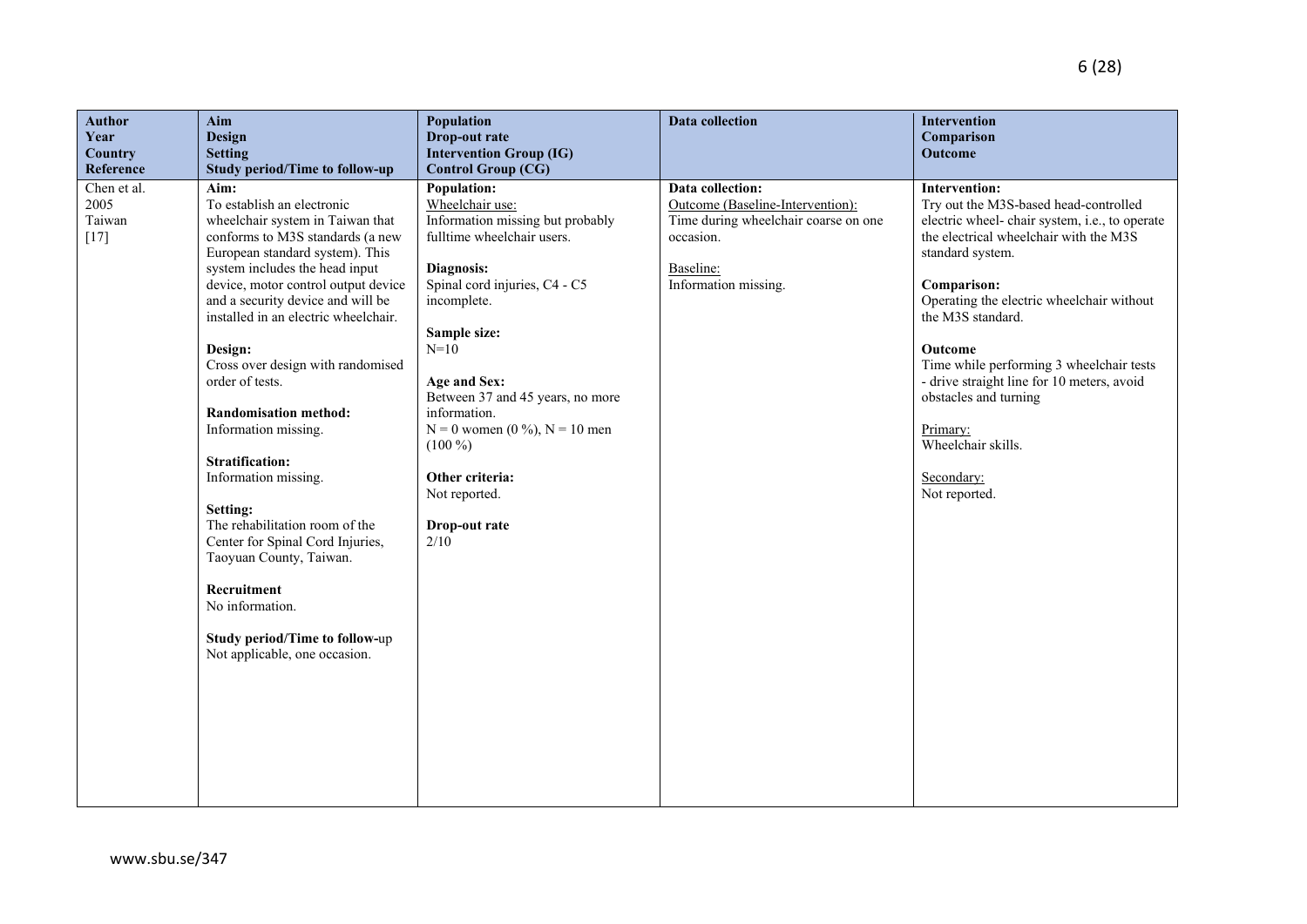| <b>Author</b><br>Aim<br>Year<br>Design<br><b>Setting</b><br>Country |                                                                    | Population<br>Drop-out rate<br><b>Intervention Group (IG)</b>                      | <b>Data collection</b>                                                                | Intervention<br>Comparison<br>Outcome                                                   |
|---------------------------------------------------------------------|--------------------------------------------------------------------|------------------------------------------------------------------------------------|---------------------------------------------------------------------------------------|-----------------------------------------------------------------------------------------|
| Reference                                                           | <b>Study period/Time to follow-up</b>                              | <b>Control Group (CG)</b>                                                          |                                                                                       |                                                                                         |
| Giesbrecht et al.<br>Aim:                                           |                                                                    | <b>Population:</b>                                                                 | Data collection:                                                                      | <b>Intervention:</b>                                                                    |
| 2019<br>Evaluate EPIC Wheels effect on                              |                                                                    | Wheelchair use:                                                                    | Outcome (Baseline-Intervention):                                                      | The mHealth training program, Enhancing                                                 |
| Canada<br>$[4]$                                                     | clinical outcomes among middle-<br>aged and older adult MWC users. | Manual wheelchair user. Self-propelled<br>using both hands at least 1 hour per day | The Wheelchair Skills Test (WST) 4.2 is<br>a structured assessment composed of 32     | Participation In the Community by<br>improving Wheelchair Skills (EPIC                  |
|                                                                     |                                                                    | inside and outside their home.                                                     | mobility skills performed on a                                                        | Wheels). 2 in-person training sessions with                                             |
| Design:                                                             |                                                                    |                                                                                    | standardized obstacle course. A trained                                               | a trainer and 4 weeks of monitored home                                                 |
| 2*2 factorial design (i.e.,                                         |                                                                    | Diagnosis:                                                                         | observer rates performance of each skill                                              | training using a computer tablet (mHealth)                                              |
| Intervention + Extra Wheeling)                                      |                                                                    | Parkinson, MS, Spinal Cord injuries,                                               | as 2 (pass), 1 (pass with difficulty), or 0                                           | wheelchair skills program. After group                                                  |
| RCT. Because EPIC Wheels                                            |                                                                    | Amputees etc.                                                                      | (fail). A composite Capacity (WST-C)                                                  | assignment, all participants were scheduled                                             |
| required participants to practice                                   |                                                                    |                                                                                    | score from 0%-100% is produced.                                                       | for a 2-hour in-person session with their                                               |
| skills in their MWC, a treatment                                    | effect could potentially be attributed                             | Sample size:<br>$N=18$ (randomised)                                                |                                                                                       | group-specific trainer. The participants<br>received a 10-inch computer tablet with a   |
|                                                                     | to simply increasing MWC use. To                                   | $n-IG=10$                                                                          | The WST 4.2 also incorporates a<br>standardized rating of Safety (WST-S);             | training application and were instructed to                                             |
|                                                                     | address this potential confounder,                                 | $n-CG=8$                                                                           | each of the 32 skills is rated                                                        | practice at home over a period of 4 weeks                                               |
|                                                                     | we introduced a second factor of                                   |                                                                                    | dichotomously as safe $(1)$ or unsafe $(0)$ ,                                         | for a minimum of 75 minutes per week but                                                |
| Extra Wheeling (Yes or No);                                         |                                                                    | Age and Sex:                                                                       | with a composite score from 0%-100%.                                                  | were encouraged to attempt 150 minutes of                                               |
|                                                                     | participants allocated to "Yes" were                               | Mean age (SD): 65.0 years (8.6)                                                    |                                                                                       | practice per week. Those allocated to Extra                                             |
|                                                                     | asked to engage in 75 minutes of                                   | age ranged from 50-84 years.                                                       | The Health Utility Index Mark 3 is a brief                                            | Wheeling were instructed to also spend an                                               |
|                                                                     | unstructured MWC wheeling per                                      | N = women 5 (28 %), N = men 13                                                     | questionnaire that provides a measure of                                              | additional 75 minutes per week in                                                       |
| week in addition to their group-<br>specific demands. A research    |                                                                    | $(72\%)$ .                                                                         | health-related quality of life. The 41 item<br>scores are weighted to provide a multi | unstructured wheeling (i.e., beyond normal<br>daily routine), reporting their time when |
|                                                                     | assistant blinded to group allocation                              | Other criteria:                                                                    | attribute score between 0.36 and 1.00,                                                | prompted on the tablet each day. A second                                               |
| collected baseline data                                             |                                                                    | Participants 50 years or older, resided                                            | with higher scores reflecting better health                                           | in-person training session (1-hr long) was                                              |
| (demographics and outcome                                           |                                                                    | in the community, communicating in                                                 | and quality of life.                                                                  | scheduled for 2 weeks later.                                                            |
| measures) at a rehabilitation                                       |                                                                    | English. Exclusion criteria included                                               |                                                                                       |                                                                                         |
|                                                                     | hospital. After 4 weeks, participants                              | currently receiving MWC skills training                                            | The Wheelchair Use Confidence Scale for                                               | Comparison:                                                                             |
| attended posttreatment data                                         |                                                                    | elsewhere and health conditions that                                               | Manual Wheelchair Users (WheelCon-M                                                   | The control group did not receive MWC                                                   |
| collection with the same blinded<br>research assistant.             |                                                                    | would contraindicate skills training.                                              | 3.0) asks respondents to rate their self-<br>efficacy on 65 items, producing a        | skills training, as is typical practice with<br>this population. However, to establish  |
|                                                                     |                                                                    | Drop-out rate:                                                                     | composite score from 0 ("not confident")                                              | equipoise, they were also exposed to 2 in-                                              |
| <b>Randomisation method:</b>                                        |                                                                    | $IG = 1$                                                                           | to 100 ("completely confident").                                                      | person sessions and 4 weeks of monitored                                                |
| Participants were randomly                                          |                                                                    | $CG = 0$                                                                           |                                                                                       | home training using a computer tablet with                                              |
| assigned for both factors (1:1                                      |                                                                    |                                                                                    | The Wheelchair Outcome Measure                                                        | games for cognitive and dexterity training.                                             |
|                                                                     | allocation ratio) using a computer-                                |                                                                                    | (WhOM). Captures MWC users'                                                           | Participants in the control group received a                                            |
|                                                                     | generated program of undisclosed                                   |                                                                                    | satisfaction with participation in self-                                              | modified DVD version of the EPIC Wheels                                                 |
| block size.                                                         |                                                                    |                                                                                    | selected life activities of relevance                                                 | program for home use post study.                                                        |
| <b>Stratification:</b>                                              |                                                                    |                                                                                    | including activities in the home (IN<br>subscale) and activities outside, in the      |                                                                                         |
| Stratified by site.                                                 |                                                                    |                                                                                    | community (OUT subscale). Each item is                                                |                                                                                         |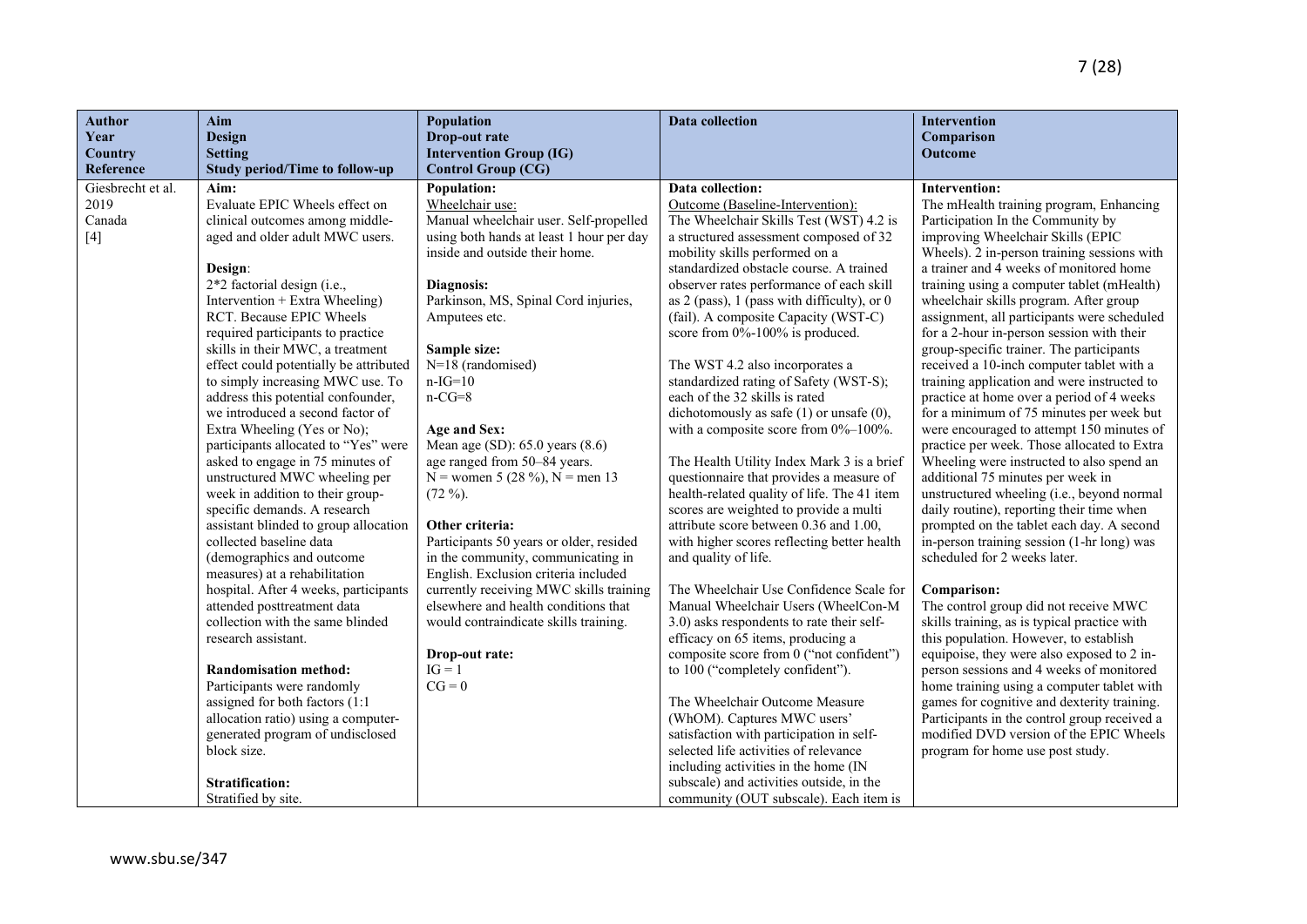| <b>Author</b><br>Year<br>Country<br>Reference | Aim<br><b>Design</b><br><b>Setting</b><br><b>Study period/Time to follow-up</b>                                                                                                                                                                                                                                                                               | Population<br>Drop-out rate<br><b>Intervention Group (IG)</b><br><b>Control Group (CG)</b> | <b>Data collection</b>                                                                                                                                                                                                                                                                                                                                                                                                                                                                                                                                                                                                                                                                                                                                                                                                                                                                                                                                                                                                                        | Intervention<br>Comparison<br>Outcome                                                                                                                                                                                                                                                                                                                                                            |
|-----------------------------------------------|---------------------------------------------------------------------------------------------------------------------------------------------------------------------------------------------------------------------------------------------------------------------------------------------------------------------------------------------------------------|--------------------------------------------------------------------------------------------|-----------------------------------------------------------------------------------------------------------------------------------------------------------------------------------------------------------------------------------------------------------------------------------------------------------------------------------------------------------------------------------------------------------------------------------------------------------------------------------------------------------------------------------------------------------------------------------------------------------------------------------------------------------------------------------------------------------------------------------------------------------------------------------------------------------------------------------------------------------------------------------------------------------------------------------------------------------------------------------------------------------------------------------------------|--------------------------------------------------------------------------------------------------------------------------------------------------------------------------------------------------------------------------------------------------------------------------------------------------------------------------------------------------------------------------------------------------|
|                                               | Setting:<br>Community setting.<br><b>Recruitment:</b><br>Recruitment was conducted among<br>community-dwelling manual<br>wheelchair user (MWC) in 2<br>Canadian cities through<br>advertisements distributed to health<br>care providers, public venues, and<br>community-based newspapers and<br>newsletters.<br>Study period/Time to follow-up:<br>4 weeks. |                                                                                            | rated from 0 ("not satisfied at all") to 10<br>("extremely satisfied"), with a mean score<br>$(0-10)$ for each subscale.<br>The Life-Space Assessment (LSA), a 20-<br>item questionnaire measuring mobility<br>habits over a 4-week period, on a<br>continuum of 5 environments expanding<br>from proximal (in the home) to distal<br>(outside of town). Weightings for<br>frequency of travel (positive) and level of<br>assistance required (negative) are<br>integrated, and a total score (0-120)<br>calculated, with higher scores reflecting<br>greater mobility.<br>Mobility habits.<br>The Wheeling While Talking test for<br>evaluation of divided attention during<br>wheelchair use. MWC user is timed<br>completing a short slalom course and<br>repeating the course while simultaneously<br>performing a cognitive verbal task. The<br>difference in time (seconds) between<br>motor-only and dual-task conditions is<br>calculated, with higher differentials<br>reflecting poorer performance and risk for<br>tips and falls. | Outcome:<br>Primary:<br>MWC skill capacity.<br>Secondary:<br>Safety (WST-S)<br>Self-efficacy, or confidence, for wheelchair<br>use. MWC users' satisfaction with<br>participation in self-selected life activities<br>of relevance including activities in the<br>home and activities outside, in the<br>community.<br>Mobility habits Evaluation of divided<br>attention during wheelchair use. |
|                                               |                                                                                                                                                                                                                                                                                                                                                               |                                                                                            |                                                                                                                                                                                                                                                                                                                                                                                                                                                                                                                                                                                                                                                                                                                                                                                                                                                                                                                                                                                                                                               |                                                                                                                                                                                                                                                                                                                                                                                                  |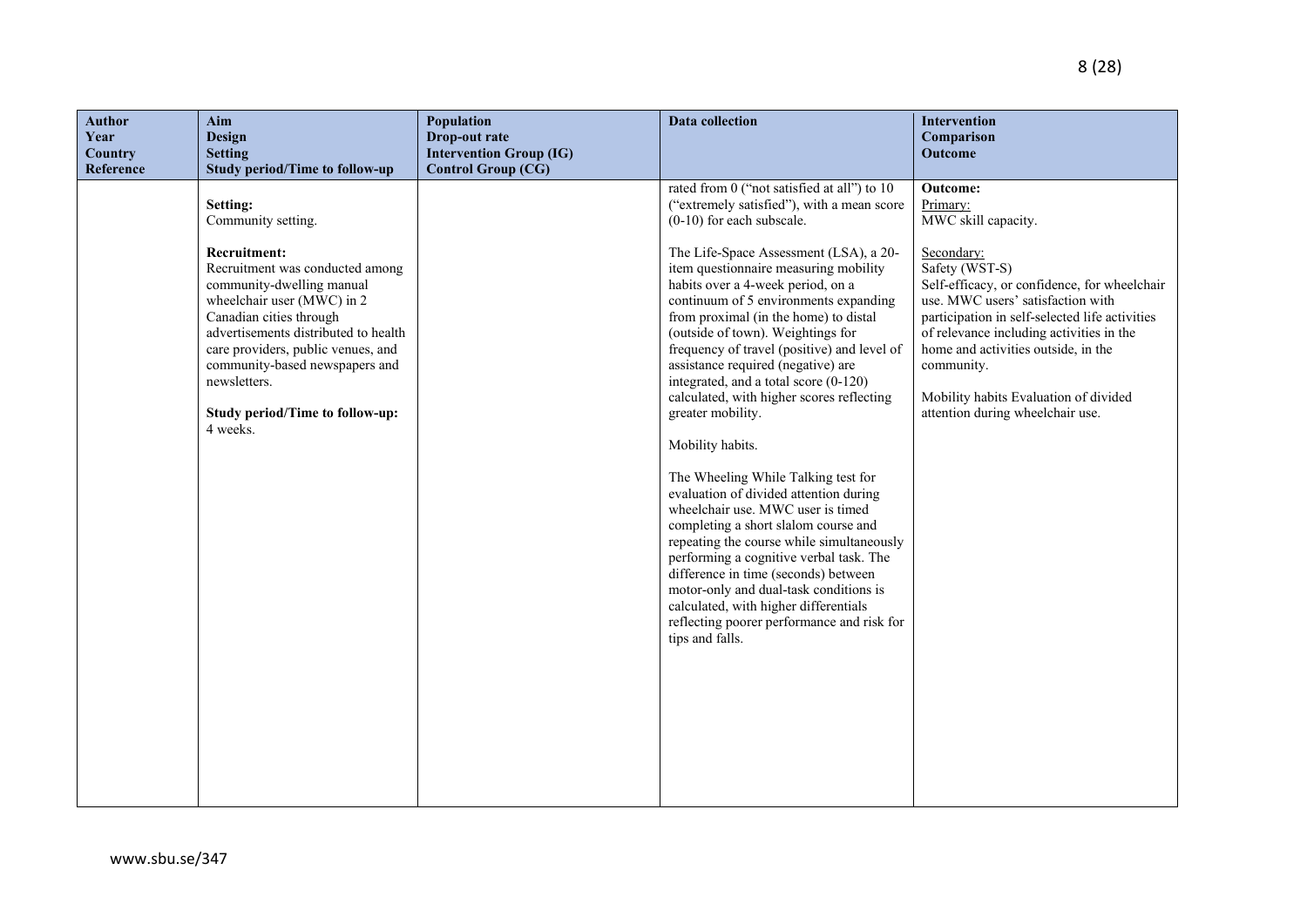| <b>Author</b>             | Aim                                                                   | Population                                              | Data collection                           | Intervention                                                |
|---------------------------|-----------------------------------------------------------------------|---------------------------------------------------------|-------------------------------------------|-------------------------------------------------------------|
| Year                      | <b>Design</b>                                                         | Drop-out rate                                           |                                           | Comparison                                                  |
| Country                   | <b>Setting</b>                                                        | <b>Intervention Group (IG)</b>                          |                                           | Outcome                                                     |
| Reference                 | <b>Study period/Time to follow-up</b>                                 | <b>Control Group (CG)</b>                               | <b>Data collection:</b>                   |                                                             |
| Giesbrecht et al.<br>2009 | Aim:<br>To evaluate pushrim power assisted                            | Population:<br>Wheelchair use                           | Outcome (Baseline-Intervention):          | <b>Intervention:</b><br>To try and compare new wheelchairs. |
| Canada                    | wheelchair (PPW) performance in a                                     | The primary inclusion criteria were                     | QUEST, Quebec User Evaluation of          |                                                             |
| $[5]$                     | natural environment to determine                                      | using both a manual wheelchair and a                    | Satisfaction with assistive Technology    | Comparison:                                                 |
|                           | whether the PPW would serve as a                                      | power mobility device (either a power                   | FEW, Functioning Everyday with a          | Compare pushrim power assisted                              |
|                           | satisfactory alternative to a power                                   | wheelchair or a scooter).                               | Wheelchair-Capacity, a self-reported tool | wheelchair (PPW) to power wheelchair                        |
|                           | wheelchair. The specific objective                                    |                                                         | for users of wheeled mobility technology  | performance in a natural environment                        |
|                           | was to compare user satisfaction                                      | Diagnosis:                                              | PIADS Psychosocial Impact of Assistive    |                                                             |
|                           | with and measurable performance                                       | Spinal Cord Injury, MS, polymyositis                    | Devices Scale (PIADS). The scale          | Outcome:                                                    |
|                           | during community-based activities                                     |                                                         | consists of 26 items that describe user   | Primary:                                                    |
|                           | using a PPW and a power                                               | Sample size:                                            | perceptions about 3 constructs:           | Four outcome measures were selected for                     |
|                           | wheelchair among dual users.                                          | $N=$ (randomised) 8                                     | competence, adaptability, and self-       | this study, addressing both the Activity and                |
|                           | Activities evaluated were those that                                  | The first four used the power                           | esteem.                                   | Participation levels of human function as                   |
|                           | participants identified as currently                                  | wheelchair first and PPW second; the                    | COPM Canadian Occupational                | set out by the ICF.                                         |
|                           | being performed using their power                                     | remaining four used the PPW first and                   | Performance Measure, designed to          |                                                             |
|                           | wheelchair.                                                           | power wheelchair second.                                | capture a client's self-perception of     | Secondary:                                                  |
|                           |                                                                       |                                                         | performance in everyday living, over      | No secondary outcome.                                       |
|                           | Design:                                                               | Age and Sex:                                            | time.                                     |                                                             |
|                           | A concurrent mixed methods                                            | Mean age (SD): 55,4 years                               |                                           |                                                             |
|                           | research design was used, using a<br>two-phase sequential explanatory | Age range 33-60 years.<br>N = women 2 (25 %), N = men 6 | Baseline:<br>QUEST (Device subscale)      |                                                             |
|                           | strategy. Phase 1 focused on                                          | $(75\%)$                                                | FEW (Section I)                           |                                                             |
|                           | collection of descriptive                                             |                                                         | FE W (Section 2)                          |                                                             |
|                           | quantitative data using a repeated                                    | Other criteria:                                         | PIADS (total score)                       |                                                             |
|                           | measures crossover design.                                            | Stable medical condition resides within                 | PIADS (Competence subscale)               |                                                             |
|                           |                                                                       | 75 km from the research facility, able to               | PIADS (Adaptability subscale)             |                                                             |
|                           | Group allocation method:                                              | perform the tests.                                      | PIADS (Self Esteem subscale)              |                                                             |
|                           | The first four listed used the power                                  |                                                         | COPM (Performance)                        |                                                             |
|                           | wheelchair first and PPW second;                                      | Drop-out rate:                                          | CO PM (Satisfaction)                      |                                                             |
|                           | the remaining four used the PPW                                       | 2 before intervention due to unstable                   |                                           |                                                             |
|                           | first and power wheelchair second.                                    | medical conditions                                      |                                           |                                                             |
|                           | Setting:                                                              |                                                         |                                           |                                                             |
|                           | Community.                                                            |                                                         |                                           |                                                             |
|                           |                                                                       |                                                         |                                           |                                                             |
|                           | <b>Recruitment:</b>                                                   |                                                         |                                           |                                                             |
|                           | Advertisements in newsletters and                                     |                                                         |                                           |                                                             |
|                           | posted in agencies that served                                        |                                                         |                                           |                                                             |
|                           | appropriate individuals and                                           |                                                         |                                           |                                                             |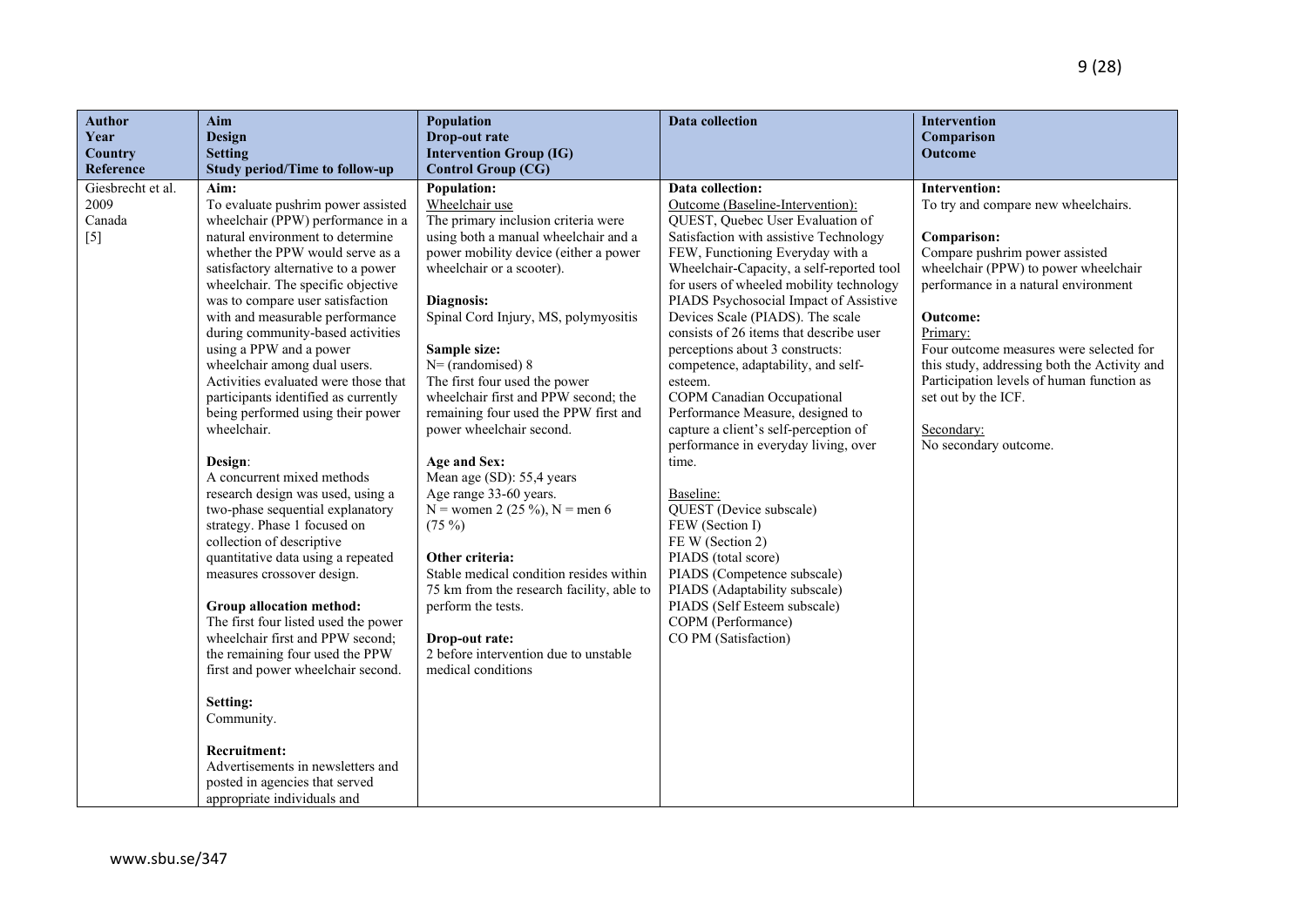| <b>Author</b>                                          | Aim                                                                                                                                                                                                                                                                                                                                                                                                                                                                                                                                                                                                                                                                                                                                                                                                                                                                                                                                                                                                                                                                                                                                                                                                                                        | Population                                                                                                                                                                                                                                                                                                                                                                                                                                    | <b>Data collection</b>                                                                                                                                                                                                                                                                            | <b>Intervention</b>                                                                                                                                                                                                                                                                                                                                                                                                                                                                                                                                                                                                              |
|--------------------------------------------------------|--------------------------------------------------------------------------------------------------------------------------------------------------------------------------------------------------------------------------------------------------------------------------------------------------------------------------------------------------------------------------------------------------------------------------------------------------------------------------------------------------------------------------------------------------------------------------------------------------------------------------------------------------------------------------------------------------------------------------------------------------------------------------------------------------------------------------------------------------------------------------------------------------------------------------------------------------------------------------------------------------------------------------------------------------------------------------------------------------------------------------------------------------------------------------------------------------------------------------------------------|-----------------------------------------------------------------------------------------------------------------------------------------------------------------------------------------------------------------------------------------------------------------------------------------------------------------------------------------------------------------------------------------------------------------------------------------------|---------------------------------------------------------------------------------------------------------------------------------------------------------------------------------------------------------------------------------------------------------------------------------------------------|----------------------------------------------------------------------------------------------------------------------------------------------------------------------------------------------------------------------------------------------------------------------------------------------------------------------------------------------------------------------------------------------------------------------------------------------------------------------------------------------------------------------------------------------------------------------------------------------------------------------------------|
| Year                                                   | <b>Design</b>                                                                                                                                                                                                                                                                                                                                                                                                                                                                                                                                                                                                                                                                                                                                                                                                                                                                                                                                                                                                                                                                                                                                                                                                                              | Drop-out rate                                                                                                                                                                                                                                                                                                                                                                                                                                 |                                                                                                                                                                                                                                                                                                   | Comparison                                                                                                                                                                                                                                                                                                                                                                                                                                                                                                                                                                                                                       |
| <b>Country</b>                                         | <b>Setting</b>                                                                                                                                                                                                                                                                                                                                                                                                                                                                                                                                                                                                                                                                                                                                                                                                                                                                                                                                                                                                                                                                                                                                                                                                                             | <b>Intervention Group (IG)</b>                                                                                                                                                                                                                                                                                                                                                                                                                |                                                                                                                                                                                                                                                                                                   | <b>Outcome</b>                                                                                                                                                                                                                                                                                                                                                                                                                                                                                                                                                                                                                   |
| Reference<br>Kirby et al.<br>2015<br><b>USA</b><br>[6] | <b>Study period/Time to follow-up</b><br>provided a phone number to contact<br>the investigator. Also, the Canadian<br>Paraplegic Association (Manitoba)<br>contacted individuals who met the<br>inclusion criteria, briefly explaining<br>the study and requesting permission<br>for the investigator to make contact.<br>Study period/Time to follow-up:<br>Participants spent 3 weeks<br>performing the self-identified<br>activities using their assigned<br>mobility device; at the end of this<br>period, data were collected using<br>the outcome measures. Participants<br>then switched to the second<br>mobility device, used it for 3-<br>weeks, and data were collected<br>again at the end of this period.<br>Aim:<br>To test the hypothesis that powered<br>wheelchair users who receive the<br>Wheelchair Skills Training Program<br>(WSTP) improve their wheelchair<br>skills in comparison with a control<br>group that receives standard care.<br>Our secondary objectives were to<br>assess goal achievement,<br>satisfaction with training, retention,<br>injury rate, confidence with<br>wheelchair use and participation.<br>Design:<br><b>RCT</b><br>6-site, single-blinded (testers), RCT<br>with parallel groups. | <b>Control Group (CG)</b><br><b>Population:</b><br>Wheelchair use<br>Power wheelchair users who used or<br>were expected to use powered<br>wheelchairs for at least 4 hours/week.<br>Diagnosis:<br>MS, spinal cord injury, amputees,<br>stroke and arthritis.<br>Sample size:<br>$N=116$ (randomised)<br>$n-IG=55$<br>$n-CG=61$<br>Age and Sex:<br>Mean age (SD):<br>IG 53.8 years (12.5)<br>CG 53.1 years (14.5)<br>Age range: Not reported. | Data collection:<br>Outcome (Baseline-Intervention):<br>Wheelchair Skills Test Questionnaire<br>(WST-Q 4.1), Goal Attainment Score<br>(GAS), Satisfaction Questionnaire, Injury<br>Rate, Wheelchair Use Confidence Scale<br>for Power Wheelchair Users (WheelCon)<br>Life Space Assessment (LSA). | Intervention:<br>Wheelchair Skills Training Program<br>(WSTP). Five 30-minutes individual WSTP<br>4.1 training sessions at a targeted frequency<br>of 1–2 sessions per week. The training was<br>conducted in a variety of locales, including<br>in and around the participants' homes or<br>other participant-specific environments.<br>The participants' caregivers were<br>encouraged to participate. Participants were<br>encouraged to practice between formal<br>training sessions.<br>Comparison:<br>Participants in both groups received<br>standard care (if any).<br><b>Outcome:</b><br>Primary:<br>Wheelchair Skills. |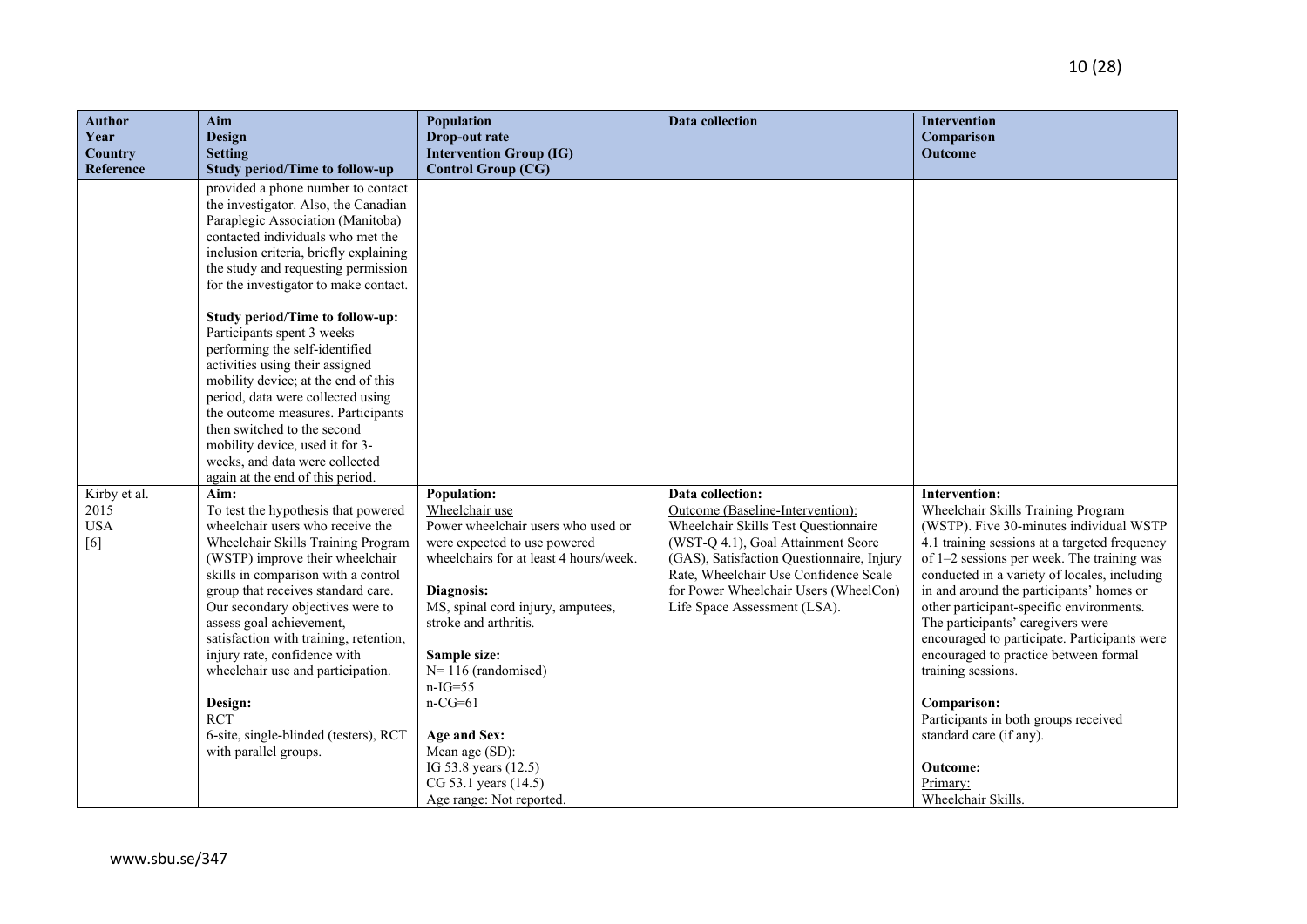| <b>Author</b> | Aim                                                                                                                                                                                                                                                                                                                                                                                                                                                                                                                                                                                                                                                                                                                                                                                                                                                                                                                                                                                                                                                                                                                                                                | Population                                                                                                                                                                                                                                                                                                                                                                                                                                                                                                                                                                                                                                                                                                                                                                  | Data collection | Intervention                                                                                                                   |
|---------------|--------------------------------------------------------------------------------------------------------------------------------------------------------------------------------------------------------------------------------------------------------------------------------------------------------------------------------------------------------------------------------------------------------------------------------------------------------------------------------------------------------------------------------------------------------------------------------------------------------------------------------------------------------------------------------------------------------------------------------------------------------------------------------------------------------------------------------------------------------------------------------------------------------------------------------------------------------------------------------------------------------------------------------------------------------------------------------------------------------------------------------------------------------------------|-----------------------------------------------------------------------------------------------------------------------------------------------------------------------------------------------------------------------------------------------------------------------------------------------------------------------------------------------------------------------------------------------------------------------------------------------------------------------------------------------------------------------------------------------------------------------------------------------------------------------------------------------------------------------------------------------------------------------------------------------------------------------------|-----------------|--------------------------------------------------------------------------------------------------------------------------------|
| Year          | <b>Design</b>                                                                                                                                                                                                                                                                                                                                                                                                                                                                                                                                                                                                                                                                                                                                                                                                                                                                                                                                                                                                                                                                                                                                                      | Drop-out rate                                                                                                                                                                                                                                                                                                                                                                                                                                                                                                                                                                                                                                                                                                                                                               |                 | Comparison                                                                                                                     |
| Country       | <b>Setting</b>                                                                                                                                                                                                                                                                                                                                                                                                                                                                                                                                                                                                                                                                                                                                                                                                                                                                                                                                                                                                                                                                                                                                                     | <b>Intervention Group (IG)</b>                                                                                                                                                                                                                                                                                                                                                                                                                                                                                                                                                                                                                                                                                                                                              |                 | Outcome                                                                                                                        |
| Reference     | <b>Study period/Time to follow-up</b><br><b>Randomisation method:</b><br>Centrally generated randomisation<br>tables were used to allocate<br>participants (1:1) to Intervention or<br>control groups, using sealed<br>envelopes to conceal the sequence.<br><b>Stratification:</b><br>Stratified the sample in an attempt<br>to ensure that the groups were<br>comparable with respect to age<br>$(\leq 50$ years and > 50 years) and<br>powered wheelchair experience $(\leq 3)$<br>months and $>$ 3 months) but no<br>limits were imposed on the<br>proportions of the sample that were<br>younger/older or less/more<br>experienced.<br>Setting:<br>Rehabilitation centres and<br>communities.<br><b>Recruitment:</b><br>Potential participants, a sample of<br>convenience, were recruited<br>through rehabilitation facilities,<br>wheelchair seating programs,<br>wheelchair equipment vendors and<br>our community partners.<br>Advertisements were used to<br>supplement recruitment as needed.<br>Screening at each site was<br>conducted by a member of the<br>research staff, based on observation,<br>self-report and data from the health<br>record. | <b>Control Group (CG)</b><br>N = women 57 (49 %), N = men 54<br>$(51\%)$<br>Other criteria<br>Each participant must have had access<br>to a power wheelchair, $\geq$ 18 years of<br>age, need no more than minimal<br>assistance for communication, be able<br>to pay attention during the intake<br>session, be comfortably seated in the<br>powered wheelchair that was used for<br>the study and willing to participate.<br>Participants were excluded if they had a<br>rapidly progressive disorder, significant<br>visual impairments, unstable medical<br>conditions that might make the use of a<br>powered wheelchair dangerous or had<br>emotional problems that might make<br>participation unsafe or unpleasant.<br>Drop-out rate:<br>$n-IG = 5$<br>$n-CG = 2$ . |                 | Secondary:<br>Goal Achievement<br>Satisfaction-with-Training<br>Injury Rate<br>Confidence with Wheelchair Use<br>Participation |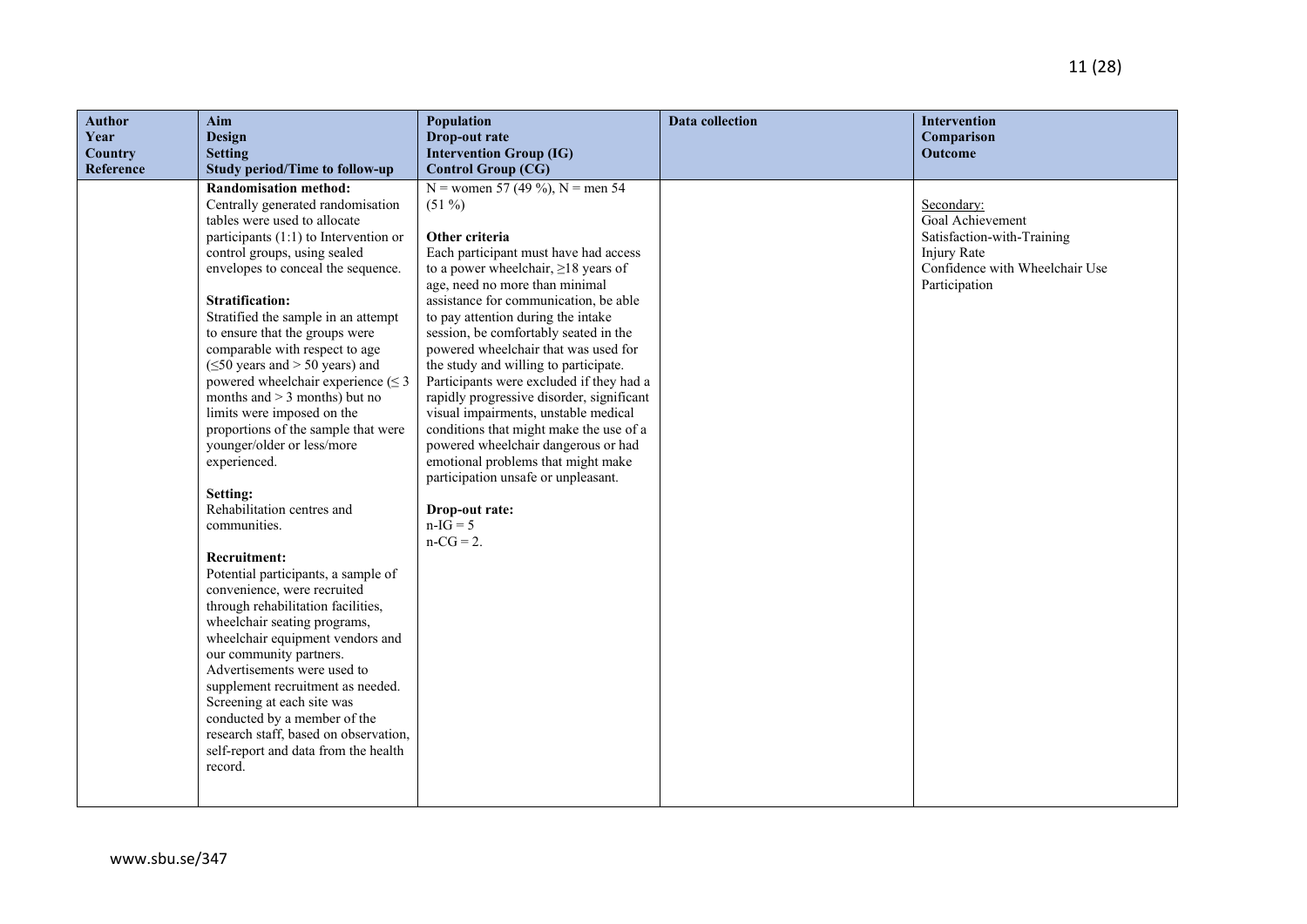| <b>Author</b>               | Aim                                                                      | Population                                                                       | <b>Data collection</b>                                                        | <b>Intervention</b>                                                                       |
|-----------------------------|--------------------------------------------------------------------------|----------------------------------------------------------------------------------|-------------------------------------------------------------------------------|-------------------------------------------------------------------------------------------|
| Year                        | <b>Design</b>                                                            | Drop-out rate                                                                    |                                                                               | Comparison                                                                                |
| <b>Country</b><br>Reference | <b>Setting</b><br><b>Study period/Time to follow-up</b>                  | <b>Intervention Group (IG)</b><br><b>Control Group (CG)</b>                      |                                                                               | Outcome                                                                                   |
|                             |                                                                          |                                                                                  |                                                                               |                                                                                           |
|                             | Study period/ Time to follow-up:                                         |                                                                                  |                                                                               |                                                                                           |
|                             | All data were collected between                                          |                                                                                  |                                                                               |                                                                                           |
|                             | May 15, 2012, and August 30,                                             |                                                                                  |                                                                               |                                                                                           |
|                             | 2014. Baseline (T1), $\geq$ 3 days after                                 |                                                                                  |                                                                               |                                                                                           |
|                             | training (T2) and 3 months after T2                                      |                                                                                  |                                                                               |                                                                                           |
|                             | $(T3)$ .                                                                 |                                                                                  |                                                                               |                                                                                           |
| Kirby et al.                | Aim:                                                                     | <b>Population:</b>                                                               | Data collection:                                                              | <b>Intervention:</b>                                                                      |
| 2016                        | Test the hypotheses that                                                 | Wheelchair use:                                                                  | Outcome (Baseline-Intervention):                                              | Wheelchair Skills Training Program                                                        |
| <b>USA</b>                  | community-dwelling veterans with                                         | Manual wheelchair was the primary                                                | Wheelchair Skills Test 4.1 (WST)                                              | (WSTP) Five one-on-one WSTP sessions,                                                     |
| $[7]$                       | spinal cord injury (SCI) who<br>receive the Wheelchair Skills            | means of mobility, and participants<br>were able to self-propel the wheelchair.  | Craig Handicap Assessment and<br>Reporting Technique (CHART) scores.          | 30-45 minutes each. The WSTP Version<br>4.1 included 32 individual wheelchair skills      |
|                             | Training Program (WSTP) in their                                         |                                                                                  | CHART is a general measure of                                                 | divided into three skill levels (Indoor,                                                  |
|                             | own environments significantly                                           | Diagnosis:                                                                       | participation that captures the interaction                                   | Community and Advanced). Participants                                                     |
|                             | improve their manual wheelchair-                                         | Spinal cord injury (SCI) for at least one                                        | of the person and the environment,                                            | used their ordinary wheelchairs, and no                                                   |
|                             | skills capacity, retain those                                            | year, a level of injury at C6 and below.                                         | community reintegration and                                                   | alterations were made by study personnel.                                                 |
|                             | improvements at one year and                                             |                                                                                  | participa-tion. The CHART quantifies                                          |                                                                                           |
|                             | improve participation in                                                 | Sample size:                                                                     | handicap by evaluating six domains:                                           | The initial participant training session                                                  |
|                             | comparison with an Educational                                           | $N = 106$ (randomised)                                                           | cognitive independence, economic self-                                        | provided the therapist with an opportunity                                                |
|                             | Control (EC) group.                                                      | n-IG=53; 47 completed T2 assessments,                                            | sufficiency, mobility, occupation,                                            | to establish training goals based on the                                                  |
|                             |                                                                          | 40 T3 assessments                                                                | physical independence, and social                                             | baseline evaluation of the participant's skill                                            |
|                             | Design:<br>RCT unblinded.                                                | n-CG=53; 49 completed T2<br>assessments, 42 T3 assessment.                       | integration. Each of the six subscales has<br>a maximum score of 100, and the | level and his/her personal goals for training.                                            |
|                             |                                                                          |                                                                                  | subscale scores were summed to form a                                         | During training, whenever possible, a                                                     |
|                             | <b>Randomisation method:</b>                                             | Age and Sex:                                                                     | total score (maximum of 600). High                                            | significant other or caregiver was present,                                               |
|                             | Computer-generated blocked                                               | Mean age (SD):                                                                   | scores indicate lesser restriction in                                         | to increase the likelihood of safe practice                                               |
|                             | randomisation schedule. This was                                         | IG 48.1 (13.6)                                                                   | participation.                                                                | between the forma! training sessions.                                                     |
|                             | done to ensure that at no time                                           | CG 47.1 (12.6).                                                                  |                                                                               |                                                                                           |
|                             | during randomisation was the                                             | $N = 5$ women (5 %), $N = 101$ men                                               |                                                                               | Comparison:                                                                               |
|                             | imbalance large and that at certain                                      | $(95\%)$                                                                         |                                                                               | Five one-on-one educational sessions, 30-                                                 |
|                             | points the number of participants in                                     |                                                                                  |                                                                               | 45 minutes in duration. The CG mirrored                                                   |
|                             | each group would be equal. At the                                        | Other criteria:                                                                  |                                                                               | the WSTP in intensity, duration, and                                                      |
|                             | end of baseline data collection, each<br>participant was handed a sealed | Each participant was a veteran, 18-75<br>years, living within 241 km (150 miles) |                                                                               | process. The difference was in the content.<br>Participants in the control group received |
|                             | envelope that had the study-group                                        | of the research site, able to follow                                             |                                                                               | five home-based sessions about 45min                                                      |
|                             | assignment and the schedule for                                          | simple instructions and willing to                                               |                                                                               | focusing on health promotion and had                                                      |
|                             | skills training or education.                                            | participate (as mani-fested by providing                                         |                                                                               | discussion with a research assistant on the                                               |
|                             |                                                                          | informed consent and completing the                                              |                                                                               | topics related to general wellness after SCI,                                             |
|                             |                                                                          | baseline (Tl) assessment). Potential                                             |                                                                               | including nutrition, pressure ulcer                                                       |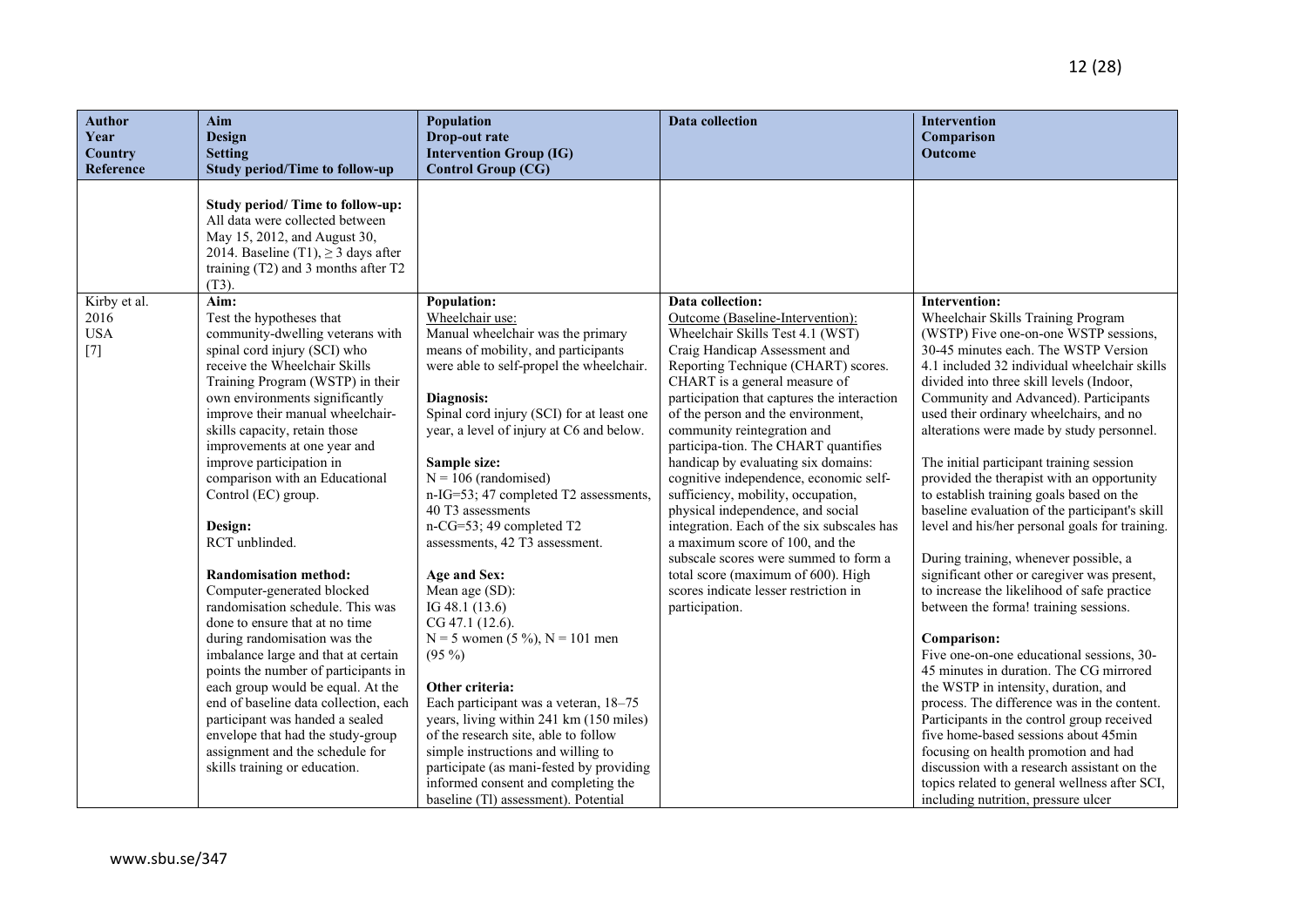| <b>Author</b><br>Year<br><b>Country</b><br>Reference | Aim<br><b>Design</b><br><b>Setting</b><br><b>Study period/Time to follow-up</b>                                                                                                                                                                                                                                                                                                                                                                                                                                                                                                                                                                                                                                                                                                                                                                                                                                                                                                                                                                                                     | <b>Population</b><br>Drop-out rate<br><b>Intervention Group (IG)</b><br><b>Control Group (CG)</b>                                                                                                                                                        | <b>Data collection</b> | <b>Intervention</b><br>Comparison<br>Outcome                                                                                                                                                                                                                                                                                                                                                                                 |
|------------------------------------------------------|-------------------------------------------------------------------------------------------------------------------------------------------------------------------------------------------------------------------------------------------------------------------------------------------------------------------------------------------------------------------------------------------------------------------------------------------------------------------------------------------------------------------------------------------------------------------------------------------------------------------------------------------------------------------------------------------------------------------------------------------------------------------------------------------------------------------------------------------------------------------------------------------------------------------------------------------------------------------------------------------------------------------------------------------------------------------------------------|----------------------------------------------------------------------------------------------------------------------------------------------------------------------------------------------------------------------------------------------------------|------------------------|------------------------------------------------------------------------------------------------------------------------------------------------------------------------------------------------------------------------------------------------------------------------------------------------------------------------------------------------------------------------------------------------------------------------------|
|                                                      | <b>Stratification:</b><br>Not reported.<br>Setting:<br>The training was carried out in the<br>participant's home unless the skill<br>that he/she wanted to work on<br>required the training to be done<br>elsewhere (e.g. on a family<br>member's staircase).<br><b>Recruitment:</b><br>A sample of convenience from<br>three Veterans Affairs rehabilitation<br>centers. Participants were recruited<br>by recruitment flyers, word of<br>mouth and review of health records<br>for individuals who met eligibility<br>criteria. Potential participants who<br>met initial criteria were mailed<br>letters informing them of the study<br>and asking any interested<br>individuals to contact the study<br>coordinator for additional<br>information.<br>Study period/ Time to follow-up:<br>Data were collected at three time<br>points: baseline (Tl), early post-<br>intervention (T2, 4-5 weeks after<br>Tl) and 12 months post-intervention<br>(T3). Scheduled phone calls every<br>two months between T2 and T3<br>were used as a strategy to increase<br>subject retention. | participants were excluded if they had a<br>progressive disease, had a cardiac or<br>respiratory condi-tion that limited<br>physical performance, had any unstable<br>medical conditions or were pregnant.<br>Drop-out rate:<br>$n-IG = 6$<br>$n-CG = 4$ |                        | pre-vention, prevention of infections,<br>prevention of respiratory complications and<br>the importance of exercise.<br><b>Outcome:</b><br>Primary:<br>Manual wheelchair-skills capacity.<br>Participants' Perceptions. We recorded any<br>of the participants' spontaneous comments<br>that were of relevance to the training<br>intervention. CHART, a general measure of<br>participation.<br>Secondary:<br>Not reported. |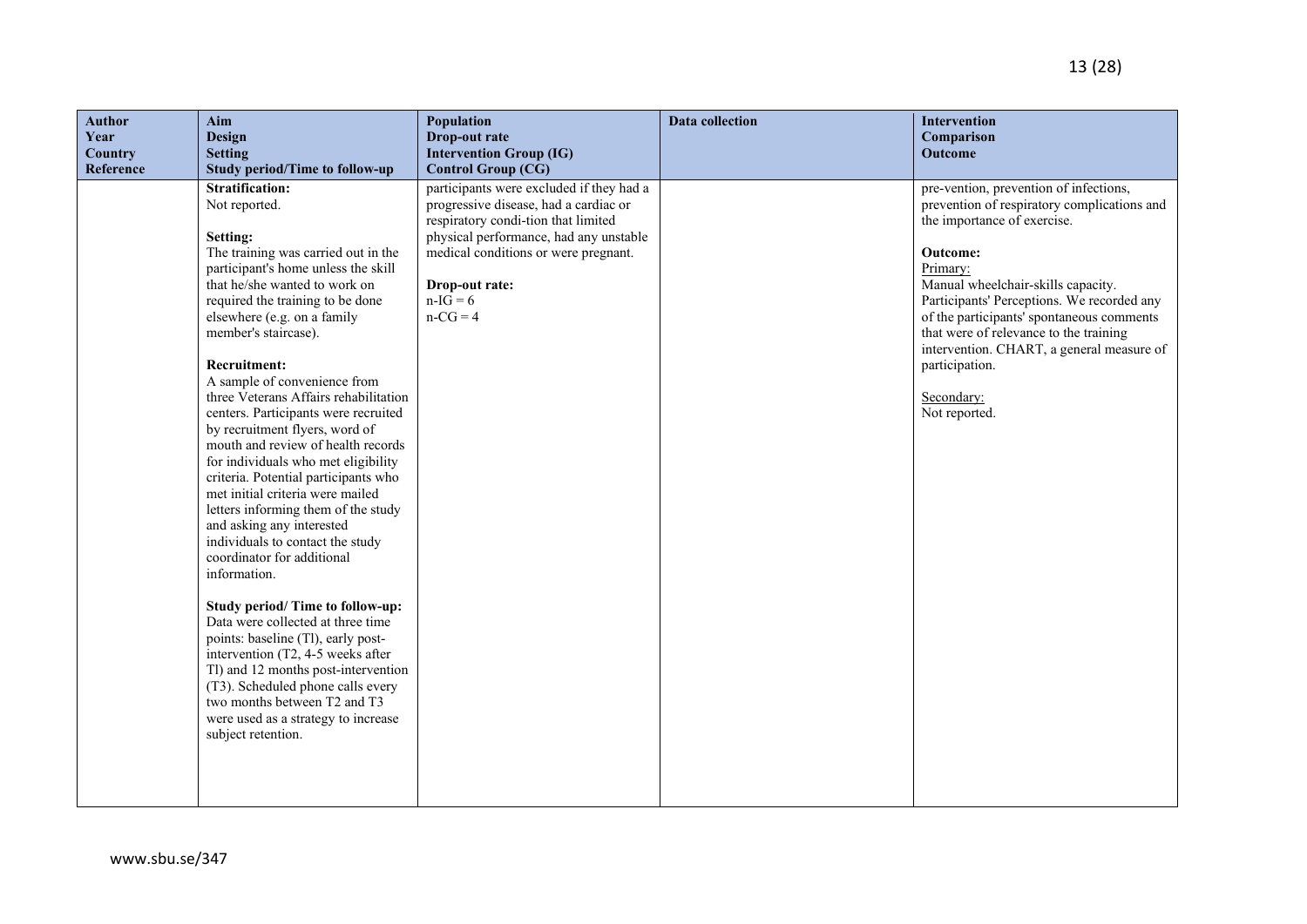| <b>Author</b><br>Year<br><b>Country</b> | Aim<br><b>Design</b><br><b>Setting</b>                                     | Population<br>Drop-out rate<br><b>Intervention Group (IG)</b>                      | <b>Data collection</b>                                                               | <b>Intervention</b><br>Comparison<br>Outcome                                              |
|-----------------------------------------|----------------------------------------------------------------------------|------------------------------------------------------------------------------------|--------------------------------------------------------------------------------------|-------------------------------------------------------------------------------------------|
| Reference                               | <b>Study period/Time to follow-up</b>                                      | <b>Control Group (CG)</b>                                                          |                                                                                      |                                                                                           |
| MacPhee et al.                          | Aim:                                                                       | <b>Population:</b>                                                                 | Data collection:                                                                     | <b>Intervention:</b>                                                                      |
| 2004                                    | Test the hypothesis that a brief,                                          | Wheelchair use:                                                                    | Outcome (Baseline-Intervention):                                                     | Wheelchair Skills Training Program                                                        |
| Canada                                  | formalized period of additional                                            | First time wheelchair users.                                                       | All subjects completed a pretraining                                                 | (WSTP), averaging 4.5+-1.5 training                                                       |
| [8]                                     | wheelchair skills training is safe<br>and results in significantly greater | Diagnosis:                                                                         | Psychosocial Impact of Assistive Devices<br>Scale PIADS and WST evaluation within    | sessions, each 30 min long. The first 20 min<br>of each session was dedicated to learning |
|                                         | improvements in wheelchair skills                                          | 20 with musculoskeletal disorders (e.g.,                                           | 10 days of admission. Wheelchair Skills                                              | skills according to the training curriculum.                                              |
|                                         | performance than a standard                                                | amputations, polytrauma)., 15 with                                                 | Test (WST), version 2.4, before and after                                            | Practice took place repeatedly until a                                                    |
|                                         | rehabilitation program.                                                    | neurologic disorders (e.g., stroke, other                                          | training. Changes in total percentage                                                | particular skill was successfully completed                                               |
|                                         |                                                                            | acquired brain disorders, spinal cord                                              | WST score and individual skill scores                                                | or abandoned, as described below. The last                                                |
|                                         | Design:                                                                    | disorders, peripheral neurologic                                                   | were examined.                                                                       | 10 minutes of each session consisted of                                                   |
|                                         | RCT.                                                                       | disorders).                                                                        |                                                                                      | practicing all skills successfully completed                                              |
|                                         |                                                                            |                                                                                    | During the pre- and post-training WST                                                | to that point (including those passed in the                                              |
|                                         | <b>Randomisation method:</b>                                               | Sample size:                                                                       | evaluations, subject's success or failure<br>on each skill was recorded, along with  | pretraining WST evaluation), randomly,                                                    |
|                                         | Subjects were randomly allocated                                           | $N = 44$ (randomised)                                                              | comments about each skill. During the                                                | with no skill attempted twice in a row.                                                   |
|                                         | to the control or WSTP group by                                            | $n-IG=18$                                                                          | WSTP, the training times for skills were                                             | Subjects were tested and trained in the                                                   |
|                                         | using a table of random numbers,                                           | $n-CG=26$                                                                          | recorded in 5-minute increments. Both                                                | wheelchairs that had been assigned to them                                                |
|                                         | except for 2 subjects who were                                             |                                                                                    | the pre- and post-training WST                                                       | by their clinical therapists.                                                             |
|                                         | placed in the control group because                                        | Age and Sex:                                                                       | evaluations were recorded on a handheld                                              |                                                                                           |
|                                         | the training videos were not yet<br>available.                             | Mean age (SD): 59+-18.3 years.                                                     | computer (by using software that had                                                 | Comparison:                                                                               |
|                                         |                                                                            | Age range: 19-81.<br>N = women CG: $5(25\%)$ . IG: 4                               | been customized for the WST). The data                                               | A typical rehabilitation stay. Over the<br>course of a typical rehabilitation stay,       |
|                                         | Setting:                                                                   | $(27\%)$ , N = men CG: 15 (75 %). IG: 11                                           | were then downloaded to a database on a                                              | therapists estimated that the average patient                                             |
|                                         | Nova Scotia Rehabilitation Centre                                          | $(73\%)$                                                                           | personal computer. The WST total                                                     | who used a wheelchair received a mean +-                                                  |
|                                         | Site of the Queen Elizabeth II                                             |                                                                                    | percentage score, as calculated by the                                               | standard deviation                                                                        |
|                                         | Health Sciences Centre.                                                    | Other criteria:                                                                    | custom software, was the raw score (the                                              | (SD) of 15.4+-11.6 hours (range, 3.6-                                                     |
|                                         |                                                                            | Wheelchair users involved in an initial                                            | total number of skills passed) divided by                                            | 35.2h) of wheelchair skills training. The                                                 |
|                                         | Study period/ Time to follow-up:                                           | rehabilitation program were recruited                                              | the total possible scores (i.e., 50 minus                                            | largest amount of time was spent on                                                       |
|                                         | The intervals between the pre- and                                         | within 10 days of admission. 16 years                                              | the number of skills that were "not<br>applicable" [e.g., if the wheelchair did not  | training wheelchair transfers, requiring a                                                |
|                                         | post-training evaluations for the                                          | or older; alert, cooperative, and able to                                          | have the part]) multiplied by 100.                                                   | mean of $9.4 + -10$ hours (range, $3 - 30$ h).                                            |
|                                         | control and WSTP groups: a mean                                            | answer questions related to wheelchair                                             |                                                                                      |                                                                                           |
|                                         | of 25.4+-5.1 days (range, 14-32d)                                          | use; competent to give informed                                                    | Before the pre- and post-training WST                                                | <b>Outcome:</b>                                                                           |
|                                         | and 24.3+-6.1 days (range, 13-                                             | consent; willing to participate; having a                                          | evaluations, each subject completed the                                              | Primary:                                                                                  |
|                                         | 35d), respectively ( $P$ 0.57). The<br>retention period for the WSTP       | rehabilitation clinician (occupational<br>therapist or physical therapist) willing | Psychosocial Impact of Assistive Devices                                             | MWC skill capacity.                                                                       |
|                                         | group was a mean of $8.1 + -3.4$ days                                      | to participate; having the attending                                               | Scale (PIADS). The scale consists of 26                                              | Secondary:                                                                                |
|                                         | (range, $3-16d$ ) after completing the                                     | physician's permission to participate;                                             | items that describe user perceptions about                                           | Wheelchair use confidence. Satisfaction                                                   |
|                                         | WSTP.                                                                      | current involvement in a rehabilitation                                            | 3 constructs: competence, adaptability,<br>and self-esteem. Scores can range from -3 | with participation in self-selected life                                                  |
|                                         |                                                                            | program necessitating manual                                                       | (maximum negative effect) to 3                                                       | activities (WhOM). Mobility habits. The                                                   |
|                                         |                                                                            | wheelchair use for the first time; being                                           |                                                                                      | Life-Space Assessment (LSA).                                                              |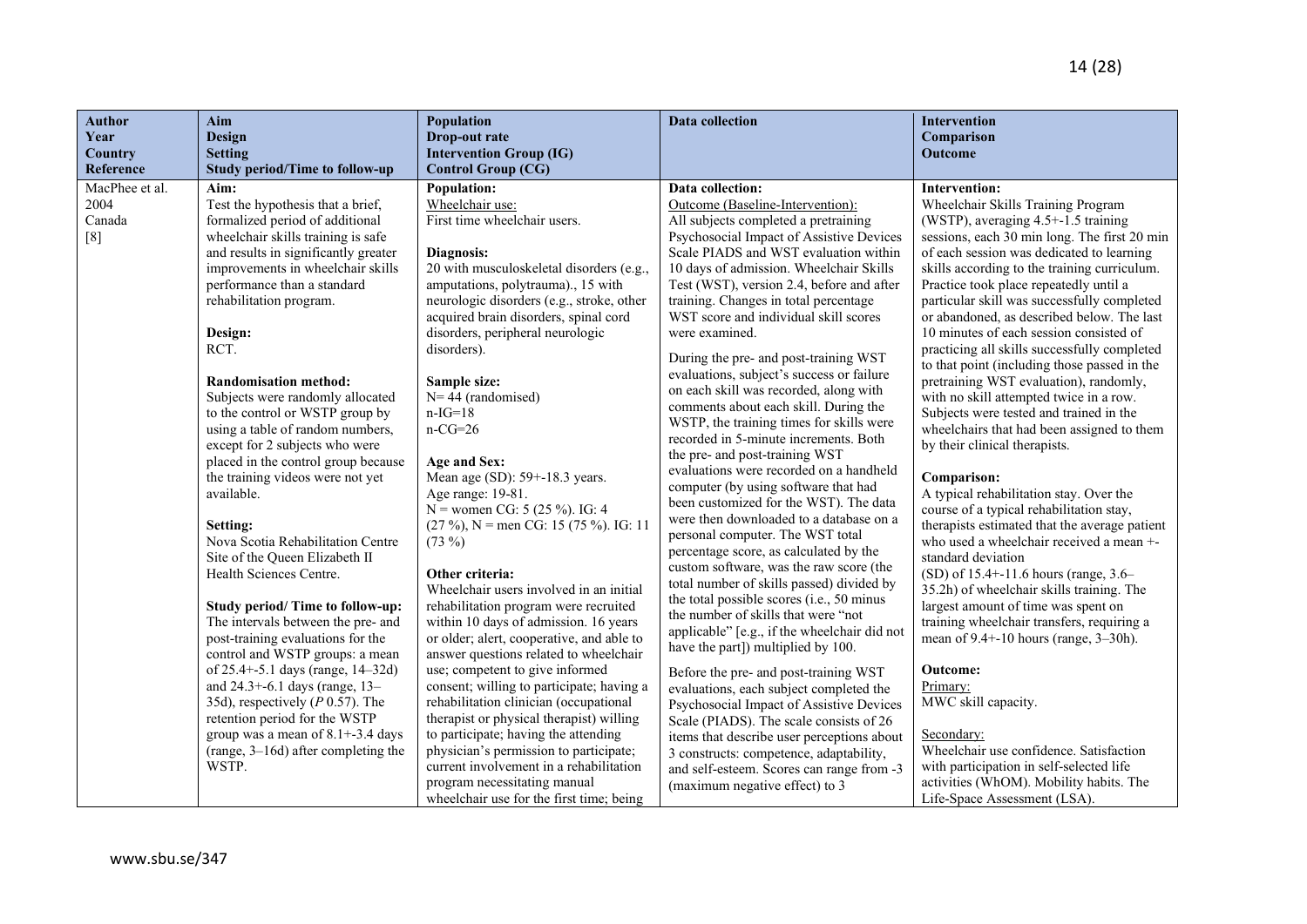| <b>Author</b><br>Year<br>Country         | Aim<br><b>Design</b><br><b>Setting</b>                                                                                                                                                                                                                                                                                                                                                                                                                                                                                                                                                                                                                                                              | <b>Population</b><br>Drop-out rate<br><b>Intervention Group (IG)</b>                                                                                                                                                                                                                                                                                                                                                                                                                                                                       | Data collection                                                                                                                                                                                                                                                                                                                                                                                                                                                                                                                                                                                                                                                                                                                                                                                                                      | <b>Intervention</b><br>Comparison<br><b>Outcome</b>                                                                                                                                                                                                                                                                                                                                                                                                                                                                                                                                                                                                                                                                                                                                                                                         |
|------------------------------------------|-----------------------------------------------------------------------------------------------------------------------------------------------------------------------------------------------------------------------------------------------------------------------------------------------------------------------------------------------------------------------------------------------------------------------------------------------------------------------------------------------------------------------------------------------------------------------------------------------------------------------------------------------------------------------------------------------------|--------------------------------------------------------------------------------------------------------------------------------------------------------------------------------------------------------------------------------------------------------------------------------------------------------------------------------------------------------------------------------------------------------------------------------------------------------------------------------------------------------------------------------------------|--------------------------------------------------------------------------------------------------------------------------------------------------------------------------------------------------------------------------------------------------------------------------------------------------------------------------------------------------------------------------------------------------------------------------------------------------------------------------------------------------------------------------------------------------------------------------------------------------------------------------------------------------------------------------------------------------------------------------------------------------------------------------------------------------------------------------------------|---------------------------------------------------------------------------------------------------------------------------------------------------------------------------------------------------------------------------------------------------------------------------------------------------------------------------------------------------------------------------------------------------------------------------------------------------------------------------------------------------------------------------------------------------------------------------------------------------------------------------------------------------------------------------------------------------------------------------------------------------------------------------------------------------------------------------------------------|
| Reference                                | <b>Study period/Time to follow-up</b>                                                                                                                                                                                                                                                                                                                                                                                                                                                                                                                                                                                                                                                               | <b>Control Group (CG)</b>                                                                                                                                                                                                                                                                                                                                                                                                                                                                                                                  |                                                                                                                                                                                                                                                                                                                                                                                                                                                                                                                                                                                                                                                                                                                                                                                                                                      |                                                                                                                                                                                                                                                                                                                                                                                                                                                                                                                                                                                                                                                                                                                                                                                                                                             |
|                                          |                                                                                                                                                                                                                                                                                                                                                                                                                                                                                                                                                                                                                                                                                                     | within 10 days of admission for initial<br>rehabilitation (i.e., not readmitted for<br>complications) or within the first 10<br>days of being allowed to get up in a<br>manual wheelchair; having no<br>significant visual impairment (such that<br>a subject would be unable to see<br>barriers); and having his/her current<br>manual wheelchair for at least 2 days. If<br>the patient had unstable medical,<br>emotional or psychologic problems that<br>might make testing unpleasant, that<br>patient was excluded.<br>Drop-out rate | (maximum positive effect) on a 7-point<br>scale.<br>Wheelchair Use Confidence Scale for<br>Manual Wheelchair Users (WheelCon-M<br>3.0) Wheelchair Outcome Measure<br>(WhOM) captures satisfaction with<br>participation in self-selected life activities<br>The Life-Space Assessment (LSA)<br>assessing mobility habits<br>Wheeling While Talking test is an<br>evaluation of divided attention during<br>wheelchair use.<br>Baseline:                                                                                                                                                                                                                                                                                                                                                                                              | Competence, adaptability, and self-esteem<br>(Wheelchair Skills Psychosocial effect).                                                                                                                                                                                                                                                                                                                                                                                                                                                                                                                                                                                                                                                                                                                                                       |
|                                          |                                                                                                                                                                                                                                                                                                                                                                                                                                                                                                                                                                                                                                                                                                     | $n-IG = 3$                                                                                                                                                                                                                                                                                                                                                                                                                                                                                                                                 | As above.                                                                                                                                                                                                                                                                                                                                                                                                                                                                                                                                                                                                                                                                                                                                                                                                                            |                                                                                                                                                                                                                                                                                                                                                                                                                                                                                                                                                                                                                                                                                                                                                                                                                                             |
|                                          |                                                                                                                                                                                                                                                                                                                                                                                                                                                                                                                                                                                                                                                                                                     | $n-CG = 6.$                                                                                                                                                                                                                                                                                                                                                                                                                                                                                                                                |                                                                                                                                                                                                                                                                                                                                                                                                                                                                                                                                                                                                                                                                                                                                                                                                                                      |                                                                                                                                                                                                                                                                                                                                                                                                                                                                                                                                                                                                                                                                                                                                                                                                                                             |
| Miller et al.<br>2019<br>Canada<br>$[9]$ | Aim:<br>Estimate effect size of WheelSeeU<br>on objective wheelchair skills.<br>Secondary objectives were to<br>estimate effect sizes of WheelSeeU<br>on perceived wheelchair skills<br>capacity and performance,<br>wheelchair use self-efficacy,<br>satisfaction with participation, life-<br>space mobility, and participation<br>frequency; and to evaluate retention<br>6 months later. A tertiary objective<br>was to explore differences between<br>sites for all outcomes.<br>Design:<br>2-site, single-blinded (testers)<br>parallel group RCT. Testers were<br>blinded to group allocation and<br>participants. The WST was<br>administered upon completion of all<br>secondary outcomes. | <b>Population:</b><br>Wheelchair use:<br>Meantime: 7+-11.3 years of previous<br>experience using an MWC. 2-hands<br>propulsion.<br>Diagnosis:<br>Primary diagnoses that included<br>amputation (28 %), spinal cord injury<br>$(20\%)$ and other conditions (e.g.,<br>multiple sclerosis, stroke, Parkinson<br>disease) $(52\%)$ .<br>Sample size:<br>$N = 40$ (randomised)<br>$n-IG = 18$<br>$n-CG = 22$<br>Age and Sex:<br>Mean age (SD): 64.5+-8.0<br>N = women 16 (40 %), N = men 24<br>$(60\%)$ .                                      | Data collection:<br>Outcome (Baseline-Intervention):<br>Wheelchair Skills Test (WST) version 4.1<br>for MWC users, which reflects an<br>individual's ability to execute wheelchair<br>mobility skills. These skills were scored<br>dichotomously as pass/fail $(0/1)$ , and a<br>total capacity score (0%-100%) reflecting<br>the number of skills passed/ total possible<br>score (multiplied by 100%) was<br>calculated.<br>Wheelchair Skills Test Questionnaire<br>(WST-Q) version 4.1.<br>Wheelchair Use Confidence Scale for<br>Manual Wheelchair Users-Short Form<br>(WheelCon-M-SF). The 21-item self-<br>report questionnaire, comprising 13<br>wheelchair mobility items and 8 self-<br>management items, was used to rate self-<br>efficacy on a scale from 0 (not confident)<br>to 10 (completely confident). Scores were | <b>Intervention:</b><br>Six 90-minute sessions $(1-2/week)$ at the<br>research institution and in the community.<br>The training was completed in pairs of<br>wheelchair users by peer-trainers and<br>support trainers (health care professional)<br>who were present to assist when needed and<br>to ensure safety. WheelSeeU sessions were<br>tailored to individual goals, which were<br>identified and discussed with the peer-<br>trainer at the start of each session.<br>Participants were encouraged to bring a<br>family member to provide support and<br>spotting. The support-trainer provided<br>training in safe spotting techniques (or<br>performed the spotting if a family member<br>did not attend). Upon completion,<br>participants in the intervention group were<br>offered the resources from the control<br>group. |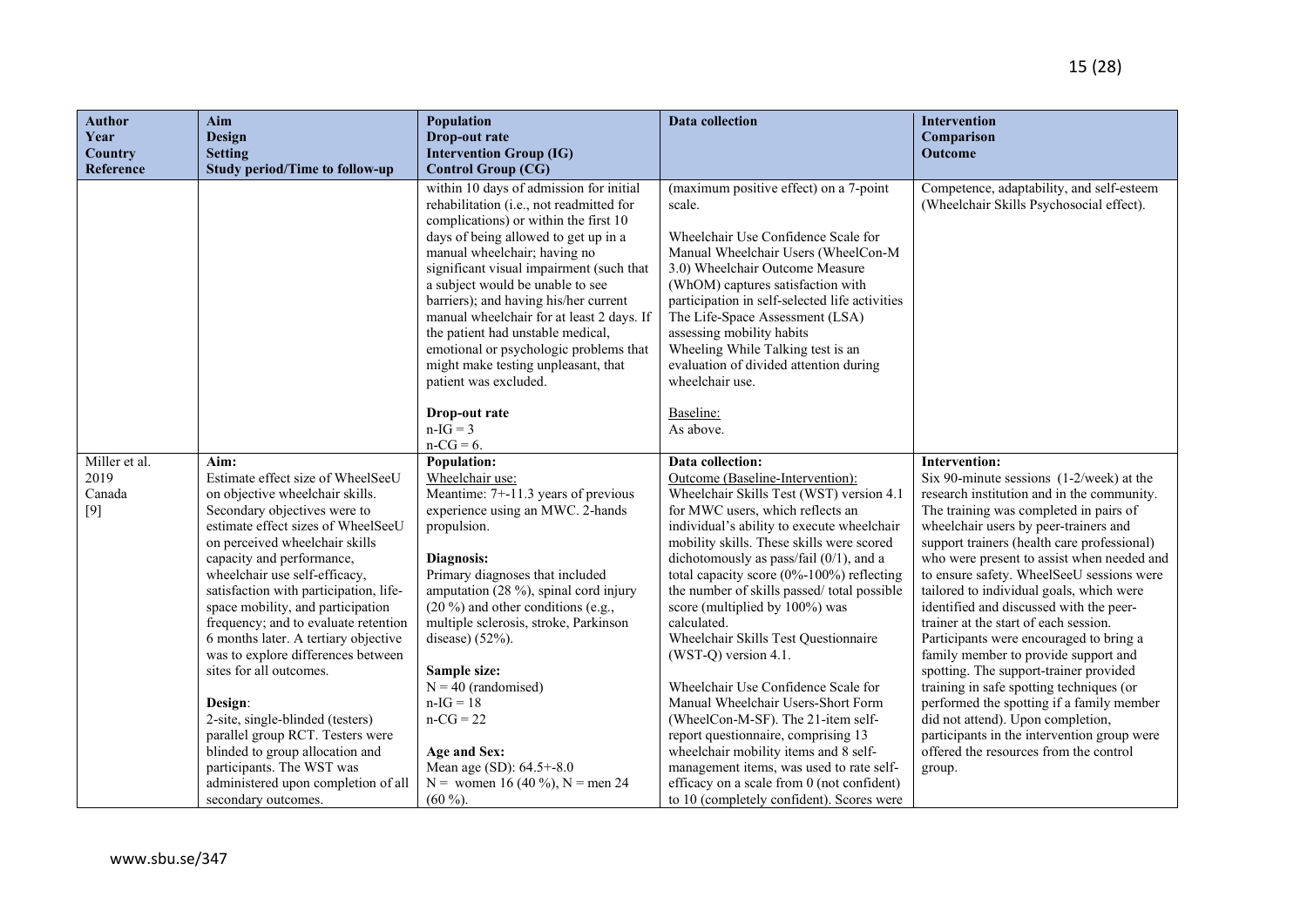| <b>Author</b> | Aim                                                                      | Population                               | <b>Data collection</b>                                                             | Intervention                                                                        |
|---------------|--------------------------------------------------------------------------|------------------------------------------|------------------------------------------------------------------------------------|-------------------------------------------------------------------------------------|
| Year          | <b>Design</b>                                                            | Drop-out rate                            |                                                                                    | Comparison                                                                          |
| Country       | <b>Setting</b>                                                           | <b>Intervention Group (IG)</b>           |                                                                                    | Outcome                                                                             |
| Reference     | <b>Study period/Time to follow-up</b>                                    | <b>Control Group (CG)</b>                |                                                                                    |                                                                                     |
|               | <b>Stratification:</b>                                                   | Other criteria:                          | summed and then converted using a<br>standardized scoring procedure.               | Comparison:                                                                         |
|               | Stratified by site. Groups were not                                      | Community-living MWC users >=50          |                                                                                    | Participants in the control group completed<br>six 90-min seminars with another MWC |
|               | balanced after randomisation for                                         | years of age, who self-propelled an      | Wheelchair Outcome Measure (WhOM),                                                 | user that was facilitated by a trained                                              |
|               | sex and depression $(P<.05)$ ,                                           | $MWC \geq 1$ hour per day, with          | a semi-structured interview that reflected                                         | instructor (clinician or other health                                               |
|               | therefore these variables were                                           | wheelchair mobility goals, and able to   | self-selected MWC mobility goals.                                                  | professional) developed to control for                                              |
|               | controlled for as covariates in all                                      | cognitively engage in the program        | Participants rated their current                                                   | attention bias, consisting of topics related to                                     |
|               | analyses.                                                                | (Modified Mini-Mental Status Exam        | satisfaction with performance in each of                                           | using an MWC (e.g., wheelchair                                                      |
|               |                                                                          | score $>=$ 24) were included.            | the identified goals on a scale from 0 (not                                        | maintenance, physical activity, nutrition.                                          |
|               | <b>Randomisation method:</b>                                             | Individuals were excluded if they        | satisfied) to 10 (completely satisfied). A                                         | Upon completion of the study, control                                               |
|               | Randomisation (performed by an                                           | would be receiving other wheelchair      | total mean score was calculated by goal                                            | group participants were offered a                                                   |
|               | off-site statistician) was done in                                       | training during the study period, had a  | satisfaction and dividing by the total                                             | condensed WheelSeeU program.                                                        |
|               | pairs using a 1:1 allocation ratio                                       | degenerative health condition that could | number of goals (0-10). Goals with a                                               |                                                                                     |
|               | between groups and was stratified                                        | impede participation, or could not       | score of <8 were incorporated into the                                             | Outcome:                                                                            |
|               | by site with an undisclosed block                                        | communicate.                             | WheelSeeU intervention, but participants                                           | Primary:                                                                            |
|               | size. Within 48 hours of baseline                                        |                                          | were not restricted to their initial goals                                         | Wheelchair skills capacity (WST).                                                   |
|               | data collection, the site coordinator                                    | Drop-out rate                            | and could add goals at any time.                                                   |                                                                                     |
|               | obtained group allocation from the                                       | $IG = 1 (T2), 2 (T3)$                    | Life-Space Assessment (LSA), a 20-item                                             | Secondary:                                                                          |
|               | statistician and then provided the                                       | $CG = 1 (T2), 1 (T3)$                    | questionnaire to evaluate mobility-related                                         | Perceived wheelchair skills (WST-Q)                                                 |
|               | participants' contact information to<br>the appropriate group trainer to |                                          | social participation in a variety of<br>environmental contexts (e.g., limited to   | capacity and performance. Perceived<br>capacity reflects an individual's perception |
|               | schedule training sessions. To mask                                      |                                          | home, outside of one's town).35,36 Items                                           | of their ability to execute a wheelchair skill,                                     |
|               | the participants from the study                                          |                                          | were scored on a scale from 0 to 6 to                                              | while performance reflects the frequency a                                          |
|               | objectives, participants in both                                         |                                          | provide a composite score ranging from 0                                           | skill has been performed. The WST-Q has                                             |
|               | groups were told that the                                                |                                          | to 120. Measurement properties of the                                              | evidence supporting its validity to assesses                                        |
|               | intervention was designed to                                             |                                          | LSA for wheelchair users have been                                                 | one's perceived ability to execute                                                  |
|               | improve wheelchair use.                                                  |                                          | documented.                                                                        | wheelchair mobility skills (capacity) as well                                       |
|               |                                                                          |                                          |                                                                                    | as frequency of execution (performance).                                            |
|               | Setting:                                                                 |                                          | Participation frequency was evaluated                                              | Scoring was done as per the WST.                                                    |
|               | Training took place at the research                                      |                                          | using the 16-item disability component of                                          | Wheelchair use self-efficacy. Satisfaction                                          |
|               | institution and in the community.                                        |                                          | the Late Life Function and Disability                                              | with participation. Life-space mobility.                                            |
|               |                                                                          |                                          | Index (LLFDI). Participants rated their                                            | Participation frequency.                                                            |
|               | <b>Recruitment:</b>                                                      |                                          | participation frequency in 2 domains (i.e.,                                        |                                                                                     |
|               | A convenience sample was<br>recruited through rehabilitation             |                                          | social and personal roles) on a scale<br>ranging from 1 (never) to 5 (very often). |                                                                                     |
|               | facilities, wheelchair seating                                           |                                          | Raw scores were summed and then                                                    |                                                                                     |
|               | programs, wheelchair vendors, and                                        |                                          | converted into standardized scores (0 to                                           |                                                                                     |
|               | word of mouth.                                                           |                                          | 100) with higher scores indicative of                                              |                                                                                     |
|               |                                                                          |                                          | higher participation levels.                                                       |                                                                                     |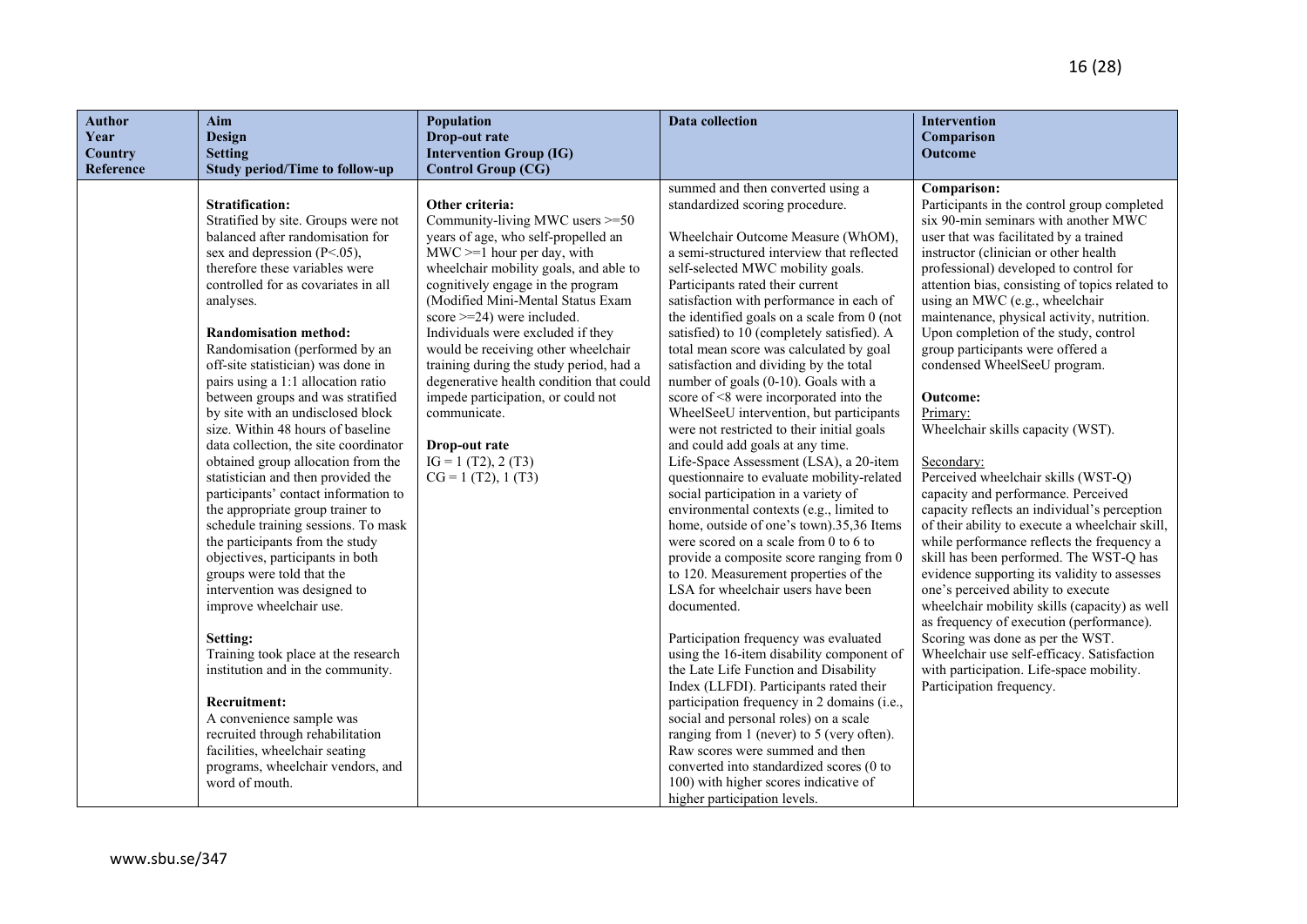| <b>Author</b><br>Year<br>Country            | Aim<br>Design<br><b>Setting</b>                                                                                                                                                                                                                                                                                                                                                                                                                                                                                                                                                                                                                                                                                                                                                                                                                            | <b>Population</b><br>Drop-out rate<br><b>Intervention Group (IG)</b>                                                                                                                                                                                                                                                                                                                                                                                                                                                                                                                                                                                                                                                                                                                                                        | Data collection                                                                                                                                                                                                                                                                                                                                                                                                                                                                                                | <b>Intervention</b><br>Comparison<br><b>Outcome</b>                                                                                                                                                                                                                                                                                                                                                                                                                                                                                                                                                                                                                                    |
|---------------------------------------------|------------------------------------------------------------------------------------------------------------------------------------------------------------------------------------------------------------------------------------------------------------------------------------------------------------------------------------------------------------------------------------------------------------------------------------------------------------------------------------------------------------------------------------------------------------------------------------------------------------------------------------------------------------------------------------------------------------------------------------------------------------------------------------------------------------------------------------------------------------|-----------------------------------------------------------------------------------------------------------------------------------------------------------------------------------------------------------------------------------------------------------------------------------------------------------------------------------------------------------------------------------------------------------------------------------------------------------------------------------------------------------------------------------------------------------------------------------------------------------------------------------------------------------------------------------------------------------------------------------------------------------------------------------------------------------------------------|----------------------------------------------------------------------------------------------------------------------------------------------------------------------------------------------------------------------------------------------------------------------------------------------------------------------------------------------------------------------------------------------------------------------------------------------------------------------------------------------------------------|----------------------------------------------------------------------------------------------------------------------------------------------------------------------------------------------------------------------------------------------------------------------------------------------------------------------------------------------------------------------------------------------------------------------------------------------------------------------------------------------------------------------------------------------------------------------------------------------------------------------------------------------------------------------------------------|
| Reference                                   | <b>Study period/Time to follow-up</b>                                                                                                                                                                                                                                                                                                                                                                                                                                                                                                                                                                                                                                                                                                                                                                                                                      | <b>Control Group (CG)</b>                                                                                                                                                                                                                                                                                                                                                                                                                                                                                                                                                                                                                                                                                                                                                                                                   |                                                                                                                                                                                                                                                                                                                                                                                                                                                                                                                |                                                                                                                                                                                                                                                                                                                                                                                                                                                                                                                                                                                                                                                                                        |
|                                             | <b>Study period/Time to follow-up:</b><br>Primary and secondary outcomes<br>were collected at baseline (T1),<br>after intervention (T2) and 6<br>months later (T3). The study was<br>performed between October 2013<br>and October 2016.                                                                                                                                                                                                                                                                                                                                                                                                                                                                                                                                                                                                                   |                                                                                                                                                                                                                                                                                                                                                                                                                                                                                                                                                                                                                                                                                                                                                                                                                             | Baseline:<br>Also sociodemographic information and<br>wheelchair usage details e.g., previous<br>experience, previous accidents were<br>collected at T1.                                                                                                                                                                                                                                                                                                                                                       |                                                                                                                                                                                                                                                                                                                                                                                                                                                                                                                                                                                                                                                                                        |
| Mountain et al.<br>2014<br>Canada<br>$[10]$ | Aim:<br>To test the hypothesis that people<br>with stroke using powered<br>wheelchairs who receive formal<br>wheelchair skills training improve<br>their wheelchair skills more than<br>participants in a control group, we<br>conducted a randomised controlled<br>trial. To explore the influence of<br>neglect on the capacity to learn<br>powered wheelchair skills.<br>Design:<br>RCT.<br><b>Randomisation method:</b><br>Stratified block randomisation<br>strategy. Using a computer-<br>generated table of random numbers,<br>participants were allocated into two<br>equal-sized groups (Intervention<br>and Control).<br><b>Stratification:</b><br>Stratified by the presence or<br>absence of spatial neglect (defined<br>as an impaired score on at least one<br>subtest of the BIT).<br>Setting:<br>Inpatients stroke rehabilitation<br>ward. | Population:<br>Wheelchair use:<br>All participants used the same mid-<br>wheel-drive powered wheelchair for the<br>testing and training activities. This<br>wheelchair had tilt function, but not<br>recline. No information about previous<br>use of wheelchair.<br>Diagnosis:<br>Stroke<br>Sample size:<br>$N=23$ (randomised)<br>$n-IG=12$<br>$n-CG=11$ .<br>Age and Sex:<br>Mean age (SD): 54 years (SD not<br>reported).<br>Sex (of those 17 who completed):<br>N = women 5 (29 %), N = men 12<br>$(71\%)$<br>Other criteria:<br>Primary diagnosis of stroke, competent<br>to provide informed consent, willing<br>and able to participate (as evidenced by<br>completion of at least the baseline<br>assessment), required no more than<br>minimal assistance for communication,<br>able to attend during a 20-minute | Data collection:<br>Outcome (Baseline-Intervention):<br>WST 4.1.<br>Baseline:<br>Baseline cognitive and perceptual tests,<br>specifically the Montreal Cognitive<br>Assessment (MOCA) (0-30), a<br>standardized test of overall cognitive<br>ability, the Behavioral Inattention Test<br>(BIT) (0-139), a widely used standardized<br>test of spatial neglect and the Test of<br>Praxis $(0-10)$ , a measure of motor<br>planning and programming that reflects<br>on one's ability to learn new motor skills. | <b>Intervention:</b><br>Up to 5 30- minute one-on-one training<br>sessions, at a target frequency of 3-5<br>sessions per week, aimed at improving their<br>powered wheelchair skills. The training<br>sessions were conducted using the<br>principles and procedures of the WSTP 4.1.<br>The wheelchair used in this study did not<br>have a recline function so the study was<br>carried out on 31 skills.<br>Comparison:<br>Control-group participants received no<br>training sessions with a powered wheelchair<br>other than what they may have received as<br>part of their standard rehabilitation.<br>Outcome:<br>Primary:<br>Wheelchair skills.<br>Secondary:<br>Not reported |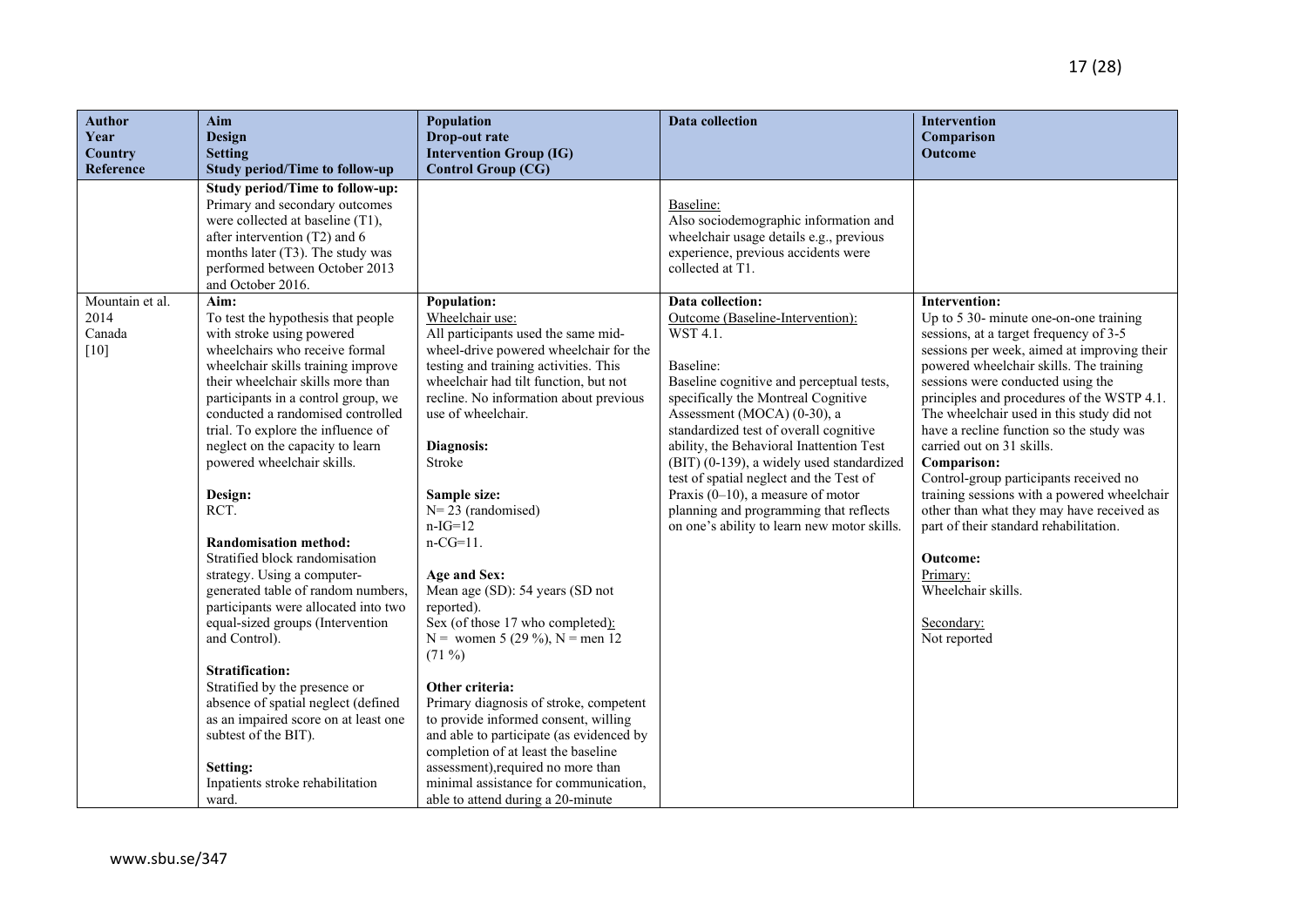| <b>Author</b><br>Year<br><b>Country</b> | Aim<br><b>Design</b><br><b>Setting</b>                                                                                                                                                                                                                                                                                                                                                                                                                                                                                                                                                                                                                                       | Population<br>Drop-out rate<br><b>Intervention Group (IG)</b>                                                                                                                                                                                                                                                                                                                                                                                                                                                     | <b>Data collection</b>                                                                                                                                                                                                                                                                                                                                                                                                                                    | Intervention<br>Comparison<br><b>Outcome</b>                                                                                                                                                                                                                                                                                                                                                                                                                                                                                                                                                                                                                                                                                                                                                                                        |
|-----------------------------------------|------------------------------------------------------------------------------------------------------------------------------------------------------------------------------------------------------------------------------------------------------------------------------------------------------------------------------------------------------------------------------------------------------------------------------------------------------------------------------------------------------------------------------------------------------------------------------------------------------------------------------------------------------------------------------|-------------------------------------------------------------------------------------------------------------------------------------------------------------------------------------------------------------------------------------------------------------------------------------------------------------------------------------------------------------------------------------------------------------------------------------------------------------------------------------------------------------------|-----------------------------------------------------------------------------------------------------------------------------------------------------------------------------------------------------------------------------------------------------------------------------------------------------------------------------------------------------------------------------------------------------------------------------------------------------------|-------------------------------------------------------------------------------------------------------------------------------------------------------------------------------------------------------------------------------------------------------------------------------------------------------------------------------------------------------------------------------------------------------------------------------------------------------------------------------------------------------------------------------------------------------------------------------------------------------------------------------------------------------------------------------------------------------------------------------------------------------------------------------------------------------------------------------------|
| Reference<br>Rice et al.                | <b>Study period/Time to follow-up</b><br><b>Recruitment:</b><br>Potential participants were initially<br>approached and screened by<br>clinicians during care.<br><b>Study period/Time to follow-up:</b><br>After a minimum of 3 days post-<br>training for the Intervention group,<br>the T2 WST was administered.<br>Control-group participants<br>completed the T2 WST two weeks<br>after the first test (comparable to the<br>latency between the pre- and post-<br>training WSTs for the Intervention<br>group).<br>Aim:                                                                                                                                                | <b>Control Group (CG)</b><br>therapy session, able to be safely seated<br>in the powered wheelchair that we used<br>for the study, no significant visual<br>impairment, not currently using a power<br>wheelchair, and had no physical or<br>mental health conditions that would<br>make participation dangerous.<br>Drop-out rate:<br>(Article says 6/group but should<br>probably be 6 in total otherwise<br>numbers do not make sense)<br>$n-IG = 6$ probably 3<br>$n-CG = 6$ probably 3<br><b>Population:</b> | Data collection:                                                                                                                                                                                                                                                                                                                                                                                                                                          | <b>Intervention:</b>                                                                                                                                                                                                                                                                                                                                                                                                                                                                                                                                                                                                                                                                                                                                                                                                                |
| 2013<br><b>USA</b><br>$[11]$            | The main goal of this study was to<br>compare 2 propulsion training<br>methods (high and low tech) to<br>determine which system was more<br>effective at teaching long-term<br>manual wheelchair users to increase<br>hand rim kinetics, increase contact<br>angle and decrease stroke<br>frequency, on an overground course<br>at 2 propulsion speeds (self-select<br>and target). There were 2-time<br>perspectives, short term = same day<br>and long term $=3$ months.<br>Design:<br><b>RCT</b><br><b>Randomisation method:</b><br>Subjects were randomised into 3<br>groups using a random permuted<br>block method. Feedback group<br>with multimedia presentation and | Wheelchair use<br>Full-time manual wheelchair users with<br>spinal cord injuries 18-65 years old.<br>Diagnosis:<br>Spinal cord injury.<br>Sample size:<br>NB these numbers refers to the long-<br>term intervention with 2 intervention<br>groups.<br>$N = 22$ (randomised)<br>$n-IG = 6$ and 7<br>$n-CG = 9$ .<br>Age and Sex:<br>Mean age (SD): 42,3 years (13,6).<br>N = women 2 (9 %), N = men 20<br>$(91\%).$                                                                                                | Outcome (Baseline-Intervention):<br>Propulsion kinematics, contact angle<br>(CA), stroke frequency (SF), peak<br>resultant force, and peak rate of rise of<br>resultant force during an overground<br>course.<br>CA (degrees), SF (strokes per second),<br>peak F, $(N/[m \cdot s])$ , and rorF, $(N/m)$ were<br>calculated from the first 5 steady-state<br>strokes using a customized MATLAB<br>program.<br>Baseline:<br>Propulsion technique, as above | Three groups were compared: a control<br>group (CG) that received no training, an<br>instruction-only (10) group that reviewed a<br>multimedia presentation (MMP), and a<br>feedback (FB) group that reviewed the<br>MMP and received additional real-time<br>feedback (RTF).<br>The MMP is a 5-minute automated<br>instructional video and slide presentation<br>designed for independent use.<br>RTF was designed to reinforce the<br>principles presented in the MMP.25 Real-<br>time SF, CA, and velocity feedback was<br>streamed from a Smart Wheel" to a 17-inch<br>monitor facing the participants while they<br>were propelling their wheelchair on a<br>dynamometer (fig 2). Variables were<br>presented randomly and discontinuously to<br>comply with principles of motor learning<br>theory shown to enhance learning. |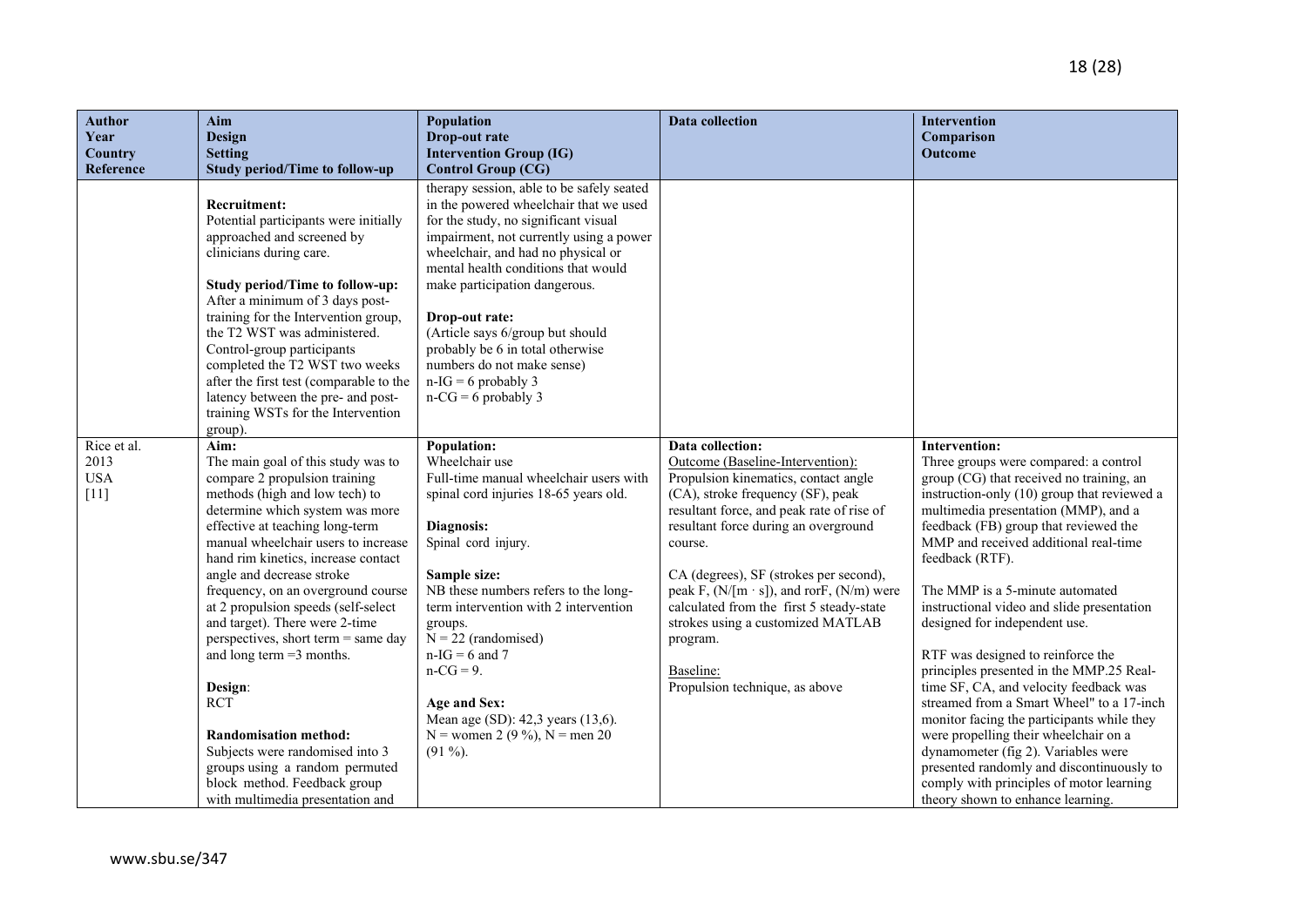| <b>Author</b><br>Year<br>Country            | Aim<br><b>Design</b><br><b>Setting</b>                                                                                                                                                                                                                                                                                                                                                                                                                                                                                                                                                              | Population<br>Drop-out rate<br><b>Intervention Group (IG)</b>                                                                                                                                                                                                                                                                                                                                                                 | <b>Data collection</b>                                                                                                                                                                                                                                                                                                                                                                                                                                                                                                 | <b>Intervention</b><br>Comparison<br>Outcome                                                                                                                                                                                                                                                                                                                                                                  |
|---------------------------------------------|-----------------------------------------------------------------------------------------------------------------------------------------------------------------------------------------------------------------------------------------------------------------------------------------------------------------------------------------------------------------------------------------------------------------------------------------------------------------------------------------------------------------------------------------------------------------------------------------------------|-------------------------------------------------------------------------------------------------------------------------------------------------------------------------------------------------------------------------------------------------------------------------------------------------------------------------------------------------------------------------------------------------------------------------------|------------------------------------------------------------------------------------------------------------------------------------------------------------------------------------------------------------------------------------------------------------------------------------------------------------------------------------------------------------------------------------------------------------------------------------------------------------------------------------------------------------------------|---------------------------------------------------------------------------------------------------------------------------------------------------------------------------------------------------------------------------------------------------------------------------------------------------------------------------------------------------------------------------------------------------------------|
| Reference                                   | <b>Study period/Time to follow-up</b>                                                                                                                                                                                                                                                                                                                                                                                                                                                                                                                                                               | <b>Control Group (CG)</b>                                                                                                                                                                                                                                                                                                                                                                                                     |                                                                                                                                                                                                                                                                                                                                                                                                                                                                                                                        |                                                                                                                                                                                                                                                                                                                                                                                                               |
|                                             | real-time feedback, instruction only<br>with multimedia presentation, or<br>control group with no training.<br><b>Stratification:</b><br>Not reported.<br>Setting:<br>Research laboratory.<br><b>Recruitment:</b><br>Twenty-seven individuals were<br>recruited from within the VA<br>Pittsburgh Healthcare System and<br>from local rehabilitation hospitals<br>and clinics.                                                                                                                                                                                                                       | Other criteria:<br>Excluded were persons with SCI above<br>C7 level, less than 2 years since injury,<br>persons with progressive or<br>degenerative injuries, or a history of<br>nondominant upper extremity injuries.<br>All subjects were required to use the<br>same wheelchair throughout the study<br>without changes in configuration.<br>Drop-out rate:<br>$IG = feedback group 3+ instruction only$<br>2.<br>$CG=0$ . |                                                                                                                                                                                                                                                                                                                                                                                                                                                                                                                        | Comparison:<br>Received no training.<br>Outcome:<br>Primary:<br>Propulsion technique: contact angle, stroke<br>frequency, peak resultant force, peak rate of<br>rise of resultant force.<br>Secondary:<br>Not reported.                                                                                                                                                                                       |
|                                             | <b>Study period/Time to follow-up:</b><br>Short term $=$ same day, long term<br>$=$ 3 months.                                                                                                                                                                                                                                                                                                                                                                                                                                                                                                       |                                                                                                                                                                                                                                                                                                                                                                                                                               |                                                                                                                                                                                                                                                                                                                                                                                                                                                                                                                        |                                                                                                                                                                                                                                                                                                                                                                                                               |
| Rice et al.<br>2014<br><b>USA</b><br>$[12]$ | Aim:<br>To describe the development of a<br>structured education program to<br>educate both clinicians and<br>wheelchair users on best practices<br>and perform a RCT to investigate<br>the impact of structured education<br>and strict adherence to the clinical<br>practise guidelines (CPG) on<br>wheelchair set-up, selection, and<br>propulsion skills in persons with<br>acute spinal cord injury. A<br>secondary analysis concerned pain,<br>satisfaction with life and<br>participation.<br>We hypothesized that the<br>intervention group (IG), would have<br>superior wheelchair set-up, | <b>Population:</b><br>Wheelchair use:<br>Full-time wheelchair users.<br>Diagnosis:<br>Spinal cord injury; para and tetraplegia.<br>Sample size:<br>$N=$ (randomised) 37<br>$n-IG = 12$<br>$n-CG = 25.$<br>Age and Sex:<br>Mean age (SD): 38.3 (15.9)<br>N = women 9 (25 %), N = men 28<br>$(75\%)$                                                                                                                            | Data collection:<br>Outcome (Baseline-Intervention):<br>Wheelchair set-up: Each user's horizontal<br>axle position and elbow flexion angle<br>were evaluated at 6 months and I year<br>post discharge study visits. Axle position<br>was assessed by measuring the horizontal<br>distance between the participant's<br>acromion process and rear axle position.<br>To assess elbow flexion, the participant<br>sat with his/her hand placed at the top of<br>the pushrim. The angle was measured<br>with a goniometer. | Intervention<br>The intervention group was strictly<br>educated on the clinical practice guideline<br>by a physical therapist and an occupational<br>therapist in an inpatient rehabilitation<br>facility.<br>Comparison<br>The standard of care group received<br>standard therapy services.<br><b>Outcome:</b><br>Primary:<br>Wheelchair set-up<br>Wheelchair selection<br>Propulsion<br>Secondary:<br>Pain |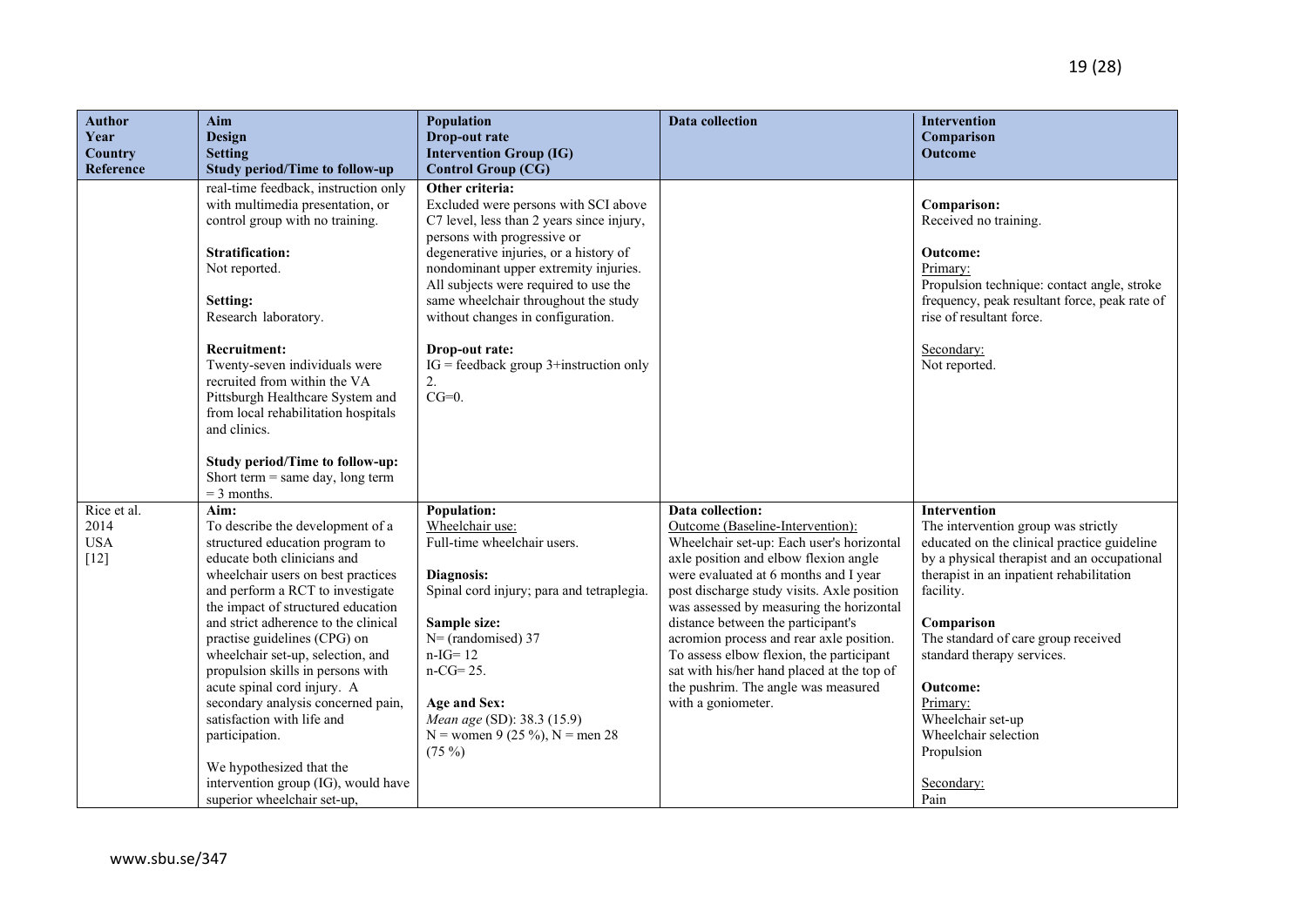| <b>Author</b><br>Year<br>Country<br>Reference | Aim<br>Design<br><b>Setting</b><br><b>Study period/Time to follow-up</b>                                                                                                                                                                                                                                                                                                                                                                                                                                                                                                                                                                                                                                                                                                                                                                      | Population<br>Drop-out rate<br><b>Intervention Group (IG)</b><br><b>Control Group (CG)</b>                                                                                                                                                                                                                                                                                                                                                                                                                                | <b>Data collection</b>                                                                                                                                                                                                                                                                                                                                                                                                                                                                                                                                                                                                                                                                                                                                                                                                                                                                                                                                                                                          | <b>Intervention</b><br>Comparison<br>Outcome |
|-----------------------------------------------|-----------------------------------------------------------------------------------------------------------------------------------------------------------------------------------------------------------------------------------------------------------------------------------------------------------------------------------------------------------------------------------------------------------------------------------------------------------------------------------------------------------------------------------------------------------------------------------------------------------------------------------------------------------------------------------------------------------------------------------------------------------------------------------------------------------------------------------------------|---------------------------------------------------------------------------------------------------------------------------------------------------------------------------------------------------------------------------------------------------------------------------------------------------------------------------------------------------------------------------------------------------------------------------------------------------------------------------------------------------------------------------|-----------------------------------------------------------------------------------------------------------------------------------------------------------------------------------------------------------------------------------------------------------------------------------------------------------------------------------------------------------------------------------------------------------------------------------------------------------------------------------------------------------------------------------------------------------------------------------------------------------------------------------------------------------------------------------------------------------------------------------------------------------------------------------------------------------------------------------------------------------------------------------------------------------------------------------------------------------------------------------------------------------------|----------------------------------------------|
|                                               | selection and propulsion skills<br>compared with a standard-of-care<br>group (SCG).<br>Design:<br>RCT.<br><b>Randomisation method:</b><br>A single-blind (investigator blinded<br>to group assignment) SCG or IG),<br>randomised controlled trial.<br>Procedure not reported.<br><b>Stratification:</b><br>Because of the impact of level of<br>injury and sex on pain, a stratified<br>randomisation scheme was used to<br>ensure an equal allocation of men<br>and women and those with<br>tetraplegia andparaplegia in each<br>group.<br>Setting:<br>Acute Model Spinal Cord Injury<br>Systems rehabilitation facility and<br>community.<br>Recruitment:<br>Not reported.<br><b>Study period/Time to follow-up</b><br>At discharge, and 6 months and one<br>year after intervention. Performed<br>between March 2007 and December<br>2011. | Other criteria:<br>Between 16 and 110 years of age, a<br>first-time wheelchair user, had a<br>nonprogressive SCI with residual<br>neurologic deficits, and were<br>anticipated to be a full-lime<br>wheelchair user. Participants also<br>completed a modified Mini-Mental<br>State Exam. Those who scored<br>below 17 out of 25 points were not<br>invited to participate because they<br>were potentially not able to learn<br>the required skills.<br>Drop-out rate (one year follow-up):<br>IG $n = 4$<br>$CG n = 11$ | Wheelchair selection: Information on the<br>type of wheelchair, mode, manufacturer,<br>status of the chair (own chair or loaner),<br>Healthcare Common Procedure Coding<br>System "K" Code, and weight was<br>recorded. Propulsion: Testing was<br>performed by replacing the user's<br>nondominant side wheel with a<br>SmartWheel. The SmartWheel is a<br>modified wheel instrumented with strain<br>gauges that measure 3D forces and<br>moments applied to the pushrim during<br>propulsion. Participants pushed at a self-<br>selected comfortable speed over 3<br>different surfaces: 10 m of level tile, up a<br>5° ramp, and over 10 m of industrial-<br>grade carpet. Pain: upper-limb pain was<br>rated on a 0 to 10 numeric rating scale at<br>all 3 study visits, and Wheelchair Users<br>Shoulder Pain Index (WUSPl)<br>Satisfaction With Life Scale and Craig<br>Handicap Assessment and Reporting<br>Technique were used.<br>Baseline:<br>Demographic and spinal cord injury<br>characteristics. | Satisfaction with life and participation.    |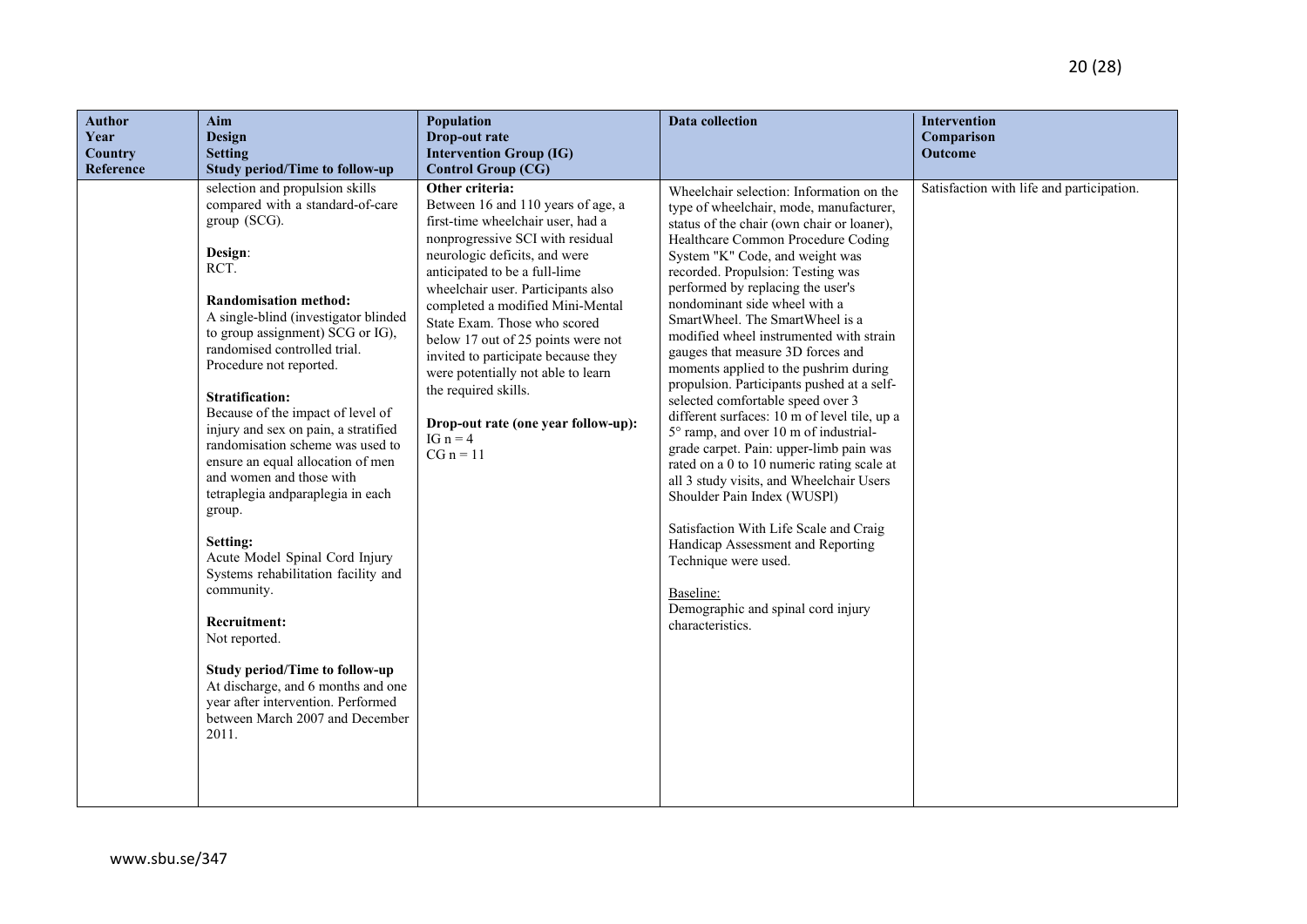| <b>Author</b>          | Aim                                                                      | <b>Population</b>                                                           | Data collection                             | Intervention                                                                               |
|------------------------|--------------------------------------------------------------------------|-----------------------------------------------------------------------------|---------------------------------------------|--------------------------------------------------------------------------------------------|
| Year<br><b>Country</b> | <b>Design</b><br><b>Setting</b>                                          | Drop-out rate<br><b>Intervention Group (IG)</b>                             |                                             | Comparison<br>Outcome                                                                      |
| Reference              | <b>Study period/Time to follow-up</b>                                    | <b>Control Group (CG)</b>                                                   |                                             |                                                                                            |
| Routhier et al.        | Aim:                                                                     | Population:                                                                 | Data collection:                            | <b>Intervention:</b>                                                                       |
| 2012                   | To test the hypotheses that, in                                          | Wheelchair use:                                                             | Outcome (Baseline-Intervention):            | Standard care +WSTP with a mean of 5.9                                                     |
| Canada                 | comparison with a control group                                          | Manual Wheelchair Users: Most                                               | The French-Canadian version of the          | training sessions (a mean total duration of                                                |
| $[13]$                 | that received standard care, users of                                    | participants had minimal prior                                              | Wheelchair Skills Test (WST) (Version       | 5 h and 36 min). Each participant was                                                      |
|                        | manual wheelchairs who also                                              | wheelchair experience, propelled their                                      | 3.2) WST 3.2 consists of 57 skills,         | trained by 1 of 3 occupational therapists,                                                 |
|                        | received the French-Canadian                                             | wheelchairs with 2 hands, used their                                        | including 30 at the indoor level, 13 at the | each of whom had received trainer training.                                                |
|                        | version of the Wheelchair Skills                                         | wheelchairs for more than 4 hours each                                      | community level, and 14 at the advanced     | Participants received a target of 4 to 8                                                   |
|                        | Training Program (WSTP) would                                            | day, and used their wheelchairs both                                        | level. WST-Questionnaire                    | training ses-sions, each 45 to 60 minutes                                                  |
|                        | significantly improve their<br>wheelchair-skills capacity and that       | indoors and in the community.                                               | Tips, falls and adverse events.             | long, during a period of 2 to 4 weeks. The<br>actual number of sessions and their duration |
|                        | these improvements would be                                              | Diagnosis:                                                                  | Baseline:                                   | were recorded. Training was stopped after 8                                                |
|                        | retained at 3 months. Secondary                                          | Amputations, MS, SCI, other.                                                | Demographics and characteristics.           | sessions or when no improvement was                                                        |
|                        | aim to determine if the WSTP was                                         |                                                                             |                                             | noted by the trainer.                                                                      |
|                        | safe.                                                                    | Sample size:                                                                |                                             |                                                                                            |
|                        |                                                                          | $N = 39$ (randomised)                                                       |                                             | Comparison:                                                                                |
|                        | Design:                                                                  | $n-IG = 19$                                                                 |                                             | Standard care.                                                                             |
|                        | RCT Multicenter, single-blind,                                           | $n-CG = 20.$                                                                |                                             |                                                                                            |
|                        | randomised controlled trial.                                             |                                                                             |                                             | Outcome:                                                                                   |
|                        | Blinding was carried out by                                              | Age and Sex:                                                                |                                             | Primary:<br>Wheelchair skills.                                                             |
|                        | isolating the personnel and<br>processes for randomisation,              | Mean age (SD):<br>IG: 48.9 years (18.9)                                     |                                             |                                                                                            |
|                        | testing, training, and data analysis.                                    | CG: 43.1 years (22.1).                                                      |                                             | Secondary:                                                                                 |
|                        | Because of the nature of the                                             | N = women IG: 6 (33 %) CG: 6 (30 %),                                        |                                             | Safety.                                                                                    |
|                        | intervention, it was not possible to                                     | N = men IG: 13 (68 %). CG: 14 (70 %).                                       |                                             |                                                                                            |
|                        | blind participants about whether                                         |                                                                             |                                             |                                                                                            |
|                        | they received training.                                                  | Other criteria:                                                             |                                             |                                                                                            |
|                        |                                                                          | 18 years or older; used a manual                                            |                                             |                                                                                            |
|                        | <b>Randomisation method:</b>                                             | wheelchair daily; was receiving therapy                                     |                                             |                                                                                            |
|                        | by the principal investigator by                                         | at one of the recruitment sites; was                                        |                                             |                                                                                            |
|                        | using a table of random numbers.                                         | willing and able to take part; fluently                                     |                                             |                                                                                            |
|                        |                                                                          | French-speaking; was competent to                                           |                                             |                                                                                            |
|                        | <b>Stratification:</b>                                                   | give informed consent (or by proxy);                                        |                                             |                                                                                            |
|                        | For the purpose of having                                                | had enough ability to develop skills                                        |                                             |                                                                                            |
|                        | approximately equal representations<br>of musculoskeletal and neurologic | included in the WSTP, no unstable<br>medical condition; and no emotional or |                                             |                                                                                            |
|                        | impairments in the 2 groups, we                                          | psychiatric problem relevant for                                            |                                             |                                                                                            |
|                        | used this diagnostic-group criterion                                     | participation.                                                              |                                             |                                                                                            |
|                        | (musculoskeletal vs neurologic) to                                       |                                                                             |                                             |                                                                                            |
|                        | stratify the groups.                                                     |                                                                             |                                             |                                                                                            |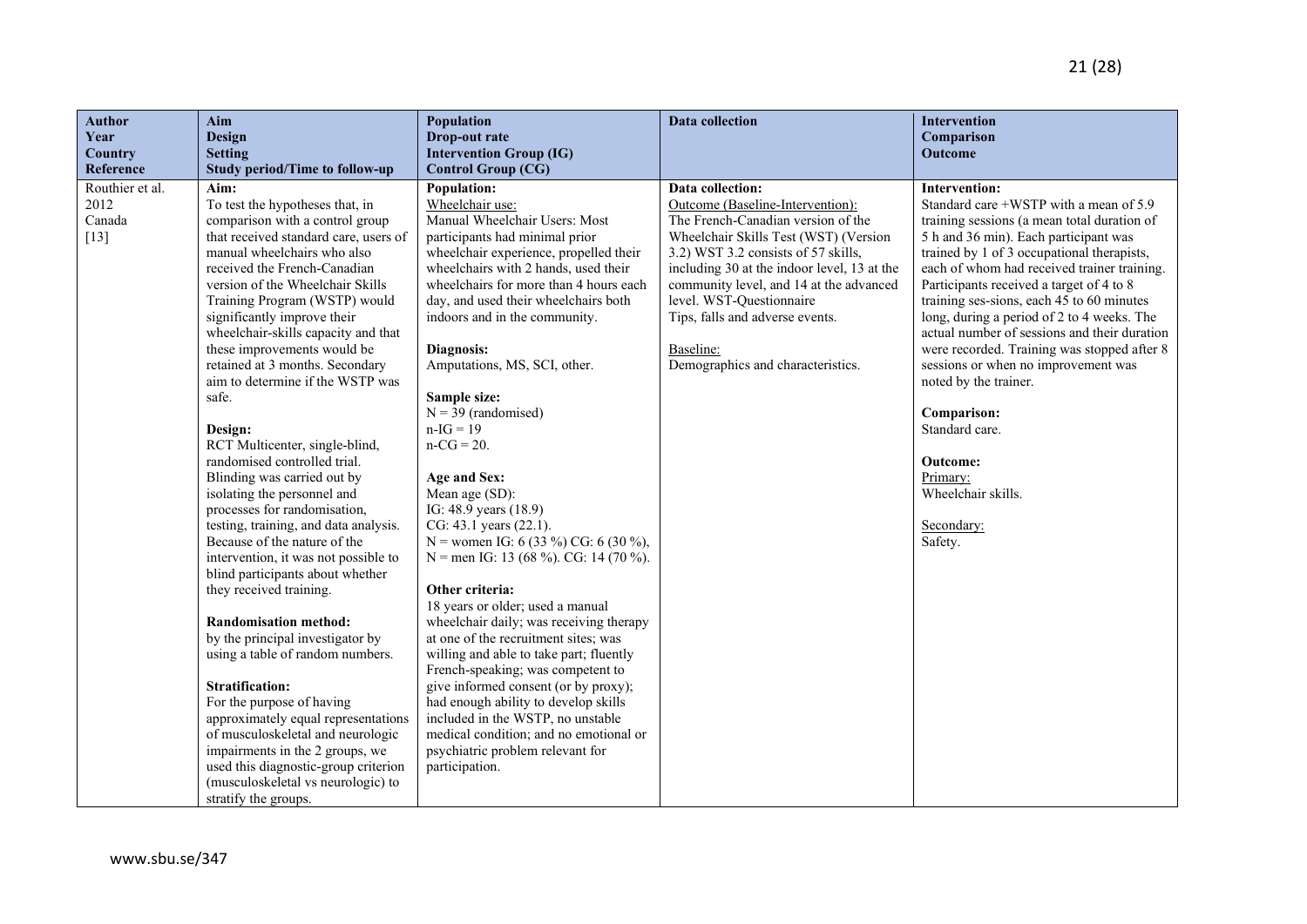| <b>Author</b><br>Year<br>Country            | Aim<br><b>Design</b><br><b>Setting</b>                                                                                                                                                                                                                                                                                                                                                                                                                                                                                                                                                                                                          | Population<br>Drop-out rate<br><b>Intervention Group (IG)</b>                                                                                                                                                                                                                                                                                                              | <b>Data collection</b>                                                                                                                                                                                                                                                                                                                                                                                                                                                                                                                                                   | Intervention<br>Comparison<br>Outcome                                                                                                                                                                                                                                                                                                                                                                                                                                                                        |
|---------------------------------------------|-------------------------------------------------------------------------------------------------------------------------------------------------------------------------------------------------------------------------------------------------------------------------------------------------------------------------------------------------------------------------------------------------------------------------------------------------------------------------------------------------------------------------------------------------------------------------------------------------------------------------------------------------|----------------------------------------------------------------------------------------------------------------------------------------------------------------------------------------------------------------------------------------------------------------------------------------------------------------------------------------------------------------------------|--------------------------------------------------------------------------------------------------------------------------------------------------------------------------------------------------------------------------------------------------------------------------------------------------------------------------------------------------------------------------------------------------------------------------------------------------------------------------------------------------------------------------------------------------------------------------|--------------------------------------------------------------------------------------------------------------------------------------------------------------------------------------------------------------------------------------------------------------------------------------------------------------------------------------------------------------------------------------------------------------------------------------------------------------------------------------------------------------|
| Reference                                   | <b>Study period/Time to follow-up</b><br>Setting:<br>Three rehabilitation centers in<br>Montreal, Quebec, Canada.<br><b>Recruitment:</b><br>A sample of convenience. Potential<br>participants were approached by<br>clinicians at the rehabilitation<br>centers or hospitals.<br>Study period/ Time to follow-up:<br>Evaluation at first time period<br>(baseline) (t1), evaluation at second<br>time period (post training) (t2) (a<br>mean of 47 days after t1), and at<br>evaluation at third time period<br>(follow-up) $(t3)$ (a mean of 101<br>days after t2).                                                                           | <b>Control Group (CG)</b><br>Drop-out rate:<br>$n-IG = 1$<br>$n-CG = 7$ .                                                                                                                                                                                                                                                                                                  |                                                                                                                                                                                                                                                                                                                                                                                                                                                                                                                                                                          |                                                                                                                                                                                                                                                                                                                                                                                                                                                                                                              |
| Wang et al.<br>2015<br><b>USA</b><br>$[14]$ | Aim:<br>To examine the effectiveness of<br>using immediate video feedback<br>(IVF) in a rehabilitation setting to<br>train manual wheelchair users with<br>spinal cord injury in learning three<br>wheelchair skills: propelling on an<br>inclined surface, stationary<br>wheelies, and ascending/<br>descending a curb. We<br>hypothesized that the use of video<br>feedback with attention-directing<br>verbal instructions and cues<br>(reminders in short phrases) during<br>training would result in the same or<br>less training time to acquire similar<br>wheelchair skill levels when com-<br>pared with the conventional<br>training. | Population:<br>Wheelchair use:<br>Manual wheelchairs for at least 80% of<br>their mode of mobility.<br>Diagnosis:<br>Inpatients with spinal cord injury<br>between thoracic and lumbar level who<br>had newly become full-time manual<br>wheelchair users<br>Sample size:<br>$N = 21$<br>$n-IG = 10$<br>$n-CG=11$<br>Age and Sex:<br>Mean age (SD):<br>IG: $33.2 \pm 12.7$ | Data collection:<br>Outcome (Baseline-Intervention):<br>Progression in each skill was<br>documented for each participant. The<br>total time of training required to<br>complete each skill (wheeling, curbing,<br>and ramping skills) safely and<br>successfully was recorded. The time<br>spent completing each wheelchair skill<br>during each testing session was also<br>recorded.<br>The number of counts of spotter<br>intervention and the successful rate of<br>attempts for each wheelchair skill<br>during training and testing sessions<br>were also counted. | Intervention:<br>The experimental group received<br>immediate video feedback (Dartfish<br>Software; Alpharetta, Georgia) for<br>advanced wheelchair skill training.<br>Comparison:<br>The control group learned the three<br>wheelchair skills (ramping, wheelie, and<br>curbing) using the conventional training<br>method (feedback by physical therapists).<br>All participants were expected to go<br>through four periods: training sessions,<br>competency test, retention test, and<br>transfer test. |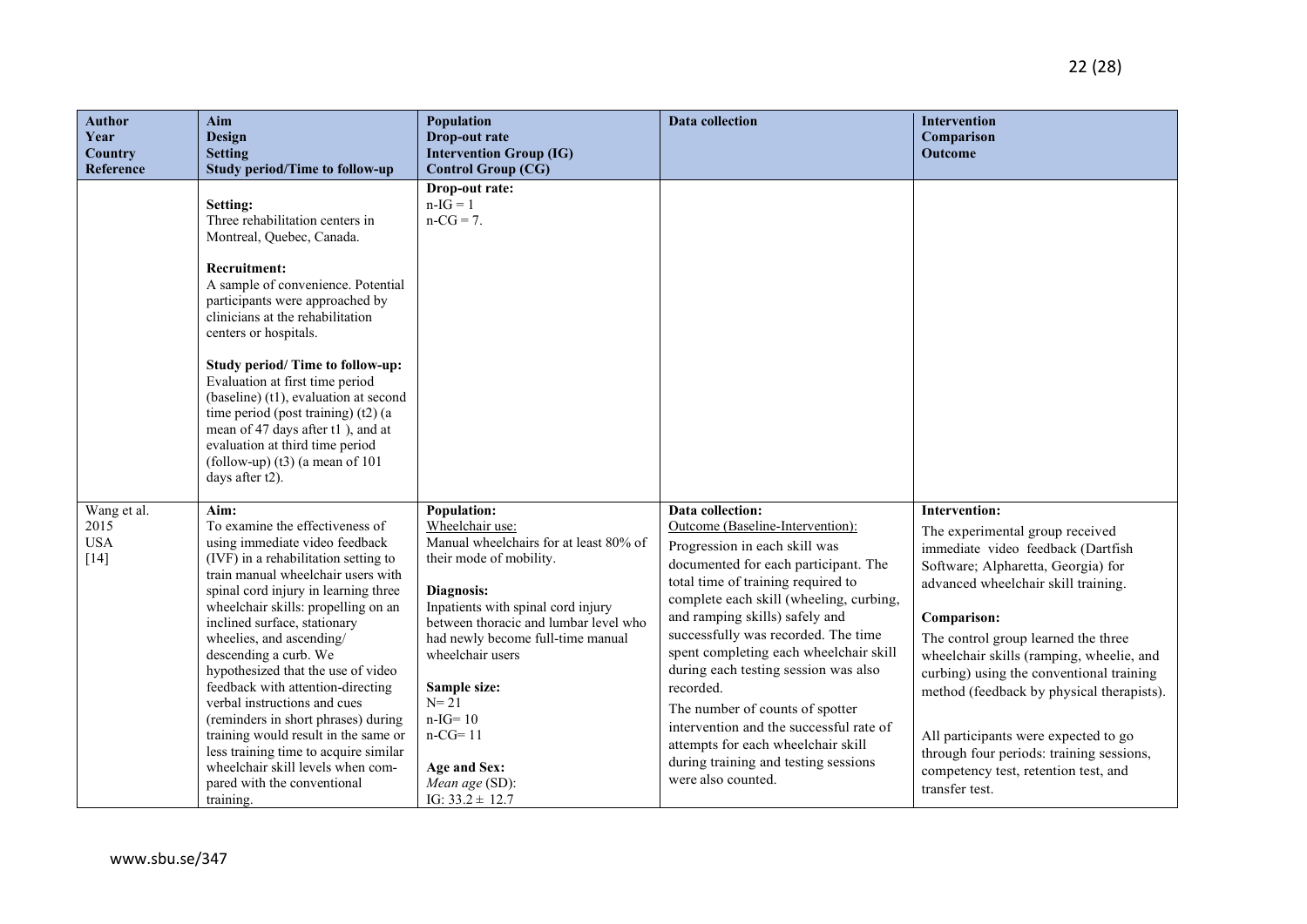| <b>Author</b><br>Year<br>Country<br>Reference | Aim<br>Design<br><b>Setting</b><br><b>Study period/Time to follow-up</b>                                                                                                                                                                                                                                                                                                                                                                                                                                                                                                                                                                                                                                                                                                                                       | Population<br>Drop-out rate<br><b>Intervention Group (IG)</b><br><b>Control Group (CG)</b>                        | Data collection               | Intervention<br>Comparison<br>Outcome                                             |
|-----------------------------------------------|----------------------------------------------------------------------------------------------------------------------------------------------------------------------------------------------------------------------------------------------------------------------------------------------------------------------------------------------------------------------------------------------------------------------------------------------------------------------------------------------------------------------------------------------------------------------------------------------------------------------------------------------------------------------------------------------------------------------------------------------------------------------------------------------------------------|-------------------------------------------------------------------------------------------------------------------|-------------------------------|-----------------------------------------------------------------------------------|
|                                               | Design:<br><b>CT</b><br>Group allocation method:<br>The participants were paired<br>based on sex, age (18-30)<br>years for the young group or<br>40-65 years for the old group),<br>and level of motor function<br>(high paraplegia with motor<br>loss from TI-T7 or comparable<br>disability with loss of muscle<br>function.<br><b>Stratification:</b><br>The two members from each<br>matched pair were randomly<br>assigned to either the<br>experimental or control group.<br>Setting:<br>Rehabilitation setting, inpatients.<br>Recruitment:<br>Recruitment from Shepherd Center<br>in Atlanta, Georgia, via flyers<br>and posters, word of mouth, and<br>physical therapists or other<br>caregivers on the inpatient and<br>outpatient services.<br><b>Study period/Time to follow-up</b><br>3-4 weeks. | $CG: 33.2 \pm 12.7$<br>$N = 6$ women (29 %), $N = 12$ men<br>$(71\%)$<br>Drop-out rate:<br>$IG = 1$<br>$CG = 2$ . | Baseline:<br>Does not report. | <b>Outcome:</b><br>Primary:<br>Wheelchair skills.<br>Secondary:<br>Not mentioned. |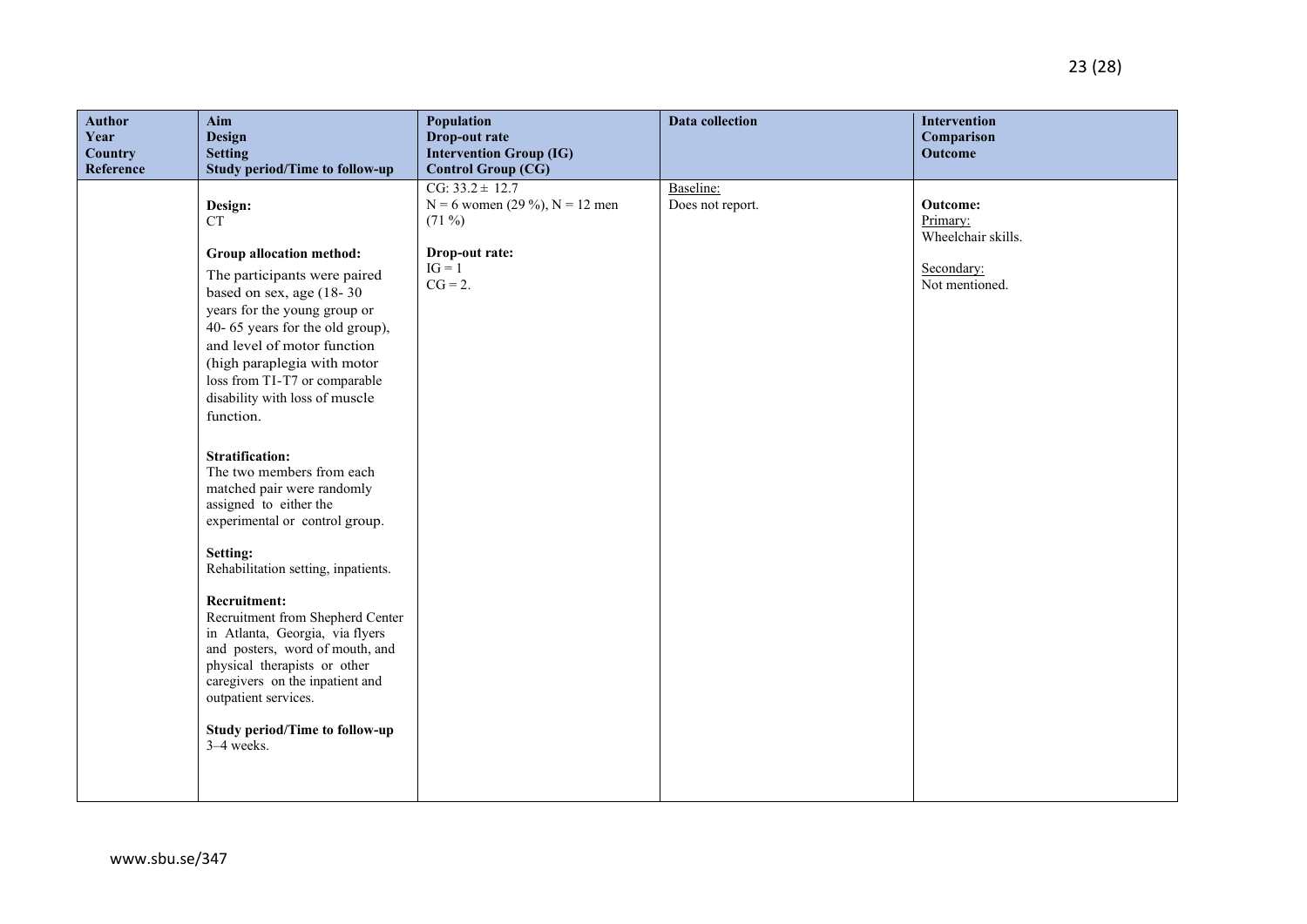| <b>Author</b><br>Aim<br>Year<br><b>Design</b>          |                                                                                                                                                                                                                                                                                                                                                                                                                                                                                                                                                                                                                                                                                                                                                                                                                                                                                                                                                                                                                                                                                                                                                                                    | Population<br>Drop-out rate                                                                                                                                                                                                                                                                                                                                                                                                                                                                                                                                                                                                                                                                                                                                                                                                                                                                       | <b>Data collection</b>                                                                                                                                                                                                                                                                                                                                                                                                                                                                                                                                                                                                                                               | Intervention<br>Comparison                                                                                                                                                                                                                                                                                                                                                                                                                                                                                                                                                                                                                                                                                                                                                                                                                                                                                                                                                                                                                                                                                                                                                                                                                                                                                                                    |
|--------------------------------------------------------|------------------------------------------------------------------------------------------------------------------------------------------------------------------------------------------------------------------------------------------------------------------------------------------------------------------------------------------------------------------------------------------------------------------------------------------------------------------------------------------------------------------------------------------------------------------------------------------------------------------------------------------------------------------------------------------------------------------------------------------------------------------------------------------------------------------------------------------------------------------------------------------------------------------------------------------------------------------------------------------------------------------------------------------------------------------------------------------------------------------------------------------------------------------------------------|---------------------------------------------------------------------------------------------------------------------------------------------------------------------------------------------------------------------------------------------------------------------------------------------------------------------------------------------------------------------------------------------------------------------------------------------------------------------------------------------------------------------------------------------------------------------------------------------------------------------------------------------------------------------------------------------------------------------------------------------------------------------------------------------------------------------------------------------------------------------------------------------------|----------------------------------------------------------------------------------------------------------------------------------------------------------------------------------------------------------------------------------------------------------------------------------------------------------------------------------------------------------------------------------------------------------------------------------------------------------------------------------------------------------------------------------------------------------------------------------------------------------------------------------------------------------------------|-----------------------------------------------------------------------------------------------------------------------------------------------------------------------------------------------------------------------------------------------------------------------------------------------------------------------------------------------------------------------------------------------------------------------------------------------------------------------------------------------------------------------------------------------------------------------------------------------------------------------------------------------------------------------------------------------------------------------------------------------------------------------------------------------------------------------------------------------------------------------------------------------------------------------------------------------------------------------------------------------------------------------------------------------------------------------------------------------------------------------------------------------------------------------------------------------------------------------------------------------------------------------------------------------------------------------------------------------|
| <b>Country</b><br>Reference                            | <b>Setting</b><br><b>Study period/Time to follow-up</b>                                                                                                                                                                                                                                                                                                                                                                                                                                                                                                                                                                                                                                                                                                                                                                                                                                                                                                                                                                                                                                                                                                                            | <b>Intervention Group (IG)</b><br><b>Control Group (CG)</b>                                                                                                                                                                                                                                                                                                                                                                                                                                                                                                                                                                                                                                                                                                                                                                                                                                       |                                                                                                                                                                                                                                                                                                                                                                                                                                                                                                                                                                                                                                                                      | Outcome                                                                                                                                                                                                                                                                                                                                                                                                                                                                                                                                                                                                                                                                                                                                                                                                                                                                                                                                                                                                                                                                                                                                                                                                                                                                                                                                       |
| Worobey et al.<br>Aim:<br>2016<br><b>USA</b><br>$[15]$ | To assess the effectiveness of group<br>wheelchair skills training to elicit<br>improvements in wheelchair skills.<br>Design:<br>Randomised double-blinded<br>controlled trial. Participants were<br>concealed to randomisation and<br>unaware of the 2 training groups;<br>they were only aware that they were<br>enrolling in a study of training<br>programs for people with spinal<br>cord injuries. Data collectors were<br>blinded for group allocation.<br><b>Randomisation method:</b><br>Randomisation codes were<br>generated prior to the start of the<br>study for a 1:1 allocation ratio and<br>stored in an Excel spreadsheet.<br><b>Stratification:</b><br>Randomisation was stratified by<br>site and completed using<br>permutated blocks of 2 or 4 based<br>on level of injury (paraplegia or<br>tetraplegia) and years since injury<br>$(\leq$ ly or 1y). Allocation was<br>concealed with study members at<br>individual sites contacting the study<br>coordinator at the lead site after<br>completing informed consent and<br>prior to baseline to receive the<br>randomisation assignment.<br>Setting:<br>Four Spinal Cord Injury Model<br>Systems Centers. | Population:<br>Wheelchair use:<br>Independent manual wheelchair users<br>who used a manual wheelchair as a<br>primary means of mobility $( \geq 50\% \text{ of }$<br>mobility).<br>Diagnosis:<br>Spinal cord injury.<br>Sample size:<br>$N=114$ (randomised)<br>$n-IG=55$<br>$n-CG=59$ .<br>Age and Sex:<br>Mean age (SD) IG 40,1 years (11,4),<br>CG 41 (12,4) Age range: not reported.<br>$N = 1G4$ women (11 %), CG 7 women<br>$(15\%)$ , N = IG 32 men (89 %), CG<br>37 men $(85\%)$<br>Other criteria:<br>18 to 75 years, a nonprogressive SCI<br>(traumatic or nontraumatic), living in<br>the community, use a manual<br>wheelchair as a primary means of<br>mobility $(≥50%$ mobility),<br>independently propelled a wheelchair,<br>scored 23 on the Folstein Mini-Mental<br>State Examination, and completed the<br>baseline evaluation.<br>Drop-out rate:<br>$n-IG = 19$<br>$n-CG = 16$ | Data collection:<br>Outcome (Baseline-Intervention):<br>Wheelchair Skills Test Questionnaire<br>(WST-Q) (Version 4.2) for capacity and<br>performance.<br>The WST-Q consists of 32 individual<br>skills that are grouped into indoor,<br>community, and advanced skill levels.<br>We collected data on capacity and<br>performance.<br>Goal Attainment Scale (GAS) score,<br>outlining individual skills they wanted to<br>improve. A GAS score was calculated for<br>each participant after training sessions<br>were completed (number of goals<br>met/number of goals set 100%). The<br>baseline GAS score was 0% by<br>definition.<br>Baseline:<br>Not reported. | <b>Intervention:</b><br>Six 90-minute group Wheelchair Skills<br>Training Program (WSTP) classes or two 1-<br>hour active control sessions with 6 to 10<br>people per group. Each class was taught by<br>2 trainers who attended a WSP course. A<br>total of 8 weekly 90-minute WSTP classes<br>were held (6 regular and 2 make-up).<br>WSTP participants were asked to attend a<br>target of 6 classes. Classes involved hands-<br>on demonstrations and practice of<br>wheelchair skills using the principles and<br>procedures outlined in the WSP manual and<br>made accessible online through the WSP<br>website. Prior to the first session, trainers<br>received the results of the baseline WST-Q.<br>Comparison:<br>Two 1-hour general education classes that<br>were scheduled 1 to 3 weeks apart. A<br>rehabilitation therapist, counsellor, or peer<br>counsellor led the classes using an<br>informational PowerPoint presentation, and<br>participants had the opportunity to interact<br>as a group. Class topics were aging with an<br>SCI and weight management and nutrition.<br>Classes were held between weeks 4 and 6<br>of the WSTP group sessions so that<br>blinding could be maintained during the<br>follow-up data collection.<br><b>Outcome:</b><br>Primary:<br>Wheelchair skills.<br>Secondary:<br>Not reported. |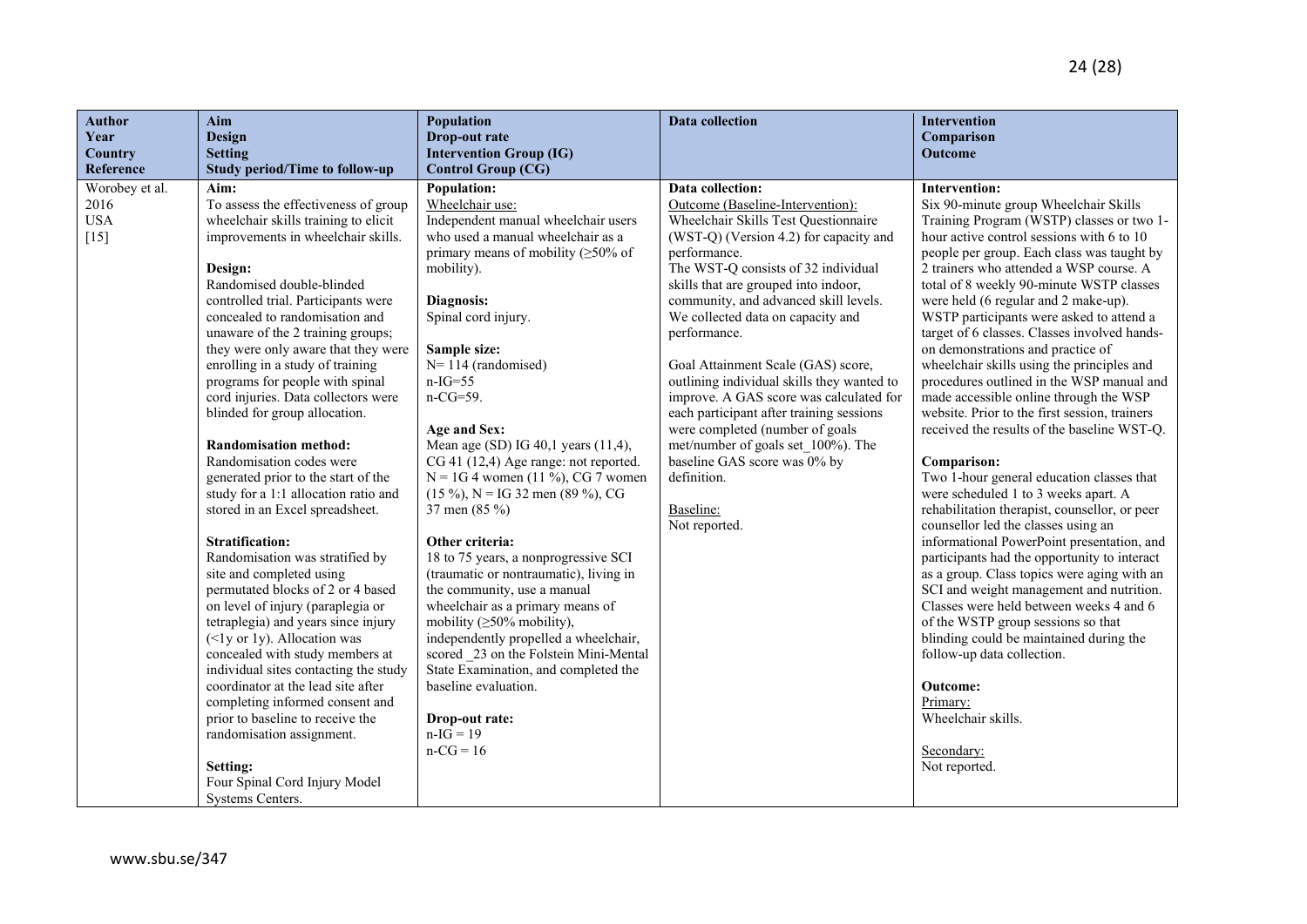| <b>Author</b><br>Year<br>Country<br>Reference | Aim<br>Design<br><b>Setting</b><br><b>Study period/Time to follow-up</b>                                                                                                                                                                                                                                                                                                                                                                                                                                                                                                                                                                                    | <b>Population</b><br>Drop-out rate<br><b>Intervention Group (IG)</b><br><b>Control Group (CG)</b>                                                                                                                                                                                                                                                                              | <b>Data collection</b>                                                                                                                                                                                                                                                                                                                                                                                                                                                                                                  | Intervention<br>Comparison<br>Outcome                                                                                                                                                                                                                                                                                                                                                                                                                                                                                                                                                                                                       |
|-----------------------------------------------|-------------------------------------------------------------------------------------------------------------------------------------------------------------------------------------------------------------------------------------------------------------------------------------------------------------------------------------------------------------------------------------------------------------------------------------------------------------------------------------------------------------------------------------------------------------------------------------------------------------------------------------------------------------|--------------------------------------------------------------------------------------------------------------------------------------------------------------------------------------------------------------------------------------------------------------------------------------------------------------------------------------------------------------------------------|-------------------------------------------------------------------------------------------------------------------------------------------------------------------------------------------------------------------------------------------------------------------------------------------------------------------------------------------------------------------------------------------------------------------------------------------------------------------------------------------------------------------------|---------------------------------------------------------------------------------------------------------------------------------------------------------------------------------------------------------------------------------------------------------------------------------------------------------------------------------------------------------------------------------------------------------------------------------------------------------------------------------------------------------------------------------------------------------------------------------------------------------------------------------------------|
| Yeo et al.<br>2018<br>Korea<br>$[16]$         | <b>Recruitment:</b><br>A convenience sample of<br>wheelchair users was enrolled<br>through advertisements, research<br>registries, and word of mouth.<br>Study period/ Time to follow-up:<br>Baseline (t1) and 1-month follow-<br>up (t2) From October 2013 through<br>September 2014.<br>Aim:<br>To determine the effectiveness<br>of group manual wheelchair<br>training in improving wheelchair<br>skills and upper arm skilled<br>performance in adults with cervical<br>spinal cord injury.<br>Design:<br><b>RCT</b><br><b>Randomisation method:</b><br>Names of all participants were<br>placed into a box and then all<br>participants were randomly | <b>Population:</b><br>Wheelchair use:<br>Not exactly reported but all had cervical<br>spinal cord injury C5-T1 ASIA B or C<br>and could drive manual wheelchair.<br>IG: Wheelchair Experience 34.38 (7<br>$.32)$ (months)<br>CG: Wheelchair Experience 35.55<br>(8.25).<br>Diagnosis:<br>Tetraplegia classified as B/C in the<br>ASIA classification system, C<br>Sample size: | Data collection:<br>Outcome (Baseline-Intervention):<br>Wheelchair Skills Test (WST), version<br>4.1 included "pass" (score of 2), "pass<br>with difficulty" (score of 1), and "fail"<br>(score of 0). Total WST percentage scores<br>were calculated.<br>Baseline:<br>Before pre- and post-training (after 4 and<br>8 weeks) WST measurements. Also a<br>research version of the Van Lieshout Test<br>(VLT-SV) consisting of 10 items<br>covering upper arm skilled performance<br>associated with ADL was used. Total | <b>Intervention:</b><br>The Wheelchair Skills Program (WSP)<br>Version 4.1. The intervention, for both<br>groups, lasted 8 weeks, with a frequency of<br>three days (each 1 h) per week including<br>warm-ups, training programs of each group,<br>and warm downs that were supervised by<br>an experienced physical therapist.<br>Individuals practiced skills learned<br>previously for 5-10 min at the beginning of<br>each session, followed by a 10-min warm-<br>up. For the next 30-35 min, individuals<br>were trained for new skills. Finally, warm<br>downs were performed for 10 min. The<br>warm-up and warm-down consisted of a |
|                                               | allocated to either a training group<br>or a control group.                                                                                                                                                                                                                                                                                                                                                                                                                                                                                                                                                                                                 | $N = 26$<br>$n-IG=13$<br>$n-CG=13$                                                                                                                                                                                                                                                                                                                                             | VLT-SV score was the mean of item<br>scores, ranging from $0$ (worst) up to $5$<br>(best), indicating the quality of                                                                                                                                                                                                                                                                                                                                                                                                    | breathing exercise, light aerobics (e. g.,<br>marching on the spot, arm swinging), and<br>gentle upper extremity stretching. They                                                                                                                                                                                                                                                                                                                                                                                                                                                                                                           |
|                                               | <b>Stratification:</b>                                                                                                                                                                                                                                                                                                                                                                                                                                                                                                                                                                                                                                      |                                                                                                                                                                                                                                                                                                                                                                                | performance.                                                                                                                                                                                                                                                                                                                                                                                                                                                                                                            | used the rehabilitation unit's standard                                                                                                                                                                                                                                                                                                                                                                                                                                                                                                                                                                                                     |
|                                               | Not reported.                                                                                                                                                                                                                                                                                                                                                                                                                                                                                                                                                                                                                                               | Age and Sex:<br>Mean age (SD)<br>IG: 35.31 years (4.71)                                                                                                                                                                                                                                                                                                                        |                                                                                                                                                                                                                                                                                                                                                                                                                                                                                                                         | wheelchairs that were individually adjusted<br>during tests and training sessions.                                                                                                                                                                                                                                                                                                                                                                                                                                                                                                                                                          |
|                                               | Setting:                                                                                                                                                                                                                                                                                                                                                                                                                                                                                                                                                                                                                                                    | CG: 35.91 years (5.30).                                                                                                                                                                                                                                                                                                                                                        |                                                                                                                                                                                                                                                                                                                                                                                                                                                                                                                         | Comparison:                                                                                                                                                                                                                                                                                                                                                                                                                                                                                                                                                                                                                                 |
|                                               | Korea, no further report.                                                                                                                                                                                                                                                                                                                                                                                                                                                                                                                                                                                                                                   | $N = 5$ women (21 %), $N = 19$ men                                                                                                                                                                                                                                                                                                                                             |                                                                                                                                                                                                                                                                                                                                                                                                                                                                                                                         | Exercise sessions at the same time as the                                                                                                                                                                                                                                                                                                                                                                                                                                                                                                                                                                                                   |
|                                               |                                                                                                                                                                                                                                                                                                                                                                                                                                                                                                                                                                                                                                                             | $(79\%)$ .                                                                                                                                                                                                                                                                                                                                                                     |                                                                                                                                                                                                                                                                                                                                                                                                                                                                                                                         | training group. Conventional exercise                                                                                                                                                                                                                                                                                                                                                                                                                                                                                                                                                                                                       |
|                                               | Recruitment:                                                                                                                                                                                                                                                                                                                                                                                                                                                                                                                                                                                                                                                |                                                                                                                                                                                                                                                                                                                                                                                |                                                                                                                                                                                                                                                                                                                                                                                                                                                                                                                         | sessions (upper extremity strengthening and                                                                                                                                                                                                                                                                                                                                                                                                                                                                                                                                                                                                 |
|                                               | Not reported.                                                                                                                                                                                                                                                                                                                                                                                                                                                                                                                                                                                                                                               |                                                                                                                                                                                                                                                                                                                                                                                |                                                                                                                                                                                                                                                                                                                                                                                                                                                                                                                         | endurance exercise using an arm ergometer,                                                                                                                                                                                                                                                                                                                                                                                                                                                                                                                                                                                                  |
|                                               |                                                                                                                                                                                                                                                                                                                                                                                                                                                                                                                                                                                                                                                             |                                                                                                                                                                                                                                                                                                                                                                                |                                                                                                                                                                                                                                                                                                                                                                                                                                                                                                                         | aerobic exercise with wheeling around the                                                                                                                                                                                                                                                                                                                                                                                                                                                                                                                                                                                                   |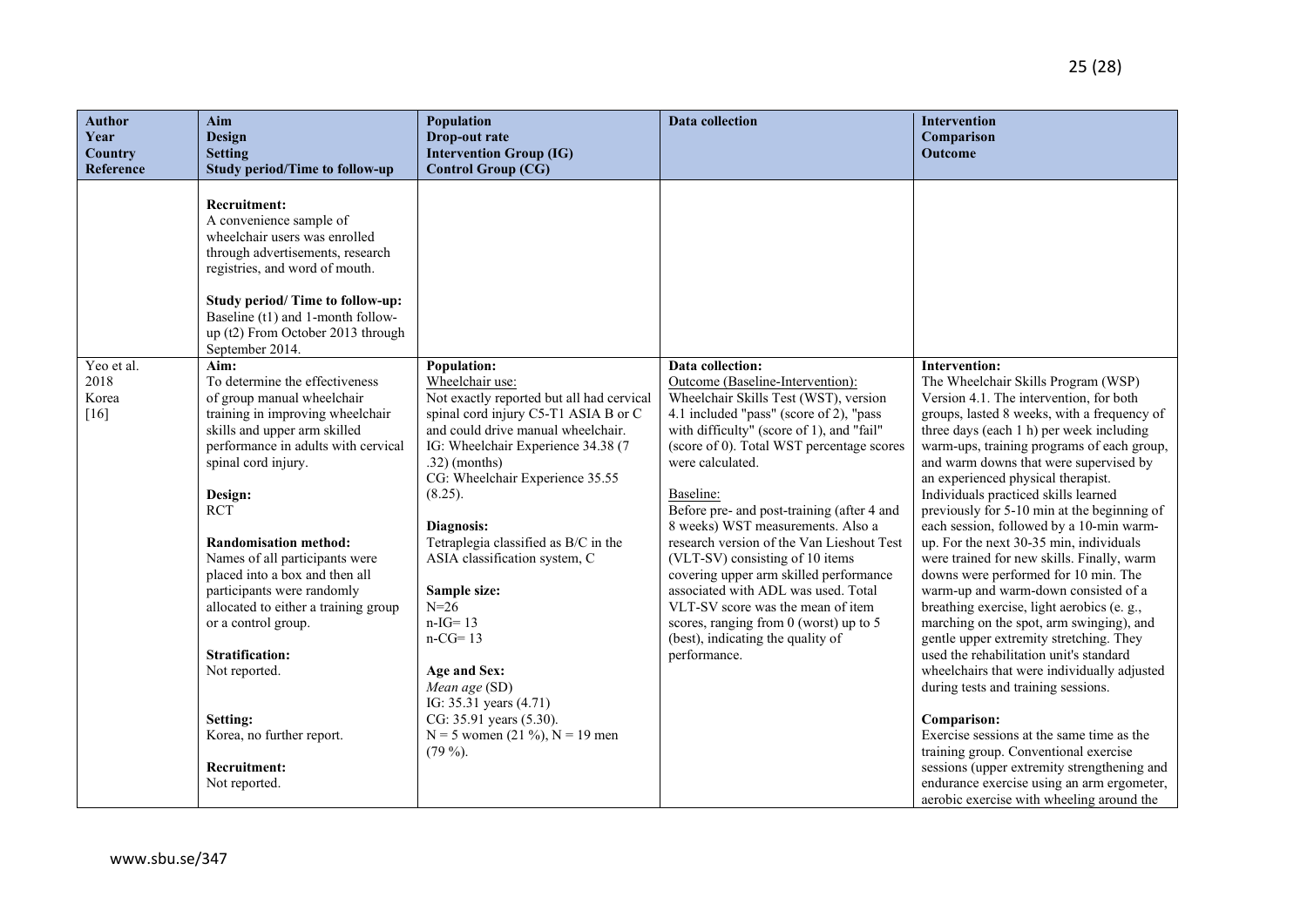| <b>Author</b><br>Year<br><b>Country</b><br>Reference | Aim<br><b>Design</b><br><b>Setting</b><br><b>Study period/Time to follow-up</b> | Population<br>Drop-out rate<br><b>Intervention Group (IG)</b><br><b>Control Group (CG)</b> | Data collection | Intervention<br>Comparison<br><b>Outcome</b> |
|------------------------------------------------------|---------------------------------------------------------------------------------|--------------------------------------------------------------------------------------------|-----------------|----------------------------------------------|
|                                                      | <b>Study period/Time to follow-up:</b>                                          | Other criteria:                                                                            |                 | indoor track). Conventional exercise was     |
|                                                      | 8 weeks.                                                                        | Inclusion criteria for participation were                                                  |                 | individually adapted and was performed at    |
|                                                      |                                                                                 | as follows:                                                                                |                 | an intensity of approximately 70 %           |
|                                                      |                                                                                 | (1) diagnosed with a cervical spinal                                                       |                 | maximum heart rate (or a Borg rating of 3–   |
|                                                      |                                                                                 | cord and classified as B/C in the ASIA                                                     |                 | 4). Individuals did not receive any placebo  |
|                                                      |                                                                                 | classification system, (2) age between                                                     |                 | WSP in the control group. WSP training       |
|                                                      |                                                                                 | 18 and 50 years, (3) stable medical                                                        |                 | was offered to the control group after       |
|                                                      |                                                                                 | condition for using a manual                                                               |                 | completion of study procedures.              |
|                                                      |                                                                                 | wheelchair, (4) alert and cooperative,                                                     |                 |                                              |
|                                                      |                                                                                 | (5) able to perform wheelchair skills                                                      |                 | Outcome:                                     |
|                                                      |                                                                                 | training, (6) having no significant visual                                                 |                 | Primary:                                     |
|                                                      |                                                                                 | or vestibular impairment, and (7) living                                                   |                 | Wheelchair Skills Test (WST).                |
|                                                      |                                                                                 | in community.                                                                              |                 |                                              |
|                                                      |                                                                                 |                                                                                            |                 | Secondary:                                   |
|                                                      |                                                                                 | Drop-out rate:                                                                             |                 | Not reported.                                |
|                                                      |                                                                                 | $IG=0$                                                                                     |                 |                                              |
|                                                      |                                                                                 | $CG=2$ .                                                                                   |                 |                                              |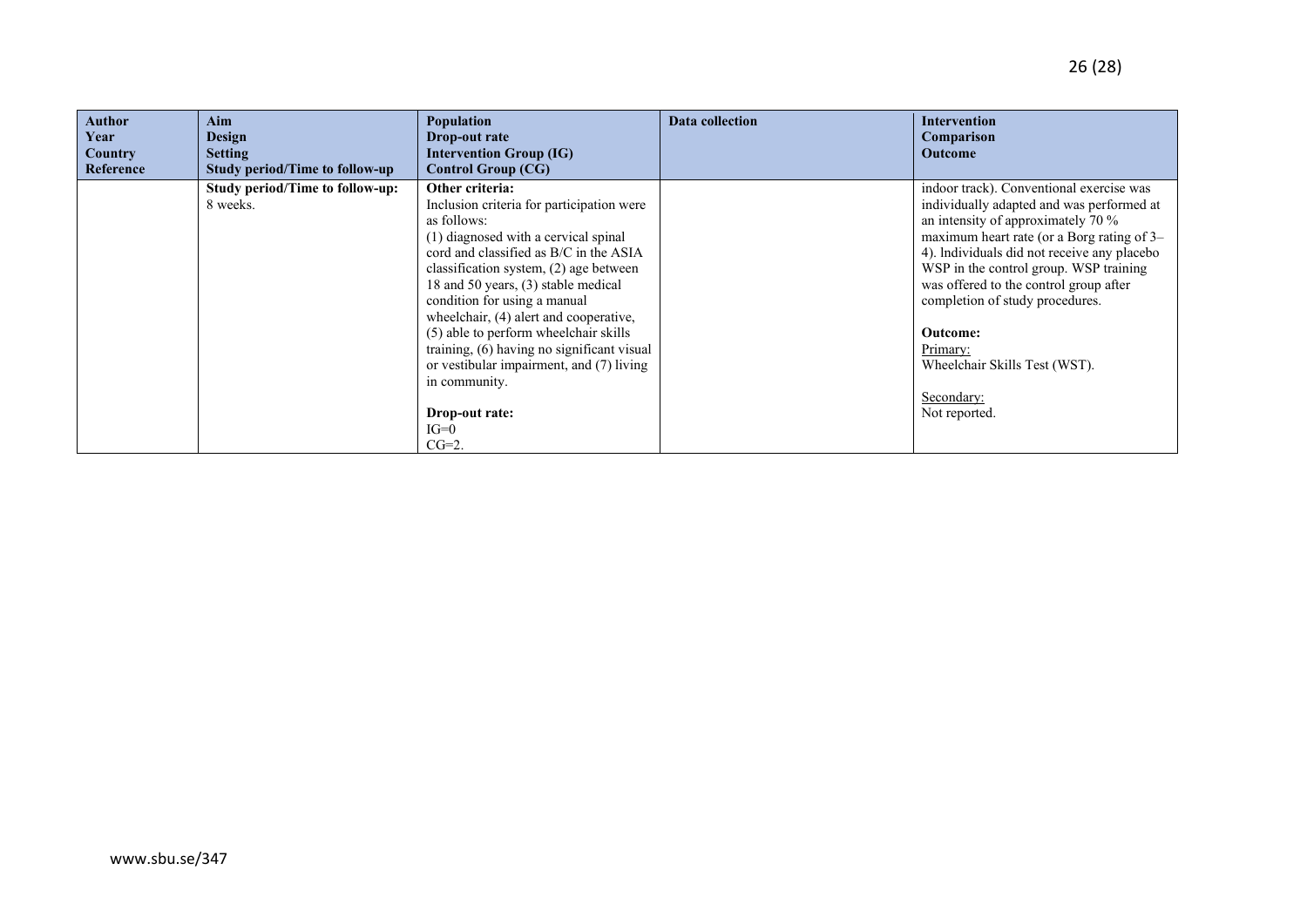## Referenser

- 1. Best KL, Kirby RL, Smith C, MacLeod DA. Wheelchair skills training for communitybased manual wheelchair users: a randomized controlled trial. Arch Phys Med Rehabil. 2005;86(12):2316-23.
- 2. Best KL, Miller WC, Huston G, Routhier F, Eng JJ. Pilot Study of a Peer-Led Wheelchair Training Program to Improve Self-Efficacy Using a Manual Wheelchair: A Randomized Controlled Trial. Arch Phys Med Rehabil. 2016;97(1):37-44. Available from: [https://doi.org/https://dx.doi.org/10.1016/j.apmr.2015.08.425.](https://doi.org/https:/dx.doi.org/10.1016/j.apmr.2015.08.425)
- 3. Brienza DM, Karg PE, Bertolet M, Schmeler M, Poojary-Mazzotta P, Vlachos H, et al. A Randomized Clinical Trial of Wheeled Mobility for Pressure Injury Prevention and Better Function. J Am Geriatr Soc. 2018;66(9):1752-9. Available from: [https://doi.org/https://dx.doi.org/10.1111/jgs.15495.](https://doi.org/https:/dx.doi.org/10.1111/jgs.15495)
- 4. Giesbrecht EM, Miller WC. Effect of an mHealth Wheelchair Skills Training Program for Older Adults: A Feasibility Randomized Controlled Trial. Arch Phys Med Rehabil. 2019;100(11):2159-66. Available from: [https://doi.org/https://dx.doi.org/10.1016/j.apmr.2019.06.010.](https://doi.org/https:/dx.doi.org/10.1016/j.apmr.2019.06.010)
- 5. Giesbrecht EM, Ripat JD, Quanbury AO, Cooper JE. Participation in community-based activities of daily living: comparison of a pushrim-activated, power-assisted wheelchair and a power wheelchair. Disability & Rehabilitation Assistive Technology. 2009;4(3):198-207. Available from:

[https://doi.org/https://dx.doi.org/10.1080/17483100802543205.](https://doi.org/https:/dx.doi.org/10.1080/17483100802543205)

- 6. Kirby RL, Miller WC, Routhier F, Demers L, Mihailidis A, Polgar JM, et al. Effectiveness of a Wheelchair Skills Training Program for Powered Wheelchair Users: A Randomized Controlled Trial. Arch Phys Med Rehabil. 2015;96(11):2017-26.e3. Available from: [https://doi.org/https://dx.doi.org/10.1016/j.apmr.2015.07.009.](https://doi.org/https:/dx.doi.org/10.1016/j.apmr.2015.07.009)
- 7. Kirby RL, Mitchell D, Sabharwal S, McCranie M, Nelson AL. Manual Wheelchair Skills Training for Community-Dwelling Veterans with Spinal Cord Injury: A Randomized Controlled Trial. PLoS ONE [Electronic Resource]. 2016;11(12):e0168330. Available from: [https://doi.org/https://dx.doi.org/10.1371/journal.pone.0168330.](https://doi.org/https:/dx.doi.org/10.1371/journal.pone.0168330)
- 8. MacPhee AH, Kirby RL, Coolen AL, Smith C, MacLeod DA, Dupuis DJ. Wheelchair skills training program: A randomized clinical trial of wheelchair users undergoing initial rehabilitation. Arch Phys Med Rehabil. 2004;85(1):41-50.
- 9. Miller WC, Best KL, Eng JJ, Routhier F. Influence of Peer-led Wheelchair Training on Wheelchair Skills and Participation in Older Adults: Clinical Outcomes of a Randomized Controlled Feasibility Trial. Arch Phys Med Rehabil. 2019;100(6):1023- 31. Available from: [https://doi.org/https://dx.doi.org/10.1016/j.apmr.2018.10.018.](https://doi.org/https:/dx.doi.org/10.1016/j.apmr.2018.10.018)
- 10. Mountain AD, Kirby RL, Smith C, Eskes G, Thompson K. Powered wheelchair skills training for persons with stroke: a randomized controlled trial. Am J Phys Med Rehabil. 2014;93(12):1031-43. Available from: [https://doi.org/https://dx.doi.org/10.1097/PHM.0000000000000229.](https://doi.org/https:/dx.doi.org/10.1097/PHM.0000000000000229)
- 11. Rice IM, Pohlig RT, Gallagher JD, Boninger ML. Handrim wheelchair propulsion training effect on overground propulsion using biomechanical real-time visual feedback. Arch Phys Med Rehabil. 2013;94(2):256-63. Available from: [https://doi.org/https://dx.doi.org/10.1016/j.apmr.2012.09.014.](https://doi.org/https:/dx.doi.org/10.1016/j.apmr.2012.09.014)